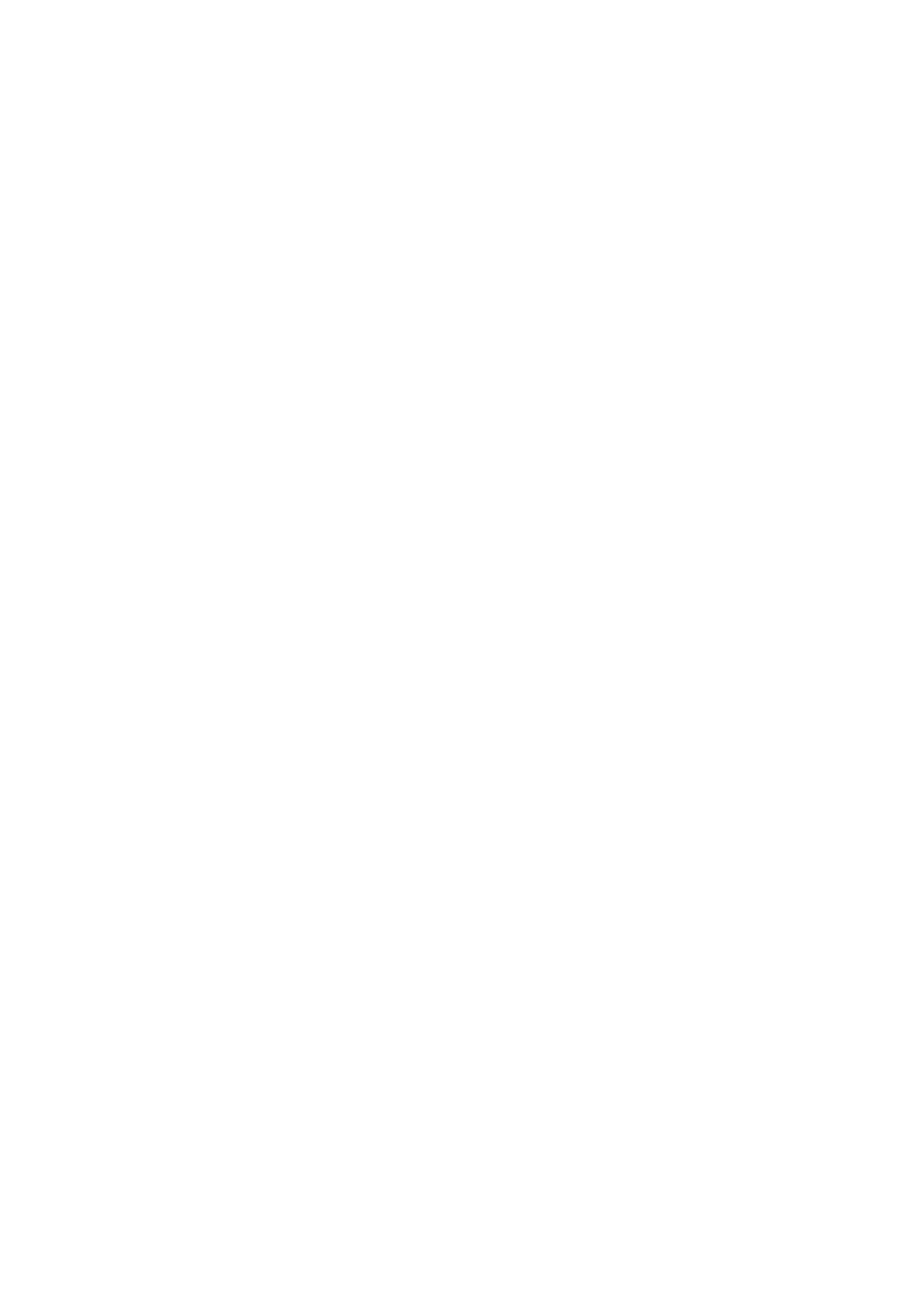#### **1 HISTORICAL DEVELOPMENT OF THE PROBATION SERVICE SYS-TEM**

#### **1.1 The start of probation in Hungary**

Probation services in Hungary originate from religious prison outreach missions. As a result of a massive law enforcement reform at the turn of the 20th century, a patronage system was created. The first Criminal Justice Novel, published in 1908, created a separate criminal law for juveniles. By encouraging probation and correctional education, this document put prevention into focus. The curriculum of the first special training course for probation officers (pártfogó felügyelő), held in 1912, included the following subjects: general introduction, practical instructions, education, ethics, pathology, care, legal studies and economy. The first juvenile court was set up in 1913. Although the State Patronage System, as it was called, was set up as a government institution in the 1910s, until the 1940s the majority of juvenile probation work was undertaken by various charities. Probation associations were flourishing until the outbreak of World War I. In 1933 the Hungarian Association of Probation Organizations was set up with 33 members, but the association could not develop further until after World War II.

In 1951 the task of juvenile offender control and aftercare was assigned to local councils' executive committees. Non-governmental initiatives lost much ground. From 1954 on, the employment of former convicts became a state responsibility. Persons released from prisons had to participate in "pre-release interviews", and were given a food grant and a clothing allowance. In the 1970s, convicts received aid in various forms from employers. Prison service institutions signed cooperation agreements with socialist state corporations, and as a result, persons on probation were given jobs and shelter at workers' hostels. At the time, the socialist economy was in a stage of extensive development, and there was a great need for skilled and unskilled labour. 1975 legislation defines aftercare as a state task, and a new area of responsibility for the justice system. At each county court an extra position was created within the law enforcement team for adult probation officers, and the condition of employment was a degree in law, psychology or teaching. The aim of aftercare was facilitating social reintegration by assisting former convicts and improving social conditions. The Criminal Code of 1978 officially separated aftercare from probation. Probation supervision was defined as penal measure, which criminal courts could only impose together with another penal punishment, even in the case of release on parole, or release after full service of sentence.

The practical implementation of probation supervision is regulated by government regulations on the execution of criminal sentences and correctional measures. Probation legislation said the following: "The aim of probation is to use supervision and instruction in stopping the offender from committing another crime and to facilitate social reintegration by helping to create adequate social conditions". The law also defined general behaviour rules (magatartási szabály), but allowed criminal courts to set special rules. Probation officers were involved in the execution phase, but not the investigations.

Work punishments in the socialist era were aiming at maintaining compulsory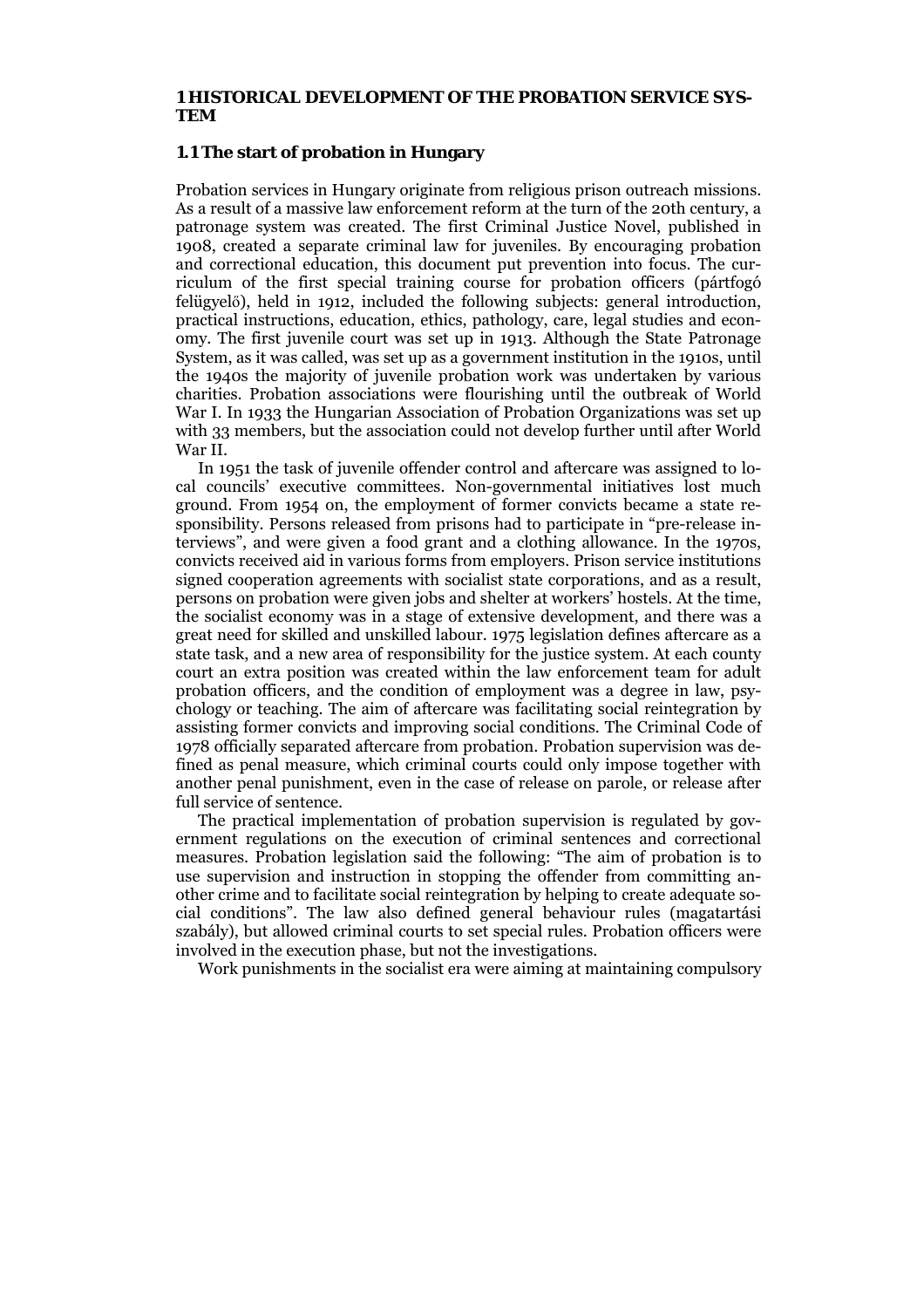employment. Often offenders spent their work sentences at their own workplaces, but they did not receive bonuses or other usual allowances. A 1993 amendment to the Criminal Code introduced community service as a new primary punishment. This punishment was applicable to persons older than 18 years of age at the time of sentence, which increased the workload of probation officers significantly. The implementation of community service orders seems to be poor and inefficient since then. It have two basic reasons: the lack of the possibility to hire additional staff, and the lack of clear communication from lawmakers towards both the Probation Service and the public concerning the differences between former work sentences and the new concept of community service order.

#### **1.2 Important developments**

The first landmark in the development of the Hungarian Probation Service is the first Criminal Justice Novel of 1908, which introduced the institution of probation for "willing to develop but endangered" juveniles. Between the two world wars, assisting former prisoners increasingly became a governmental function. Probation officers were court employees, appointed by the Minister of Justice, and assisted by volunteers. There was virtually no aftercare in the 1950s and 60s, because, according to the official concept, total employment and the obligation to work alone guaranteed social reintegration of former prisoners. The next turning point was the 1975 reorganization, when the Probation Service was officially founded and integrated into the criminal justice organization. Probation officers held college diplomas; most of them were teachers. Volunteers, mostly members of worker teams in socialist corporations, assisted them.

Measures of the 1978 Criminal Code set up the legal framework of probation supervision, and officially integrated probation work into the criminal justice system. However, the Service was still not involved in the preparation of practical implementation process (e.g. pre-sentence reports), its only task remained carrying out the imposed sentence. Adult probation officers reported to county courts, juvenile probation officers to child welfare agencies. There were 250-300 probation officers working in the country. Legislation found the organization suitable for the execution of corrective-educational work sentences, and consequently the responsibilities of adult probation officers were extended to implement corrective-educational work punishment from 1979, and then its substitute, community service from 1993. In 1995 probation officers were involved in yet another legal institution. The legal possibility to postpone of accusation was introduced first for juveniles, and then, in 1999, for adults. After the regime change of 1990 many of the employment and housing possibilities ceased to exist, and as a result, social reintegration became increasingly difficult. Due to the changes in society, probation officers were left without the help of volunteers. Only a fraction of the newly created non-profit organizations was prepared to assist former convicts and offenders. In the '90 the crime rate tripled and under the changed circumstances probation officers were trying to pool available resources under institutional and professional cooperation agreements. Unfortunately neither the politicians on the criminal policy level, nor the probation services themselves in the practice could get satisfying reactions for the new challenges.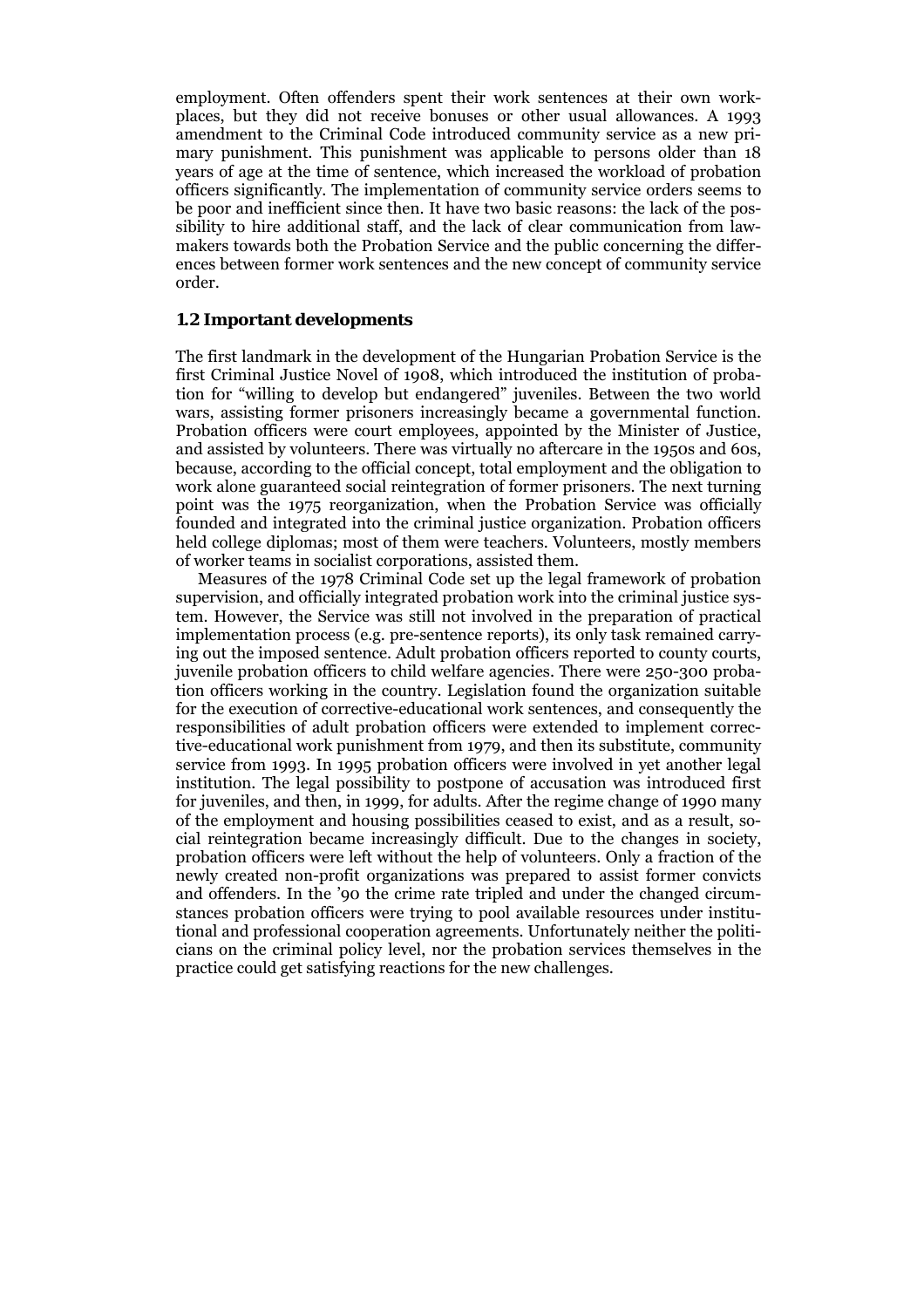As part of a comprehensive criminal justice reform program, the system of probation underwent major restructuring in the summer of 2003. At the turn of the century, a trend of continuous development started in the field of justice and crime prevention, growing to include victim support, compensation and legal aid. As part of the process, a new act on criminal proceedings came into force in 2003, a national crime prevention strategy was created, and the Victim Support Act was passed. Some of the deriving legal changes also affected the system of probations, creating room for growth on the secure basis of three decades of professional practice. 2004 saw the creation of the Legal Aid Service. In 2005 the Victim Support Service was established. The preparation of legislation on mediation in penal matters ('mediáció' or 'közvetítői eljárás') took place between 2004 and 2006, for which legislation came into force in 2007. Currently a new Criminal Code and a new Law Enforcement Act are underway. On July 1, 2003 the Ministry of Justice created the National Probation Service (Pártfogó Felügyelői Szolgálat), responsible for both juvenile and adult offenders.

## **1.3 Probation activities in a nutshell**

Probation officers work in the following fields:

- expert work in court decision preparation (social inquiry report, pre-sentence report);
- supervising and assisting offenders (probation supervision);
- supervising community service;
- preparatory work in prisons prior to furlough or release, supervision during parole, voluntary aftercare;
- mediation.
- The Service worked on 77,748 cases in these five categories in 2006.
- Preparing social inquiry reports and pre-sentence reports

Probation officers assist the work of prosecutors (ügyész) and judges (bíró) by providing social inquiry reports (környezettanulmány) and pre-sentence reports (pártfogó felügyelői vélemény). Prisons may also request a pre-sentence report, if it is required for a decision to interrupt a prison sentence. Preparing social inquiry report is obligatory in each juvenile case. Pre-sentence reports are prepared at the request of a judge, prison judge (büntetés-végrehajtási bíró), or state prosecutor. Such reports may be prepared prior to a mediation order, prior to release from prison on parole, or for community service.

- Probation supervision (pártfogó felügyelet)

The Service usually has an average of 23 000 supervision cases in progress. There is a probation plan (pártfogó felügyelői terv) for each individual. Offenders meet their probation officer monthly on average, and describe any changes that have occurred in their circumstances or lifestyle. The probation officer must check compliance with behaviour rules. If required, the probation officer will advise or assist the individual in finding a job, or solving health issues or social problems. Any breach of behaviour rules must be reported to the prosecutor in charge.

- Supervising community service (Közérdekű munka)

It is the probation officer's task to look for potential employers, sign agreements with these and regularly check the work of the offenders. The probation officer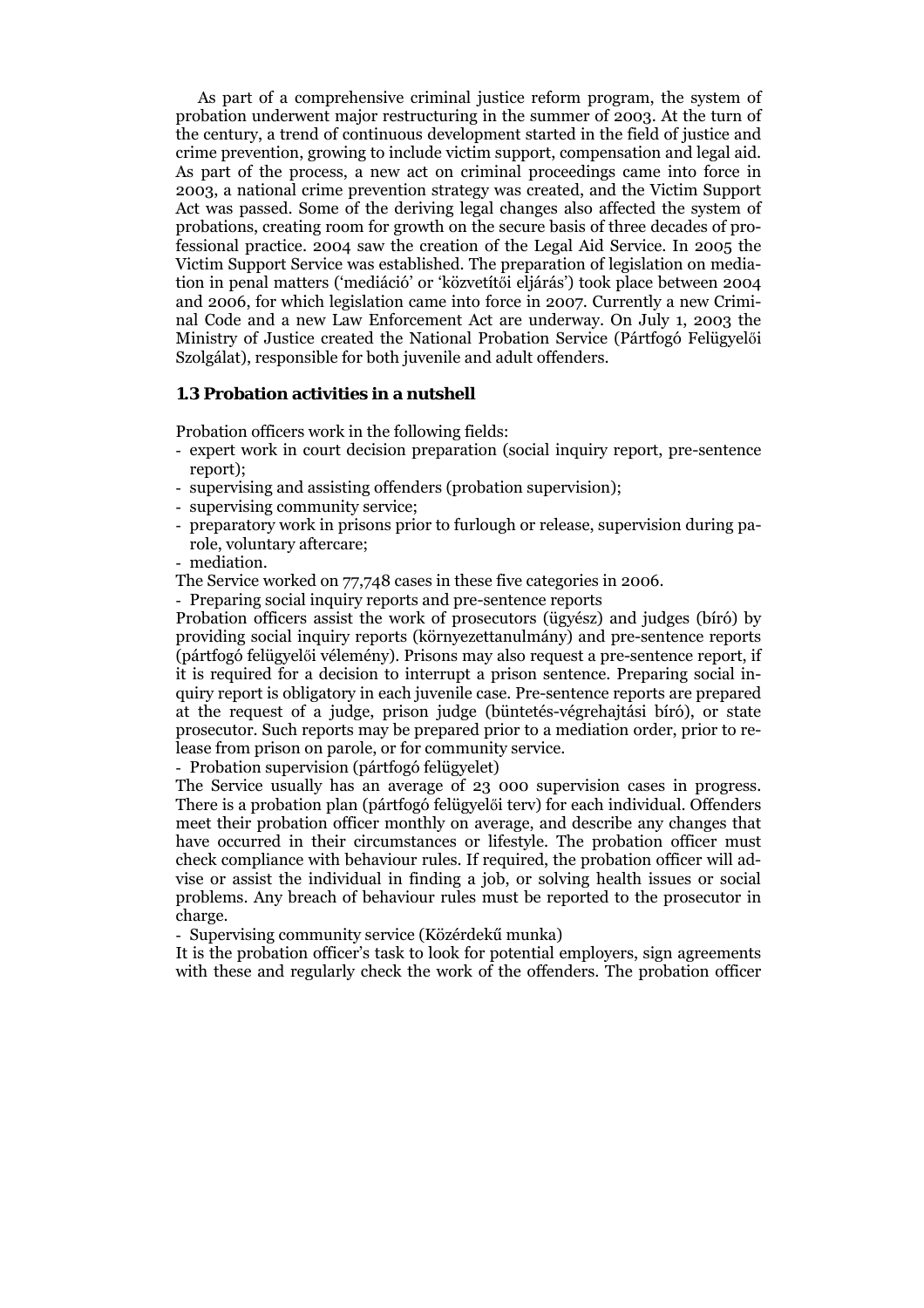makes recommendations on related issues (e.g. changing of workplace, interruption of work), but the final decision is with the prison judge.

- Prison work and aftercare

Any person, released from prison, has the right to aftercare (utógondozás) provided by the Probation Service. Probation officers visit prisons each month to disseminate information on aftercare in groups. If it is needed, the individual counselling starts with those inmates who expectedly get paroled six months before his/her release. Probation officers help with housing, work, official documents, and other administrative tasks. They may advise persons in aftercare to contact religious or other charities, or, in special cases, may offer minor assistance.

- Mediation

As of January 1, 2007 mediation is an alternative to criminal court proceedings. The number of mediation cases between January and June 2007 exceeded 1,000. Mediation is a procedure applicable to certain crimes against persons or property, or in traffic misdemeanours, provided that the maximum sentence for the offence does not exceed five years in prison. Specialised probation officers act as mediators in the criminal mediation process.

## **1.3.2. Alternative punishment and sentencing**

The 2003 reform of the Hungarian Probation Service opened up new possibilities for the application of alternative punishments. Various alternatives to imprisonment are now available in Hungary. If accusation is postponed (vádemelés elhalasztása), probation officers gain access to the "entrance" of the criminal justice system, and become involved in the criminal proceedings before the trials. While former solutions were focusing on decreasing the workload on authorities, mediation, introduced in 2007, is a means to solve the case in question.

#### **Table 1: Number of persons involved in postponement of accusation**

| 2002 | 3,050 |
|------|-------|
| 2003 | 2,948 |
| 2004 | 6,753 |
| 2005 | 8,155 |
| 2006 | 7,340 |

#### **1.3.2.1 Sentencing on probation**

There are two kinds of sentences on probation: deferred sentence (próbára bocsátás), and suspended imprisonment (felfüggesztett szabadságvesztés). It is the court's decision whether to order additional probation supervision. To sentence on probation is predominant with juvenile offenders. Since 1993, the number of suspended prison sentences has been greater than the number of executed prison sentences. As another recent trend, the period of both suspended sentences and deferred sentence has been gradually increasing over the past few years.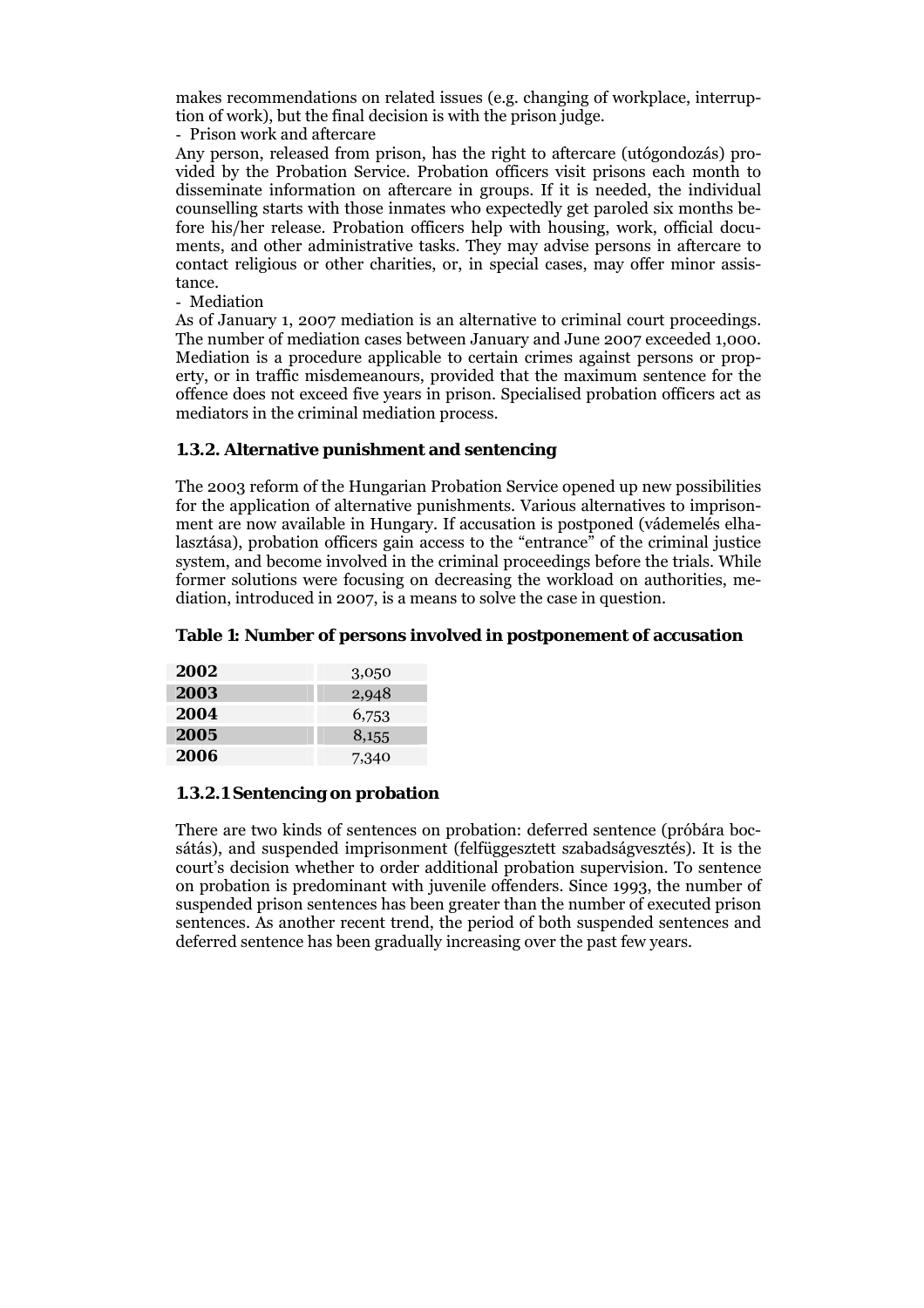# **Table 2: Convicted adults**

| Year     | Convicted adults<br>total | Imprisonment | Suspended<br>Imprisonment | Probation |
|----------|---------------------------|--------------|---------------------------|-----------|
| 200<br>2 | 90,143                    | 11,337       | 18,143                    | 13,579    |
| 200<br>3 | 86,511                    | 10,953       | 17,935                    | 12,935    |
| 200<br>4 | 89,344                    | 10,067       | 18,467                    | 13,709    |
| 200<br>5 | 91,681                    | 9,503        | 18,546                    | 13,795    |
| 200<br>6 | 90,128                    | 9,390        | 17,875                    | 13,049    |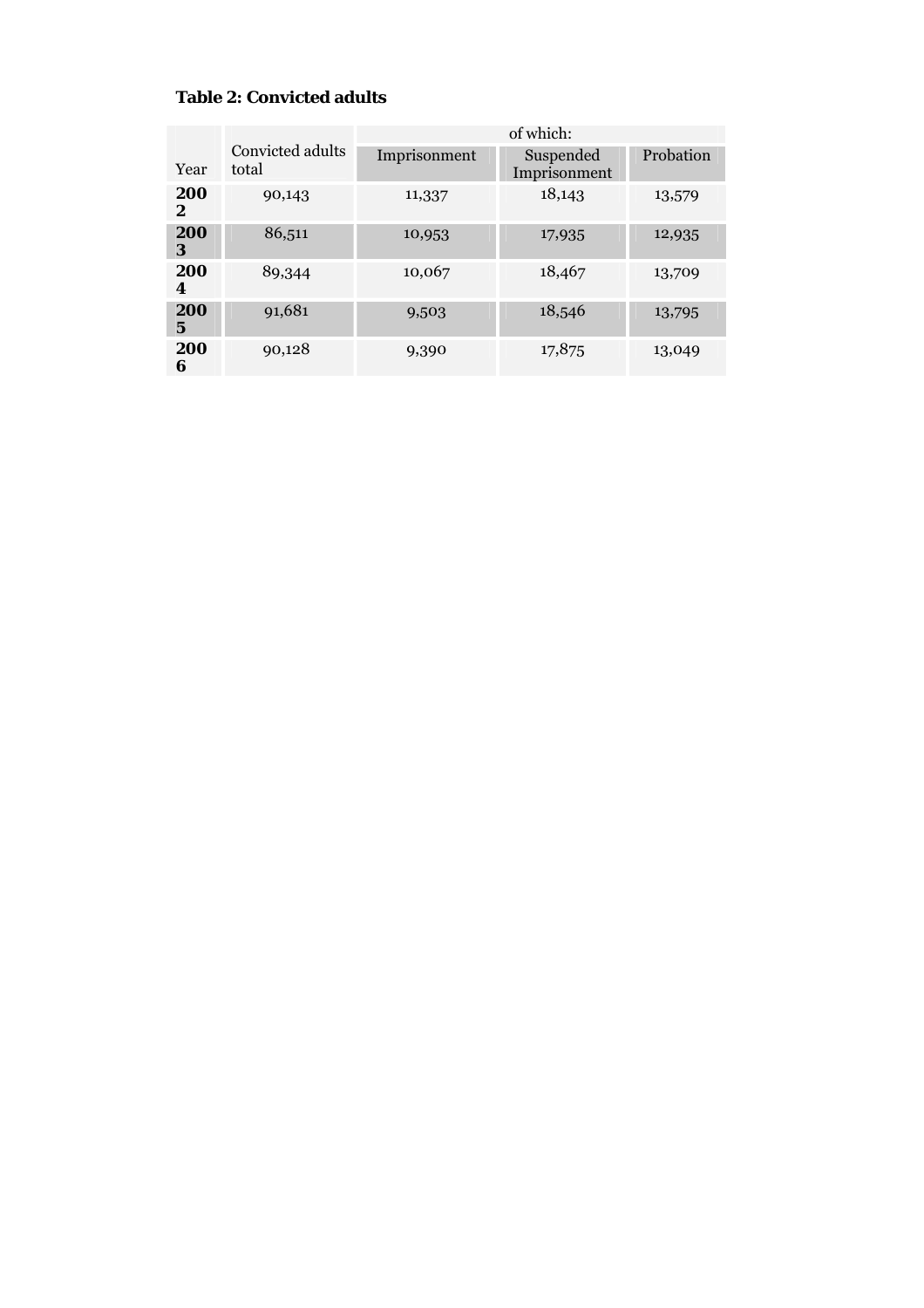## **1.3.2.2 Community service**

While there is little acceptance of former convicts as members of the workforce, courts often impose community service order on people unfit for any kind of work. If not executed, community service sentences lapse (in 2006 this happened in 393 cases), or are transformed into prison sentences (772 cases in 2006).

|      |                        | Community service order |     |  |  |  |
|------|------------------------|-------------------------|-----|--|--|--|
| Year | Convicted adults total | Number                  | %   |  |  |  |
| 2002 | 90,143                 | 3,913                   | 4.3 |  |  |  |
| 2003 | 86,511                 | 3,792                   | 4.4 |  |  |  |
| 2004 | 89,344                 | 4,300                   | 4.8 |  |  |  |
| 2005 | 91,681                 | 4,705                   | 5.1 |  |  |  |
| 2006 | 90,128                 | 4,606                   | 5.1 |  |  |  |

# **Table 3: Convicted adults/Community service order**

## **1.3.2.3 Release on parole**

The concept of early release or parole (feltételes szabságra bocsátás) has been present in the criminal justice system since the Csemegi Code of 1878, although its conditions varied widely. When ordering parole, a prison judge must take into account various objective (e.g. at least 2 months of prison sentence served) and subjective (e.g. whether the aim of punishment will be fulfilled equally well) considerations. In general practice parole is subject to a clean disciplinary record in prison. Prison judges may release a prisoner on parole without any further restriction, or order probation supervision and/or specific behaviour rules. Parole with probation may not be less than one year. If probation time is successful, it is subtracted from the prison sentence. In the period from 1995-2005, the proportion of offenders under some kind of criminal sentence at the time of a new offence increased from 6% to 7.7%. Statistics show that 5-7% of persons on parole with probation supervision commit another crime during probationary period.

# **2 LEGISLATIVE BASIS AND MISSION**

# **2.1 Legislative Basis**

Hungary has continental jurisdiction. Acts drafted and passed by the Parliament stand at the top of the hierarchy of legislation. These acts are applicable in the Republic of Hungary, to all Hungarian citizens. The Constitution and various legal Codes lead the way. Before the regime change, there were so called lawdecrees in force, passed by the Presidential Council. Legislation today only uses Acts to regulate the most important areas, but some of the old law-decrees are still in force, for example the law-decree on the prison service and the execution of criminal punishments and measures. The execution of Acts is regulated by ex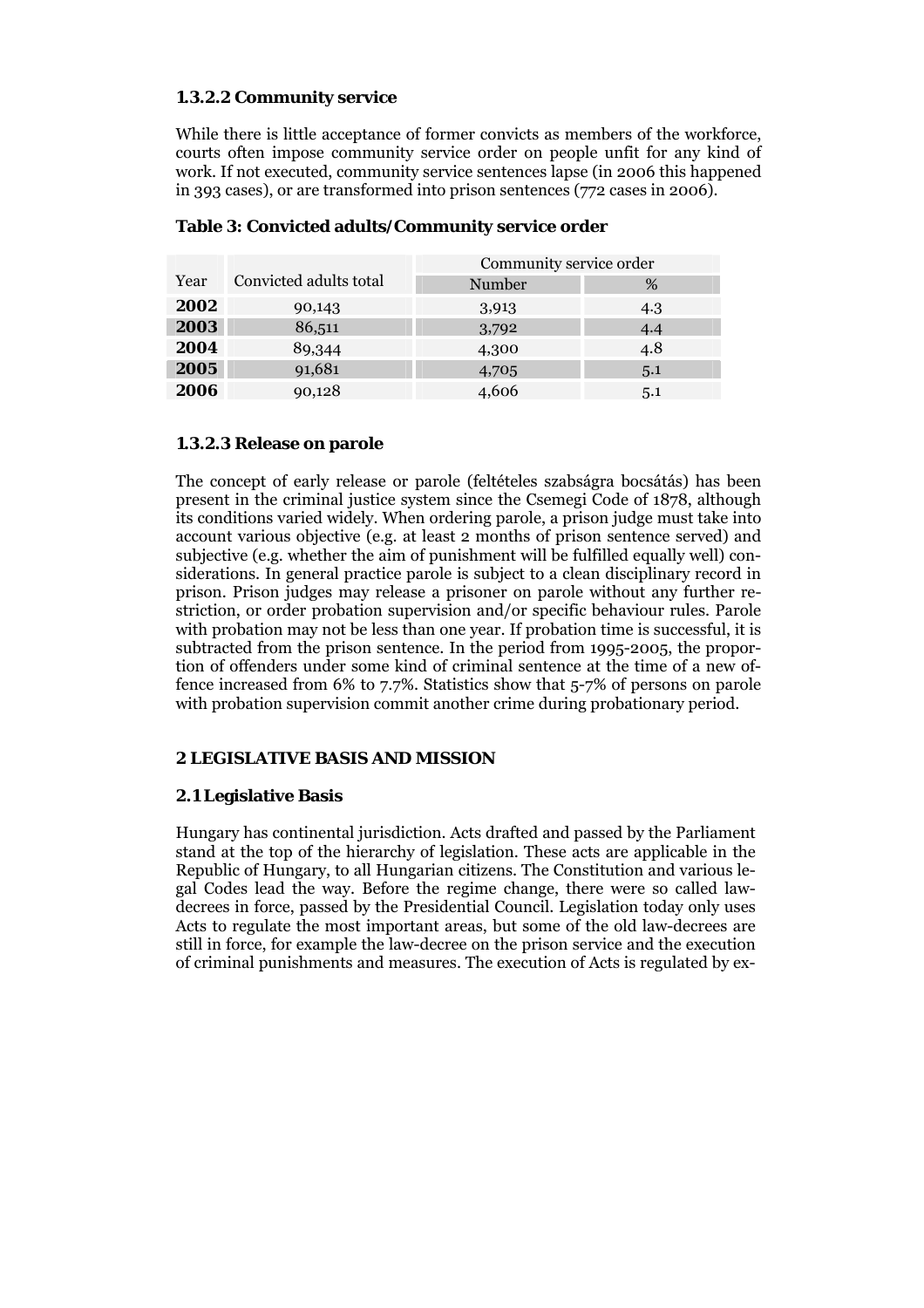ecutive legislation on various levels: government decrees, government decisions, or ministerial regulations. Subject to applicable legislation, local governments may act on their special licenses to regulate certain rights and obligations of citizens living under their jurisdiction, in the form of regulations and decisions.

Probation officers have tasks at various stages of the criminal justice procedure (investigations, raising charges, postponement of accusation, trials, and punishment). Primary Acts regulating probation service work are the Criminal Code (Act no. IV of 1978), the Act on criminal proceedings (Act no. XIX of 1998), the Law-Decree on the prison service (L-D 11 of 1979), and the so-called Mediation Act (Act no CXXII of 2006 on mediation in penal matters). Since 2003 probation officers are required to prepare social inquiry reports to support the decisions of courts and prosecutors in juvenile cases, and at the prosecutor's or judge's request, they prepare pre-sentence reports at any stage of the criminal proceedings (Article 114/A of Act no. XIX of 1998).

Probation officers are responsible for community service, one of the primary punishments (Article 60 of L-D. no. 11 of 1979), and probation supervision (Article 92 of L-D. no. 11 of 1979). Probation supervision is not an individual measure or punishment, but an additional feature to postponement of accusation, deferred sentence, suspended prison sentence, parole or temporary release from reformatory. Probation supervision is mandatory in each of the abovementioned cases if the offender is juvenile or adult recidivist. In other cases, probation supervision is subject to court order. Such court orders, as well as special behaviour rules, may be influenced by the content of the pre-sentence report, the submission of which is not mandatory. In criminal mediation, specialised probation officers act as mediators (Article 3 of Act no. CXXIII of 2006).

In the regulation on the activities of the Probation Service (17/2003 (VI.24)) the Minister of Justice set out detailed rules for the preparation of social inquiry reports and pre-sentence reports, the execution of community service, probation supervision, aftercare and the mediation procedure. In the regulation on standardized document management at the Probation Service [18/2003 (VI.24.)] the Minister of Justice set out detailed rules for administrative work, document management, keeping case records, database management, administrative procedures and archiving at the Probation Service.

Training requirements for Probation Service staff is regulated by Article 13 of Act no LXVII of 1997 and a ministerial regulation require on-the-job training and an examination before an applicant is offered a final position.

A single Probation Service has been working in Hungary since July 1, 2003, in full compliance with applicable legislation on probation service work. This national probation network has received new responsibilities since its 2003 creation. The Probation Service and it's the partly independent Mediation Service is now subordinated to the Office of Justice, along with the Victim Support Service and the Legal Aid Service. The Office of Justice works under the professional supervision of the Minister of Justice and Law Enforcement. The Office is a central authority with national competence and a separate budget.

#### **2.2 Mission and mission statement**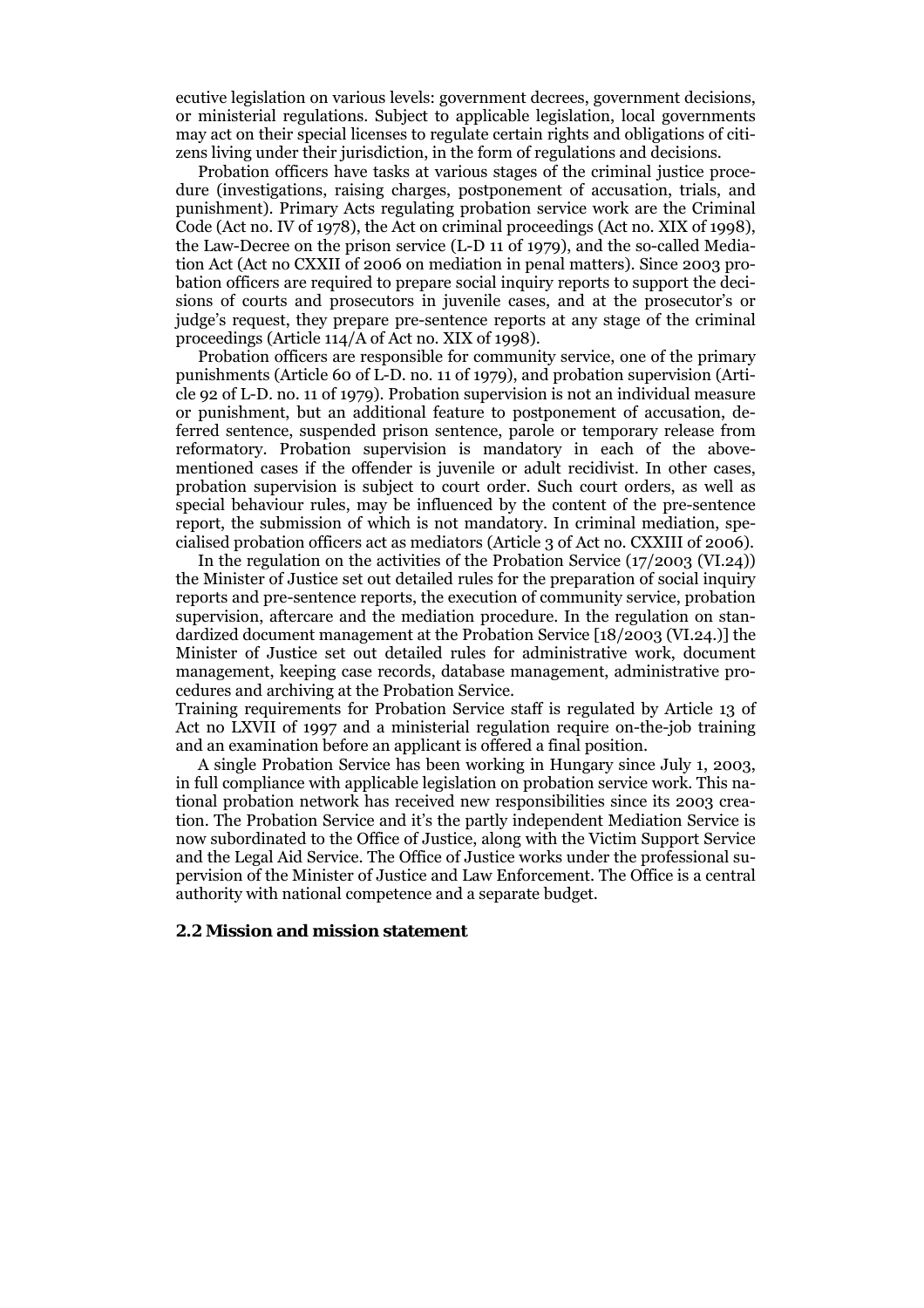The objective of the Hungarian Probation Service is the reduction of the risk of re-offending. The Hungarian probation officer is charged with the application of community-based criminal sanctions. The work of the probation officer is to protect the public through the implementation of community supervision and the supervision of the offender. Through supervision and support, the probation officer re-enforces the potential for the re-integration of the offender into society. The work of the Hungarian Probation Service is built on the principles of restorative justice. It aims to ensure that the perpetrator faces up to the consequences of their crimes by making good the damage caused through mediation between the offender, the victim and the community.

## **2.3 Crime prevention**

Although the Probation Service's scope of activities does not include crime prevention as such, all of the activities undertaken by the Service aim at preventing repeated offences.

The Probation Service plays an important role in the National Crime Prevention Strategy [Parliament Decision no. 115/2003 (X.28)] by its active participation in setting up crime prevention cooperation and an early warning system. Crime prevention programs are coordinated and in part funded by the National Crime Prevention Committee. This funding has helped the Probation Service in launching several crime prevention showcase projects (e.g. day centre, career orientation training). In order to prevent people from turning into offenders, the Probation Service works together with the police as a supervisory authority, and various childcare and social institutions as supporting organizations. The Probation Service reviewed the means of practical cooperation with the police, and worked with the police to set the direction of further crime prevention cooperation. The results were the basis of an initiative to regulate cooperation between the Service and the police, which has already entered into force in the form of a ministry regulation. As members of the social and child protection early warning system, probation officers play a major role in crime prevention. Legislation gives the right to probation officers to send out a warning, initiate a case discussion or multilateral case conference, request action from authorities, receive warning signals and act on them, and to organize and coordinate the operation of the early warning system.

In addition to the 2003 reforms, the Probation Service continued to work on maintaining its existing organizational contacts (e.g. courts, prosecutors' offices, police, prison service, local governments, NGOs, charities). In order to improve probation work, cooperation has been institutionalised, and/or reinforced by cooperation agreements. Staffs at county offices and the Budapest unit are members of local Drug Coordination Forums and Crime Prevention Committees.

## **2.4. Victim support**

The Act on the support of victims of crime and a system of state compensations entered into force in Hungary on January 1, 2006, and at the same time a single, extensive victim support system was launched. The Victim Support Service offers support to crime victims and persons affected by the consequences of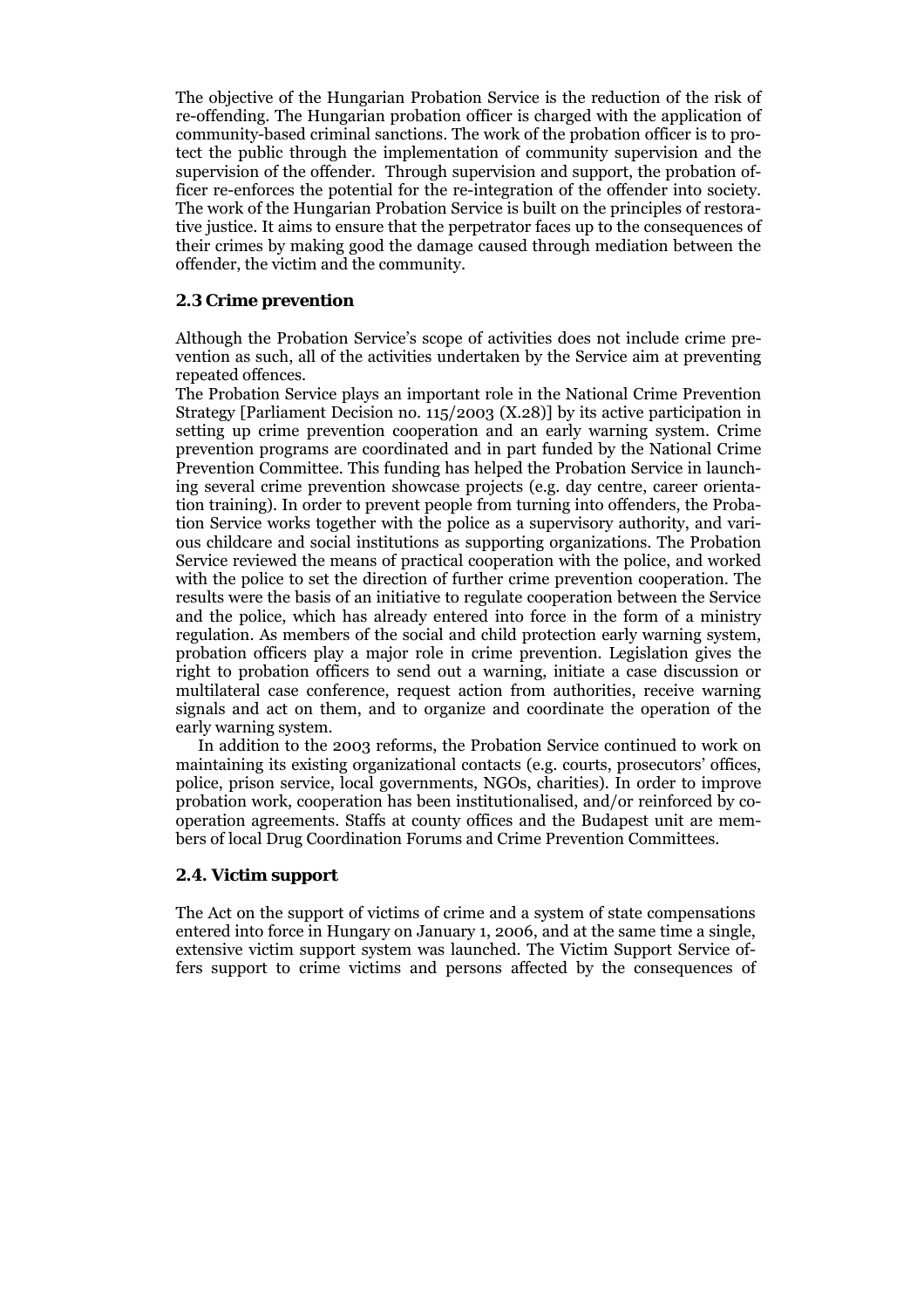crimes. Any Hungarian citizen, European Union citizen, legal alien in the territory of the European Union, victim of human trafficking, or legal stateless person is eligible for the assistance by the Service. The Service has the right to offer guidance and services to victims of crime, such as instant money aid, representation, or professional legal aid. Victims of premeditated violent crimes against persons may be entitled to state compensation.

The Victim Support Service, like the Probation Service, is part of the Office of Justice. The central office's Victim Support Methodological Department is responsible for professional management, preparing draft legislation, and professional methodology, while county offices undertake practical tasks. Due to the fact that victim support and probation works in the same institutional framework, under the supervision of the Office of Justice, probation officers are assigned the task of informing victims of the services available through the Victim Support Service.

As a special task in victim support, probation officers may be requested by the court or prosecutor to assess whether an offender is willing to offer compensation to the victim, and whether the victim is willing to accept; this will then be included in a pre-sentence report and submitted to the authorities. Specially trained probation officers may get in contact with victims through the mediation process.

## **3 THE ORGANIZATION OF PROBATION SERVICES**

#### **3.1 Main characteristics**

The Office of Justice was created on January 1, 2006, under the supervision of the Ministry of Justice and Law Enforcement<sup>1</sup>. Probation is a priority area in the office's fields of activity.

#### **Figure 1**

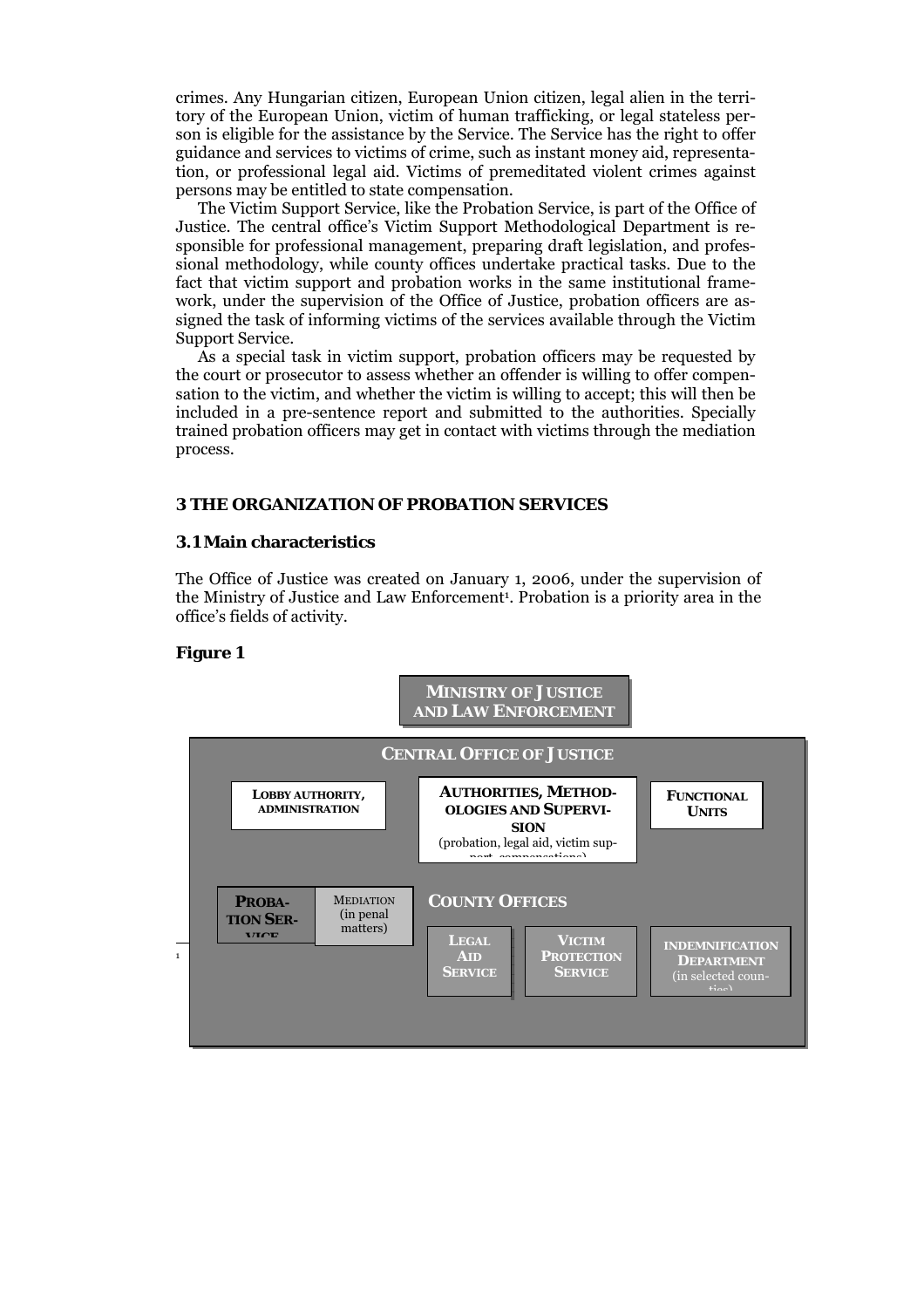

## **3.2 Internal organization**

The head of the Office of Justice is the Director General. Probation activities are managed and controlled by Central Office of Justice (COJ). COJ participates in the preparation of legal codes for the Ministry of Justice, and establishes professional standards for the Probation Service. Its tasks include maintaining relations with partner organizations, managing and coordinating projects, preparing expert opinions as required, and monitoring the work of county offices. Another one of its major tasks is creating a primary training system and organizing professional examinations for probation officers. Altogether there are 20 county offices of justice (19 county offices and one in the capital) additionally more than 160 local offices. A county management includes the county manager and heads of departments. Each of the 20 offices has its own Probation Service unit, with two departments, one for juvenile and one for adult offenders. As a result of the 2003 reform, the importance of support activities and social work increased in adult probation work, and at the same time juvenile probation work started to include more authority and control tasks. Probation officers are responsible for offenders residing in the territory of the county in question, and have administrators and assistants to support them.

## **3.2.1 Probation workers**

## **Table 4: Probation staff numbers**

|                   | 7/1/03 |         | $7/1/03$ $12/31/03$ $12/31/04$ $12/31/05$ $12/31/06$ |     |     |     |
|-------------------|--------|---------|------------------------------------------------------|-----|-----|-----|
| Probation officer | 225    | $225 -$ | 248                                                  | 307 | 331 | 360 |
| Support staff     |        | 23      | 40                                                   | 51  | 75. | 100 |

Since July 1, 2003 a total of 53 persons left the service (2 deceased, 23 retired).

#### **Figure 2: Number of cases per probation officer at the end of 2006 (99.94 cases per officer)**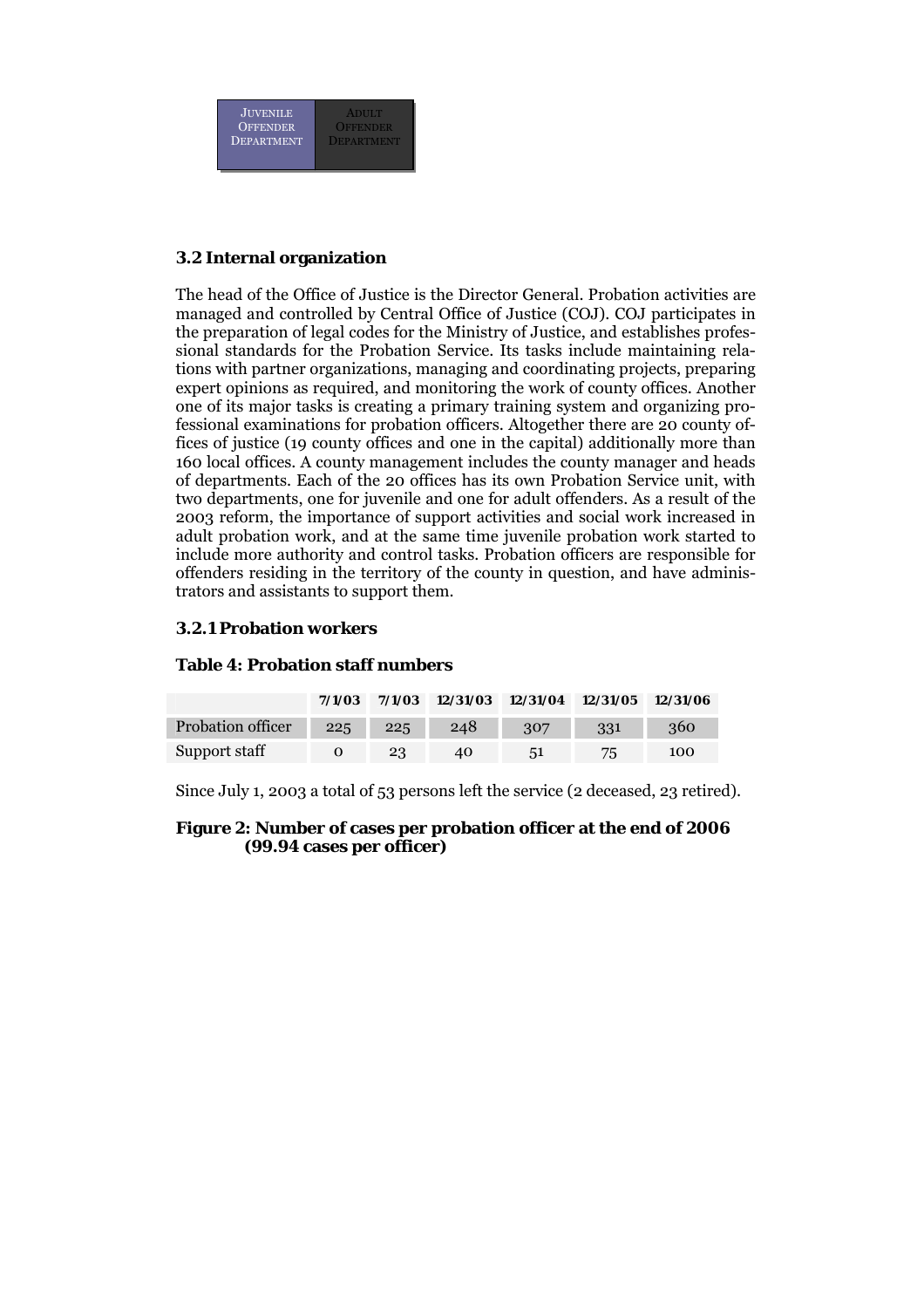

Probation officers must hold a degree in law, public administration, psychology, social policy, sociology, theology, teaching or social pedagogy, or be a social worker or special needs teacher. Persons with other degrees may also work as probation officers if they hold relevant special training certificates (e.g. addiction treatment, youth support, and mental health). Justice reform regulations define probation work as a special field of study comprising law enforcement and criminal justice social work. Legislation on standardized document management establishes categories for the division of cases in probation work:

- probation officers specialize in either juvenile or adult offenders, and deal with such cases respectively;
- juvenile probation officers may simultaneously work on a maximum of 45 cases, adult probation officers 65. (Practice shows that these numbers are often exceeded to deal with all incoming cases.);
- officers doing prison probation work must have the choice to transfer to another field after 3 years in service;
- probation officers submitting pre-sentence reports in a certain case of a certain offender should, if possible not be involved, in other probation issues related to the same crime or the same offender;
- mediation cases must be assigned to specially trained mediation officers; conflicts of interests must be eliminated. If possible, the officer who submitted presentence reports for the case in question must offer mediation.

Cases are assigned on a territorial basis (by county office in charge). As for the types of cases, specialization only takes place at offices with sufficient staff numbers. At such larger offices there are typically two groups of probation officers, one for probation supervision and another for community service. The last 3 years so-called 'Professional Colleges' (Szakmai Kollégium) were established focusing on special fields of probation officers' activities, e.g. community service, aftercare, drug-diversion, etc. A professional college consists of 1-1 specialised probation officers from each county. Their task is to bring and disseminate relevant information on policies and practice on the above-mentioned specific subjects.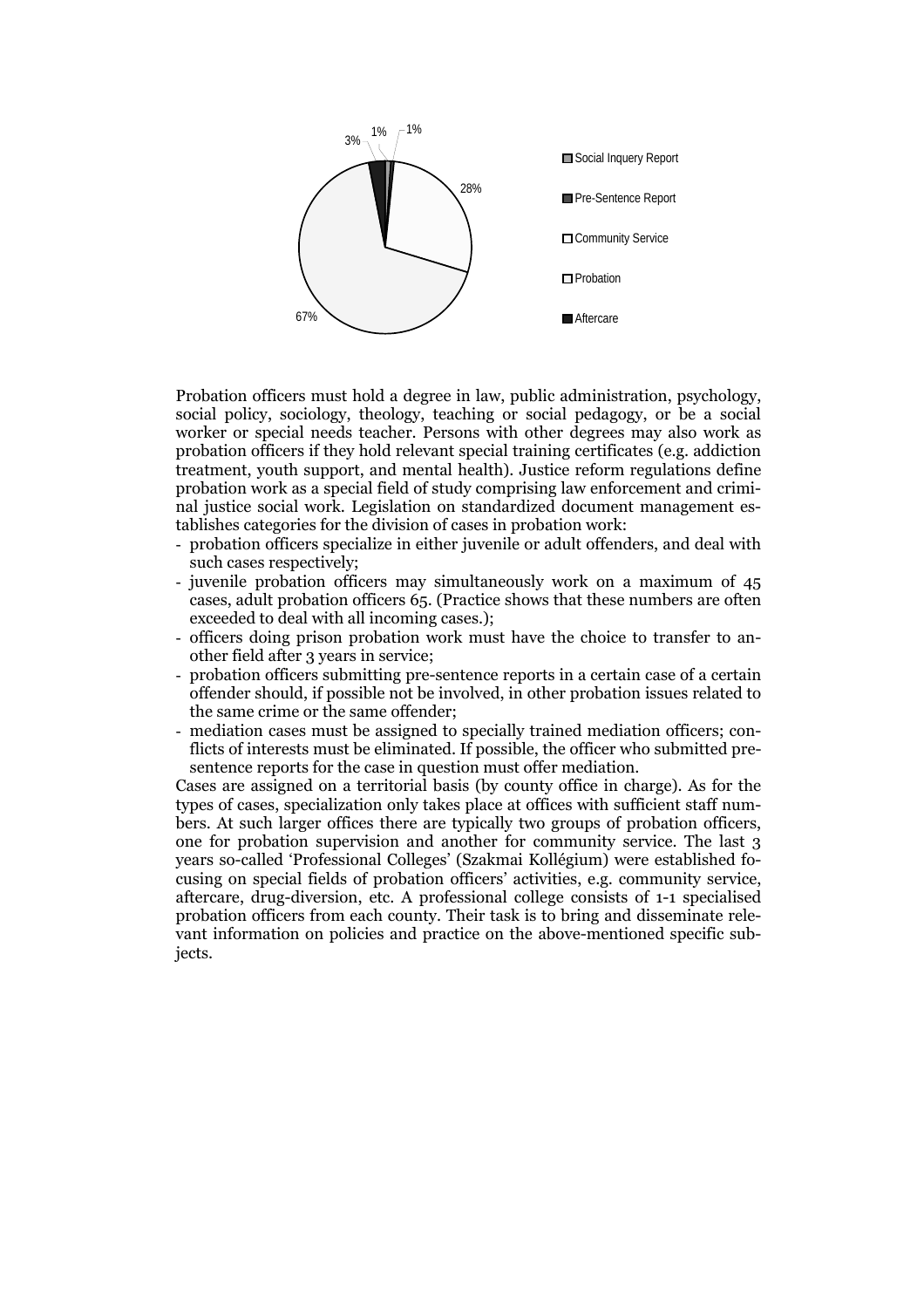#### **3.2.2 Education, training requirements and opportunities**

Newcomers participate in a 6-week probation-introductory training. Topics covered include: professional standards, applicable legislation, probation practice, etc. The practical training for doing individual probation work takes place with mentors. Newcomers get acquainted with 10-10 different types of cases (See: 1.3.1.). Besides there is a 3-day general training course provided for the probation officer before taking his/her proficiency exam, which has to be done within 2 years after joining to the Service. The office provides a database of articles and studies in the field, and a collection of applicable local and international legislation. A probation library collection has been established in each county office. The civil organization of probation workers publishes the journal "Pártfogók" ('Probation Officers'), which is a significant contribution to professional literature in the field. There are 2- and 3-day training courses that focus on relevant special fields, such as drug abuse, juvenile crime or reintegration in the labour market.

Many probation officers joined a recently launched postgraduate program in criminal justice social counselling, which is offered by the Postgraduate Training Institute of ELTE University Faculty of Law and the Miskolc University Faculty of Law and Public Administration. The Office is signing training contracts with probation officers, and if the training field is relevant to probation work, offers partial refunds on fees. Under a higher education cooperation program, the Office offers practical field placement to students of social work and other probationrelated courses.

#### **3.2.3 Other organizations involved in probation work**

Probation officers work with organizations in the field of criminal justice, and non-governmental social organizations. Some of this cooperation is regulated in legislation; the Probation Service has initiated others in order to improve efficiency. At probation officers' request, the police participate in probation work by checking compliance with certain behaviour rules related to law enforcement. Victim support workers belong to the same organization; therefore cooperation is institutionalised under the Office of Justice. The police and several charities do dedicated work for the same cause.

 According to the regulation on the enforcement of corrective measures, the Probation Service is supported in its supervision work by local governments, employers, charities, volunteer organizations and individual citizens. Cooperation with social, educational and child protection organizations, as well as participation in the early warning system is legally required (primarily under Act no. XXXI of 1997 on child welfare administration and the protection of children, and Act no III of 1993 on social administration and social welfare). Employers and employment agencies participate mainly in community service-related issues, by finding and offering jobs to offenders.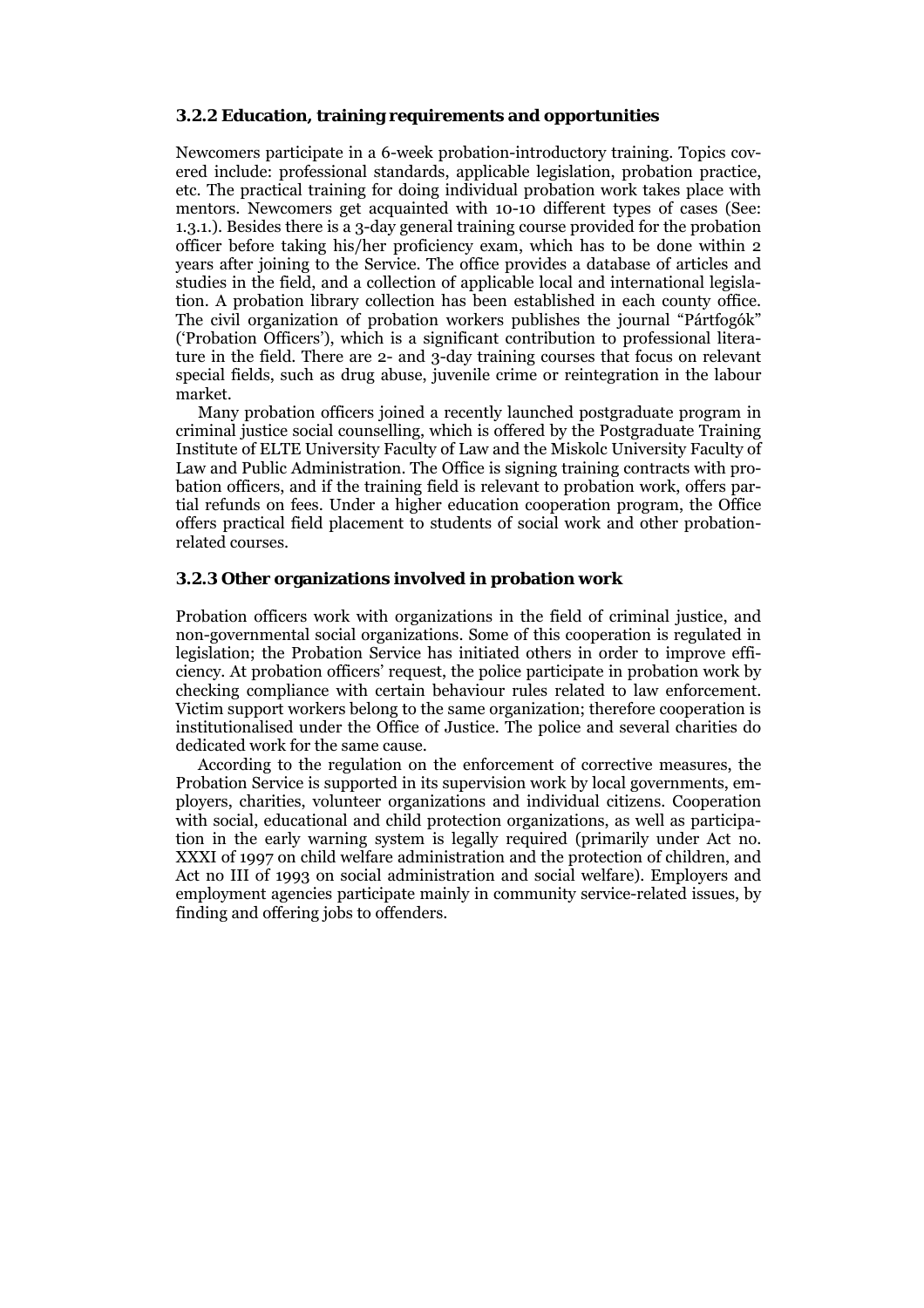# **4 PROBATION IN DIFFERENT PHASES OF THE CRIMINAL PROCESS**

## **4.1 General**

# **Table 5: Activities of probation during the different stages of criminal procedure**

|                                                                                                                            | Pre-<br>trial<br>stage<br><b>See 4.2</b> | <b>Trial stage</b><br><b>See 4.4</b> | <b>Post-trial</b><br>stage<br><b>See 4.4</b> |
|----------------------------------------------------------------------------------------------------------------------------|------------------------------------------|--------------------------------------|----------------------------------------------|
| Preparing a Social Enquiry reports                                                                                         | X                                        | X                                    | X                                            |
| Supervision/assistance etc. to of-<br>fenders whose cases were condition-<br>ally waived (postponement of accusa-<br>tion) | $\mathbf X$                              |                                      |                                              |
| Mediation                                                                                                                  | $\mathbf{x}$                             | X                                    |                                              |
| Supervising/organizing etc. commu-<br>nity service                                                                         |                                          | X                                    |                                              |
| Supervising/organizing training or<br>learning projects                                                                    | X                                        | X                                    | X                                            |
| Supervising etc. drug/alcohol treat-<br>ment programs                                                                      | $\mathbf{x}$                             | $\mathbf X$                          | $\mathbf X$                                  |
| Day Centre activities                                                                                                      | X                                        | X                                    | X                                            |
| Pre - sentence report                                                                                                      | X                                        | X                                    | X                                            |
| Supervising etc. sanction of proba-<br>tion                                                                                |                                          | X                                    |                                              |
| Supervising etc. suspended sentence                                                                                        |                                          | X                                    |                                              |
| Supervising etc. special measures for<br>drugs addicts                                                                     | $\mathbf x$                              |                                      |                                              |
| Supervising etc. a conditional sen-<br>tence <sup>2</sup>                                                                  |                                          | $\mathbf X$                          |                                              |
| Assistance/support to prisoners in<br>prison                                                                               |                                          |                                      | X                                            |
| Supervising etc. conditional re-<br>lease/parole                                                                           |                                          |                                      | $\mathbf X$                                  |
| Advisory report with respect to am-<br>nesty/pardon                                                                        |                                          | X                                    | X                                            |
| Probation work in reformatories                                                                                            |                                          | X                                    |                                              |

-<sup>2</sup> It is called deferred sentence in Hungary, the authors use this phrase all over this chapter.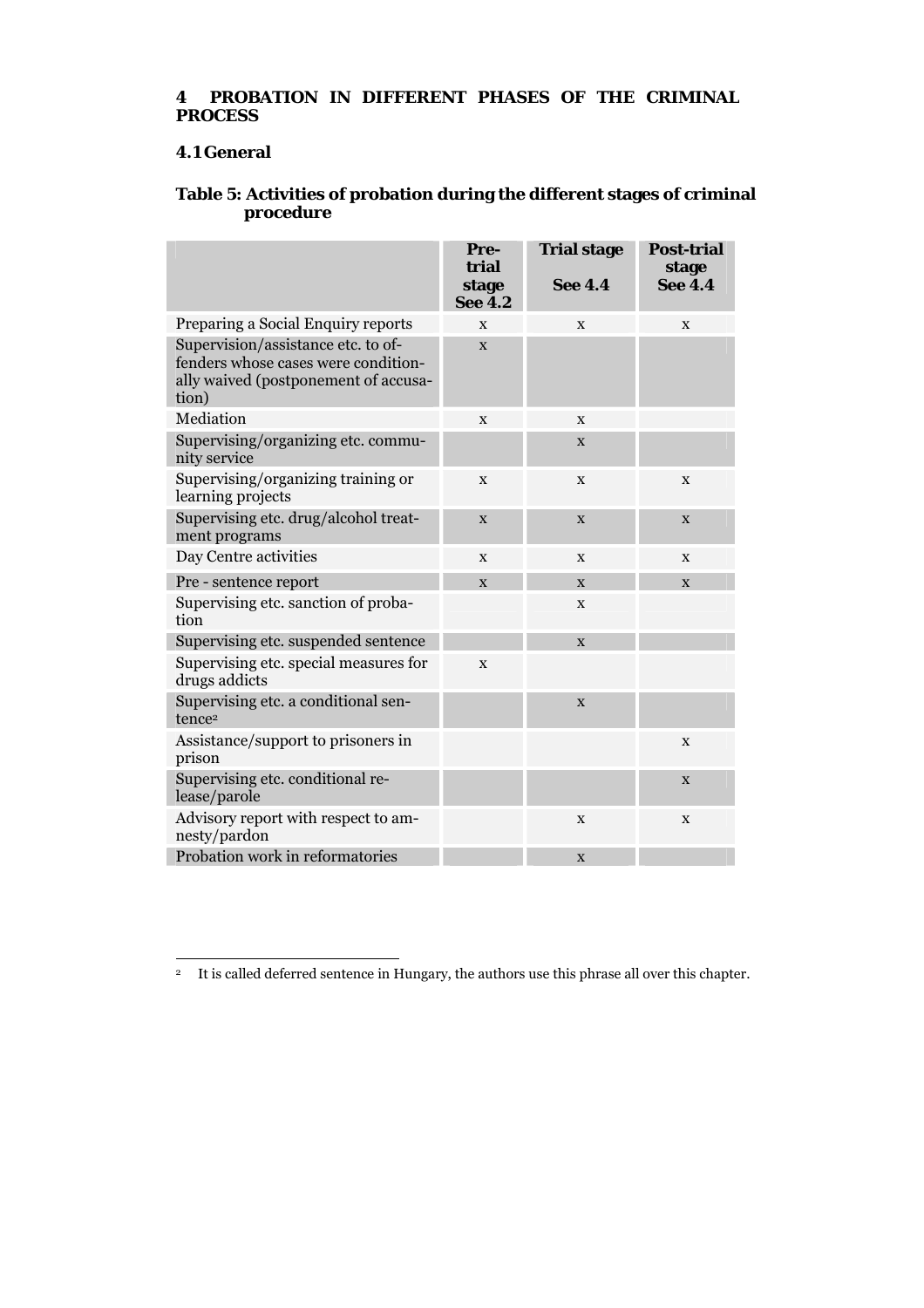#### **4.2 Pre-trial phase**

#### **4.2.1 General**

Before 1999 probation work started when a verdict was announced. From 1999 on, prosecutors had the option to place suspects under probation supervision during postponement of accusation, but probation officers still had no role in decision-making. Since the institutional reform, probation expertise is equally represented in the various stages of criminal proceedings. Probation officers have the following tasks in the pre-trial stage:

- writing reports (Social inquiry report/SIR, Pre-sentence report/PSR);
- probation supervision during postponement of accusation. This activity includes group sessions, educational programs, drug rehabilitation, participation in day centre activities;
- mediation.

#### **4.2.2 Pre-trial report**

Probation officers prepare social inquiry reports and pre-sentence reports based on national standards (see Annex 1 and 2). A social inquiry report must contain general information on family conditions, friendships, community contacts, health issues, addictions, housing conditions, education, profession, workplace, employment circumstances, further training, leisure activities, income status, property, and changes in these since the offence. Before the trial, the prosecutor may request the preparation of a pre-sentence report, under two circumstances: 1) a decision is made for postponement of accusation 2) a decision is made for mediation. Preparing a pre-sentence report is compulsory if the prosecutor intends to set special behaviour rules or other requirements during a postponement of accusation.

A pre-sentence report has to describe the detailed information on the personality and life circumstances of the offender (e.g. family and housing conditions, state of health, possible addictions, education, profession, workplace, employment circumstances, income, and property) comparing to the social inquiry report. The pre-sentence report also elaborates on the relationship between facts and evidence found, and the act committed, assesses motivations, tells whether the suspect has shown regret, and whether he is willing and able to cooperate. The probation officer provides information in the pre-sentence report on available jobs suitable for the suspect, healthcare and social care possibilities, and may recommend special behaviour rules, or a requirement to participate in prevention or treatment programs. At the court's or prosecutor's request, the report must also contain information on whether the suspect is likely to obey special behaviour rules or other obligations set forth, and whether the victim is willing to accept compensation. The preparation of this document gives the probation officer an opportunity to assess personal aspects of the criminal behaviour, the person's attitude towards the act, and personality risks that may lead to another offence; however the Hungarian Probation Service does not have a specified risk assessment tool, yet.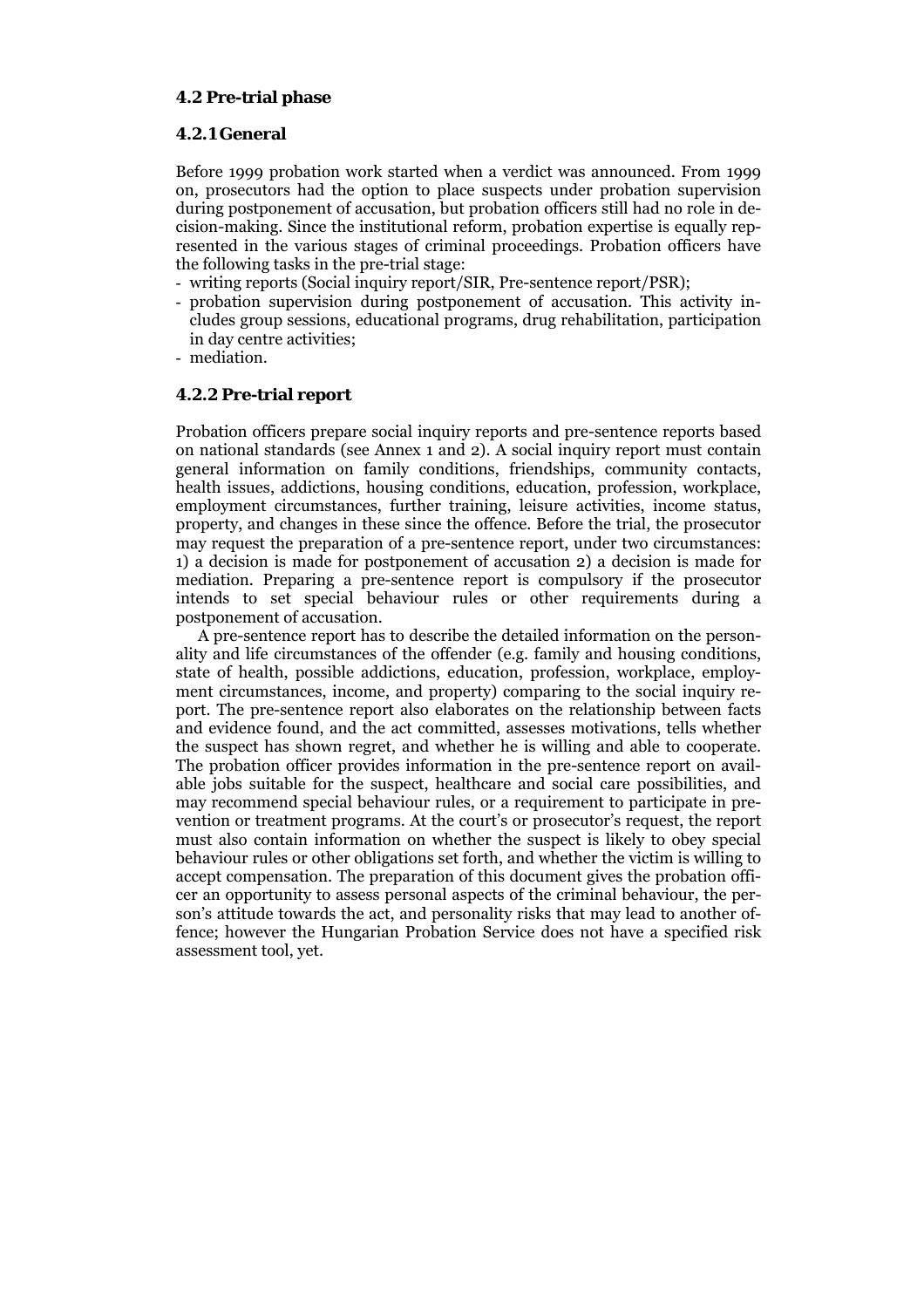#### **4.2.3 Probation supervision**

Postponement of accusation is an option available for juvenile suspects since 1995 and for adults since 1999. The prosecutor may order postponement of accusation for crimes with a maximum punishment of less than three years (juvenile: five years). In such cases filing formal charges is postponed by one to two years. In the Hungarian justice system a procedure can be diverted in four ways:

- usual deferred charges;
- drug diversion;
- failure to provide child care;
- mediation.

According to legislation, a postponement of accusation must be accompanied by probation supervision. During this term of probation, the probation officer in charge must supervise and assist the offender. Should the suspect commit another crime during the probation period, or violate behaviour rules, the prosecutor will file formal charges. If the probation period is successful, the procedure ends. Behaviour rules are legally required (general code of conduct), but the prosecutor may set additional requirements based on the circumstances of the offence. In Hungarian practice, behaviour rules are usually set for juvenile suspects. The prosecutor may require the following behaviour rules:

- partial or full compensation to the victim for damages;
- alternative form of compensation to the victim;
- donating money for a cause, or doing community service (community compensation);
- psychological or addiction treatment.

The obligations described in points a) and b) are subject to both the suspect's and victim's approval, while those in points c) and d) are subject to the suspect's approval. The prosecutor may apply one or more of these rules, or other rules or obligations not listed here. New regulations encourage the application of modern behaviour requirements – that is, ones that take victim's rights and community compensation into account.

# **4.2.4 Mediation procedure**

Mediation is applicable in cases against person or property, and traffic misdemeanours, where the maximum punishment for the act does not exceed five years of imprisonment. Mediation is a one-time opportunity in a criminal procedure. The prosecutor may decide for a mediation procedure on his/her own initiative, or upon request from the suspect, defence, or victim, provided that the nature and circumstances of the offence, and the person suspected would otherwise not make a criminal procedure necessary. If mediation is ordered, the proceedings are suspended for a maximum of six months.

In order for a mediation procedure to begin, legislation requires the suspect to make a confession, and demonstrate willingness and ability to compensate the victim for damages. The offender should offer compensation voluntarily, and the victim could accept it. Legislation requires full consent of both the offender and the victim throughout the process for mediation to continue. The aim of the mediation process is to come to an agreement between the offender and the victim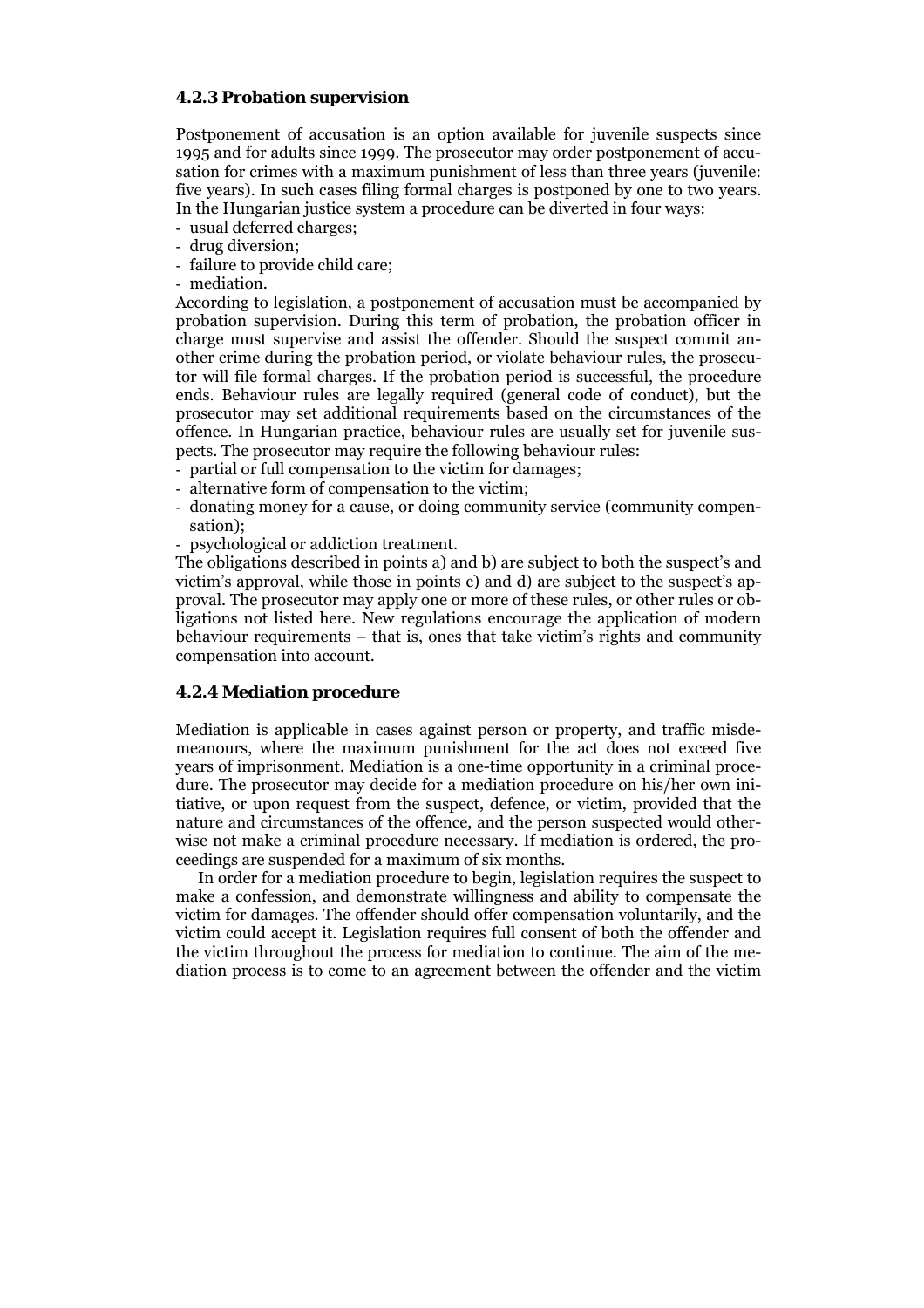concerning the amount and nature of compensation. Probation officers are responsible for managing the procedure and ensuring the fulfilment of the terms of the resulting mediation agreement. If, as a result of the mediation process, the offender has paid full compensation to the victim, or has compensated him/her for damages in another way, and the maximum punishment for the offence is less than three years, no charges are raised. If the maximum punishment is up to five years, charges are raised, but commutation of sentence is possible without limit. If the offender began the fulfilment of his/her obligations under the mediation agreement, but has not completed it yet, and the maximum punishment for the offence is less than three years, the prosecutor may decide to postponement of accusation for one to two years.

Mediation is not an option if the proceedings are related to a crime committed during a previous mediation process or other form of alternative punishment. Legislation eliminates the possibility for mediation in the case of recidivists, organized crime charges, and crimes causing death. Mediation work is undertaken by specially trained probation officers acting as mediators. (From January 1, 2008, practicing lawyers will be allowed to act as mediators as well.) The first five months after the introduction of this new justice concept brought the following results:



**Figure 2: Mediation cases initiated in January-June, 2007** 

## **4.3 Trial and enforcement phase**

#### **4.3.1 General**

Probation officers have the following tasks in the trial stage:

- writing reports: Social inquiry report/SIR, Pre-sentence report/PSR, as described in point 4.2;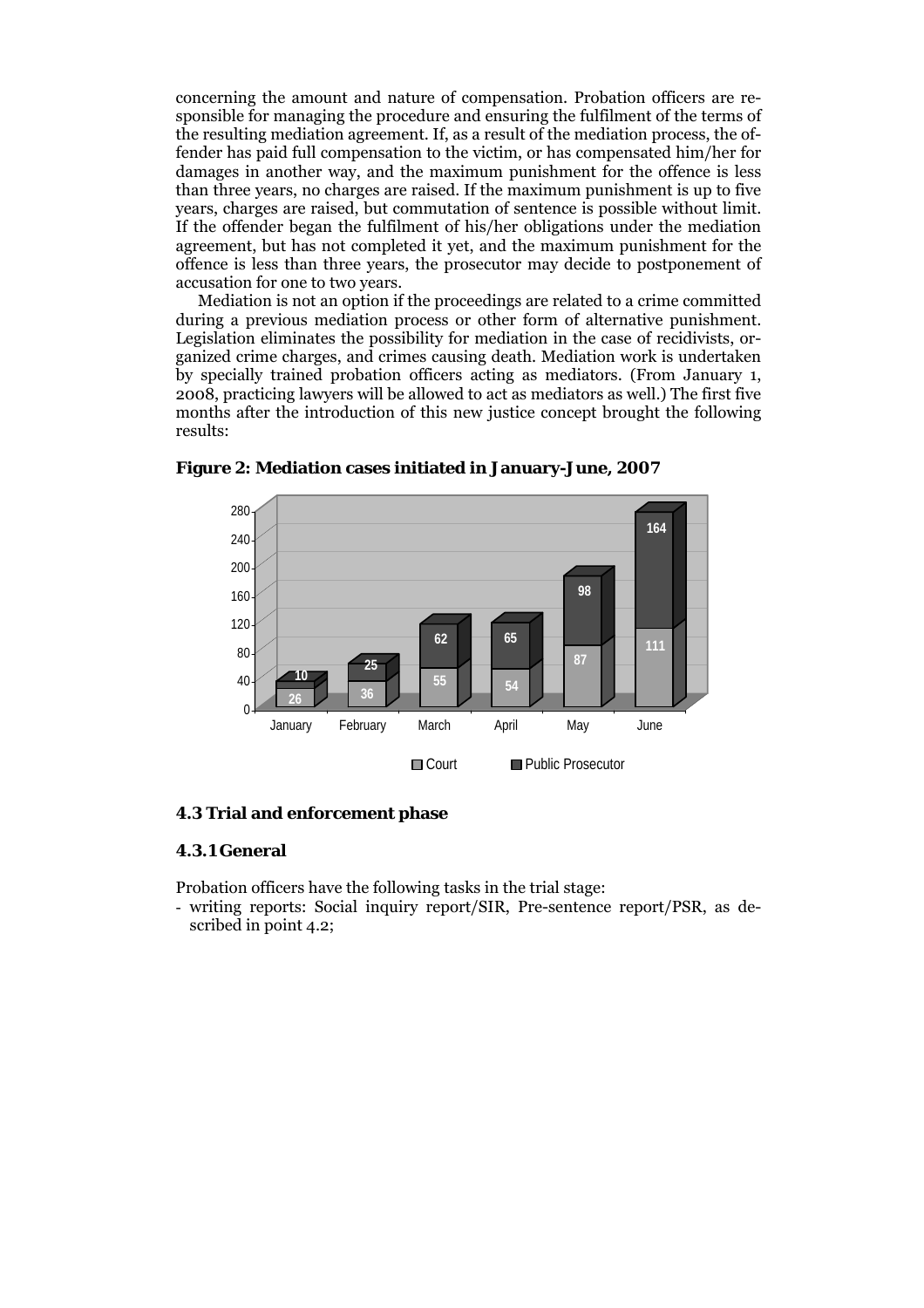- probation supervision. This activity includes group sessions, educational programs, drug rehabilitation, participation in day centre activities, see also point 4.2.3;
- mediation (see point 4.2.4.);
- organizing and supervising community service.

Probation officers are not involved in the execution of several kinds of punishment. These include incarceration, fine, and expulsion.

#### **4.3.2 Pre-sentence report**

Before imposing a sentence, ordering a correctional measure, or deciding on mediation, the court may require a pre-sentence report. The Probation Service and individual probation officers do not have legal means to initiate the preparation and acceptance of such reports. In its request, the court describes the reasons for asking for a pre-sentence report, and may formulate specific questions. In the report, probation officers must respond to these specific questions, and include all of the information the answers are based on. A pre-sentence report is usually due in 30 days.

 The suspect's approval is not required for the preparation of the report. He/she has no obligation to cooperate in the preparation, because a suspect may not be forced to provide possibly detrimental evidence. The content of a presentence report is described in court, and the probation officer may be asked to testify. If the suspect disagrees with the content, he/she may ask for another expert opinion. The pre-sentence report is a proof, and it has to be read out on the trial. The suspect and his/her defence counsel have the right to get it written.

Pre-sentence reports submitted to the court do not include an individual probation supervision plan, although the information they contain may give direction to the prevention of a similar offence by setting up an accurate social diagnosis and identifying room for intervention. Hungarian rules on legal proceedings allow prosecutors to make a motion on certain form of punishment. Probation officers have no right to do so, although including such recommendations in a report is not prohibited.

## **4.3.3 Probation procedures and processes**

The court on a case-by-case basis – except for juveniles and recidivists, for whom it is legally mandatory – orders probation supervision. An offender may breach the rules of probation in two ways: 1) failing to observe general or specific behaviour rules, or 2) committing another offence. A court sentence may set special behaviour rules for probation. The offender does not have to approve, except in the case of medical treatment. Checking compliance with behaviour rules is the probation officer's responsibility. If the offender intentionally violates behaviour rules, the probation officer must report this to the court and recommend a course of action. If the offender violated a rule for a reason beyond his/her competence, the probation officer may recommend a change in behaviour rules.

Probation supervision is a complex task including both control and support activities. The proportion of control versus support depends on several factors, including social circumstances, personality, habits, behaviour, and risk of recidi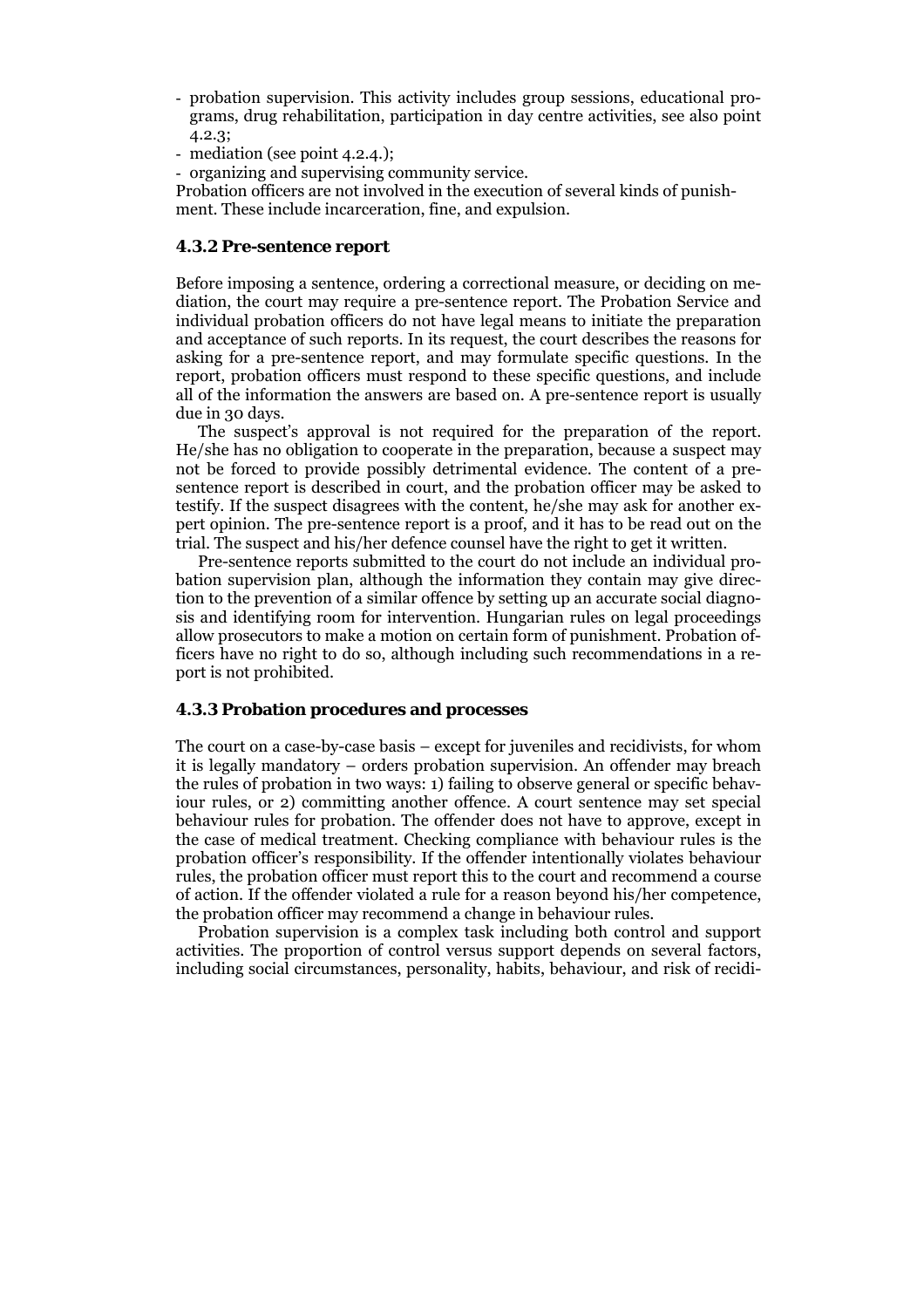vism (based on the previous convictions). In this sense, the control/support ratio is not permanent; it may shift with time in either direction. Over the past decades of fieldwork, the service adopted a traditional casework approach, which remains dominant, although the past few years brought a shift towards group-work, which appeared as a new skill with probation officers. All 360 probation officers use the individual approach, while only specially trained staff is allowed to manage groups. Recent pilot projects on group-learning programs primarily based on a cognitive-behaviourist approach. In order to ensure competence, each county office has monthly case conferences, which is also an opportunity to develop teamwork.

Probation officers typically use the following methods and techniques: assessing social circumstances, first interview, and other interviews and collecting basic information. Support and control activities include family visits, family support work, facilitating the resolution of family conflicts. The offender's studies, work and other obligations are monitored, and, if necessary, the offender is encouraged and supported in fulfilling these tasks. Counselling is continuously provided, as well as help with preparing and submitting official documents, requests, and appearing in front of authorities. Participation in case conferences and interinstitutional partnerships is an increasingly important part of probation work. Probation officers may initiate various legal measures and offer group activities. Should an offender in care have temporary financial difficulties, they provide small amount of monetary assistance. If behavioural rules are breached in smallscale, they may issue verbal and written warnings, which will appear on the records. Juvenile offenders meet their probation officer once a month. Adult offenders meet their probation officers at least once in every two-three months. If the offender is considered high-risk from the viewpoint of recidivism, meetings and visits are more frequent. Participation in treatment programs is limited due to the lack of financial resources. As these activities are heavy on the budget, there are only two locations operating at present (Budapest: "Jóvá Tett Hely" Probation Centre; Borsod-Abaúj-Zemplén County: "Zöld Ház" Probation Centre).

A manual entitled "Model procedures and standardized forms" was published on April 1, 2004, which contains the latest developments on working methodology and tools for various probation activities. These minimum standards and score sheets serve as the basis of the quality management system. Once the initial document ordering probation supervision has arrived, probation officers must acquire all preceding documents, and collect information required for the task. As soon as the order is received, the officer informs the offender of the fact that probation supervision has been ordered, the starting date, name and contact details of the assigned probation officer, and the place and schedule of meetings. The client must be informed of the purpose of probation, the role of the officer, behaviour rules and possible consequences of their violation, schedules meeting dates, and offered alternative meeting dates. All of this is recorded in the minutes of the initial meeting and handed over to the client. The next step is the first interview, a study of the offender's personal environment, and the preparation of a draft probation plan. Probation supervision always follows an individual probation plan. If required, the officer provides counselling or assistance with employment, health or general life issues, as well as with solving social problems.

According to recent research, specific behaviour rules are usually required in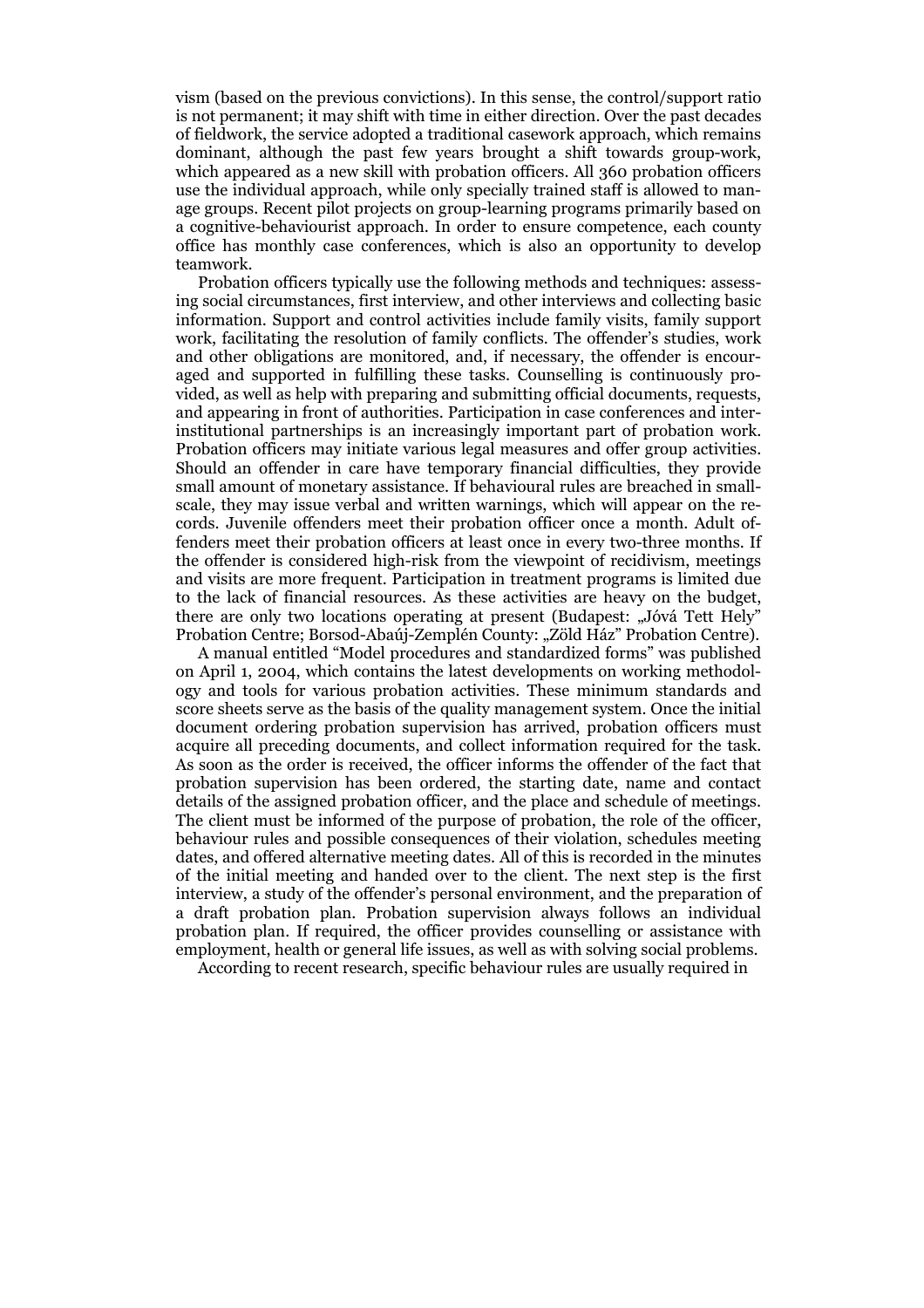three types of offence: against property, against law and order, and against persons. In the case of juveniles, these specific rules aim primarily at filling gaps in education, while in the case of adults additional rules usually mean more control. Probation supervision appears as punishment only when behaviour rules are not met. Violation of these rules may result in an extended probation period, withdrawal of sentence on probation, or the execution of a suspended sentence. If the probation officer notices breaches of rules, he/she must immediately report the offender to the authority that has ordered probation. If the probation officer believes that a change is necessary in behaviour rules, he/she may initiate a procedure for change with the prosecutor in charge.

#### **4.3.4 Organizing and supervising community service**

In the post-trial stage probation officers organize and supervise community service sentences. Hungarian regulation does not require the offender's consent to a community service. The execution of a work sentence, however, is not enforceable; therefore legislators are trying to encourage community service with the threat of conversion to a prison sentence. (The new Criminal Code is going to require consent from the person involved for the punishment to become applicable.) When it comes to the implementation of community service, it often turns out that the court did not investigate the general health and education of the offender in enough detail, and that the person is unfit for doing community service. In such cases probation officers are facing a problem impossible to solve, as no suitable jobs are available for these offenders.

Under the Criminal Code, community service is a task the offender is likely to be able to perform with his/her existing education and physical health. Such work is unpaid, and must be performed on at least one day of the week, in the offender's leisure time. Community service may vary in length between 1 and 50 days, where six hours of work is counted as one full day. The convict is required to perform the specific kind of task described in the sentence, but beyond this obligation his/her personal freedom is not restricted. It is the probation officer's task to provide for the execution of community service sentences. In order to ensure proper execution of the sentence, the probation officer regularly checks both the employer and convict, and supports the convict in performing his/her duties. Concerning other related issues (e.g. changing workplaces, interruption), the probation officer may submit a recommendation, but the decision lies with the prison judge.

Based on a study of community service sentences finished in 2005, offenders sentenced to work penalties are typically 18-39 years old, with levels of education below the national average. Less than 20% have permanent employment, which means that 80% are inactive, unemployed, or support themselves through odd jobs. These facts also have to do with the majority of community service being physical labour on public domains (e.g. gardening in parks, street cleaning and maintenance). With the participation of local governments and NGOs, several examples of good practice have been developed over the past years, in which community service is used in town decoration or public park programs. An average of 10% of community service sentences remains unenforceable every year due to a lack of suitable jobs or adequate physical fitness. The community service sen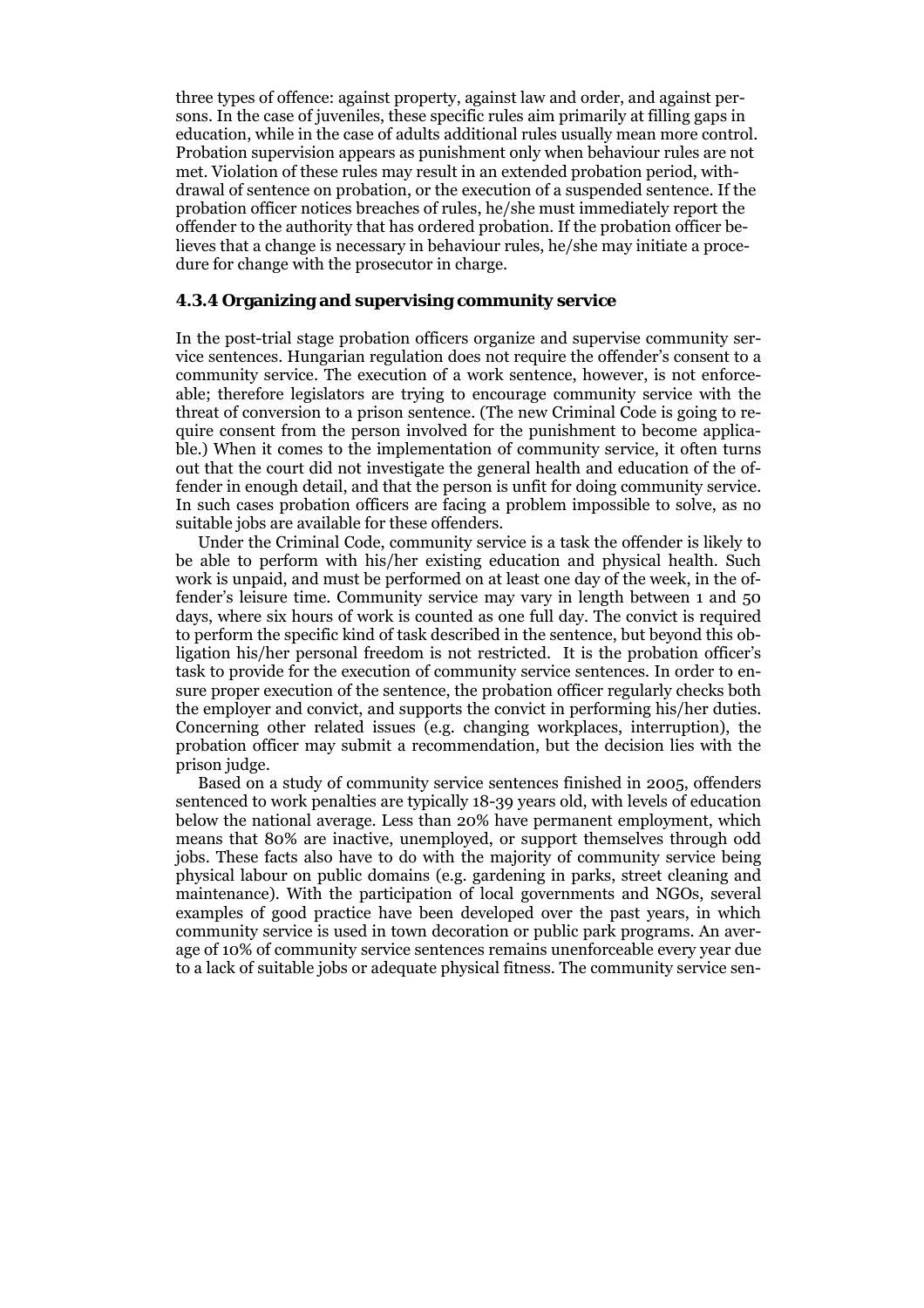tences are usually imposed for the crimes of theft, vandalism, fraud, grievous bodily harm, failure to provide maintenance, and causing damage. The length of community service sentences may vary between 1 and 50 days. In practice, a typical sentence is between 30 and 50 days in length.

# **4.3.5 Mediation**

The court may turn the case over to mediation before a verdict of first instance, at the request of the defendant, the defending lawyer or the victim. In this case, the proceedings are suspended for a maximum of six months. If the parties come to an agreement, the Criminal Code allows unlimited commutation of the sentence.

## **4.4 Post-release phase**

Probation officers have the following tasks in post-trial stage:

- writing reports (Social inquiry report, Pre-sentence report);
- probation supervision. This activity includes group sessions, educational programs, drug rehabilitation, participation in day centre activities, subject to point 4.2.3;
- aftercare and resettlement work.

## **4.4.1 General**

The prison judge may release a convict on parole, provided that the initial sentence had a specified term, and there is reason to believe that the aim of punishment can be equally well achieved without further incarceration. The assessment of parole requests takes into account behaviour in prison, and the person's willingness to abide by the law. During the decision-making process, the prison judge may ask for a pre-sentence report. The length of parole equals the remaining time of the prison sentence, but may not be less than one year. Parole is probation time, which, if successful, is subtracted from the sentence. If the person released on parole commits another crime during this period, or violates probation behaviour rules, probation is terminated, and the remaining term must be served in prison. Since the institutional reform, it is part of probation officers' duties to perform probation work in prison. This activity includes group sessions on life issues, individual hearings and training programs, focusing primarily on the improvement of social conditions and career skills. In order to be able to offer quality service in this field, the Probation Service allocates tender funds to this activity (e.g. EQUAL and HEFOP projects), and, in cooperation with the Dutch partner organization, probation officers have participated in a Goldstein trainer course. Prison probation work aims at facilitating reintegration. Probation officers have no legal means to influence the placement of prisoners into prison regimes. Security categories are assigned in a similar way, and it is also not part of the probation officer's work to supervise persons receiving amnesty.

# **4.4.2 Writing report**

In the post-trial stage, authorities may request the preparation of reports: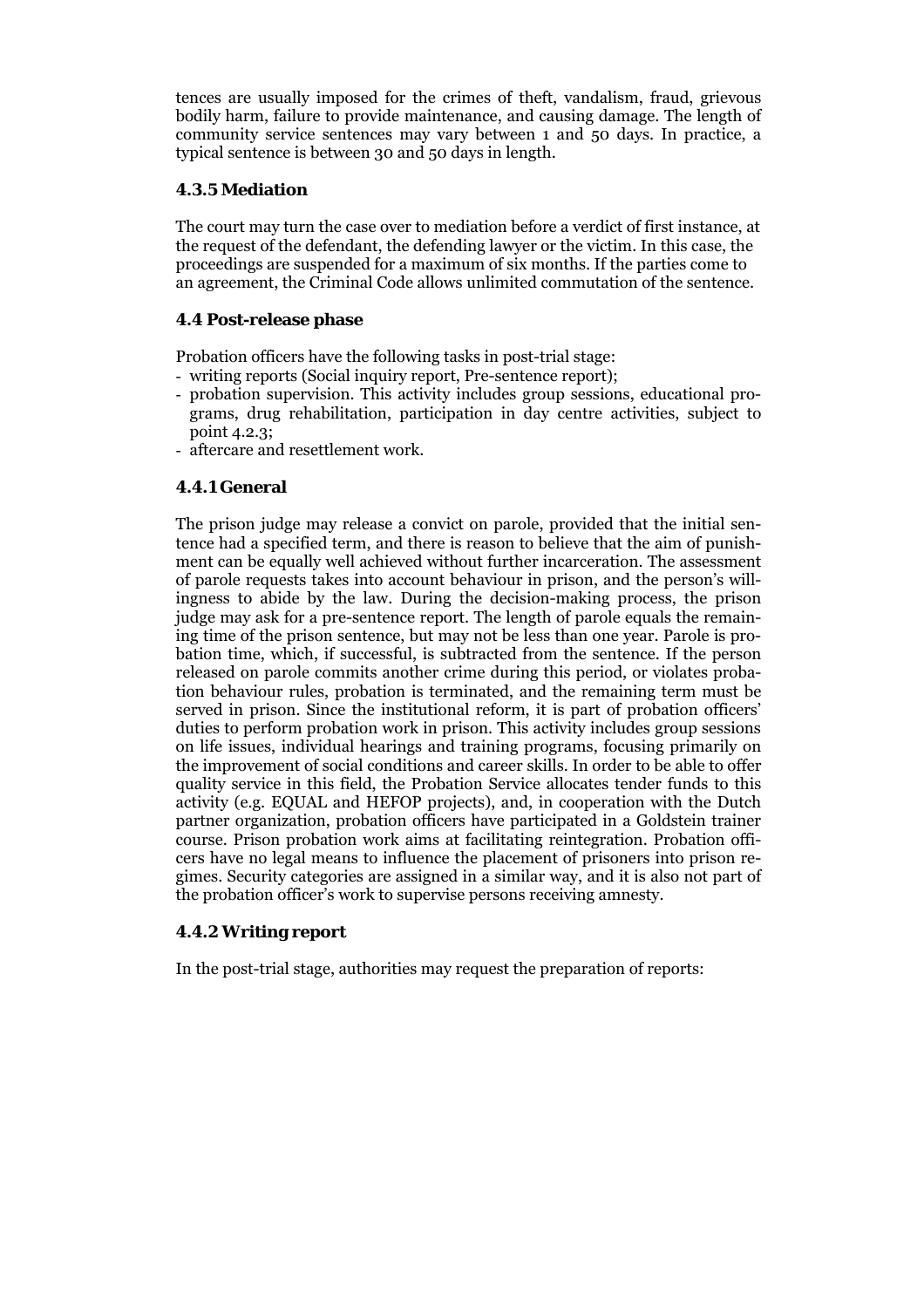- for the prison judge:
	- in preparation of a parole decision;
	- for a change in specific behaviour rules at the offender's request;
- to support a decision on incarceration due to a violation of behaviour rules;
- to select a workplace for community service sentences (a report is required by legislation in this case);
- in preparation of a decision to convert community service to prison sentence, or to interrupt a sentence;
- at the prison director's request, in preparation of a sentence interruption decision;
- for the Minister of Justice and Law Enforcement, in preparation of a decision to grant exemption from the payment of criminal court costs and fines;
- possibly a social inquiry report, in the course of an amnesty procedure.

## **4.4.3 Probation supervision**

Probation officers have complex duties related to persons released from prison:

- performing probation supervision of persons released by the prison judge on probation with supervision;
- assisting persons released from prison by the prison judge on probation without supervision, if the person asks the service for assistance;
- assisting persons released from prison after serving the full term, if the person asks for help with reintegration (aftercare).

## **4.4.4 Aftercare**

In 2006, probation services received 2,494 aftercare requests. The purpose of aftercare is both social work and prevention. Probation officers help with housing issues, employment, acquiring official documents and dealing with authorities. Persons in aftercare are often transferred to religious missions or charities working in the field, and sometimes, in justified cases, are offered a small amount of monetary aid. Preparing the family for the return of the former prisoner is an important aftercare task. Aftercare is undertaken by the probation service working in the area where the correctional institution is located. In its work, the Probation Service acts under its legal licenses. The client has little or no influence or initiative in these procedures. Aftercare is an exception in this regard, because aftercare is a service available for persons held in or released from prisons or reformatories, at his/her request. The service is available as long as the client requires it. Probation work may therefore start in prison, at least six months before the expected date of release. Obviously probation officers do not act as supervisors in aftercare, rather as supporters. Persons released from prison may need various kinds of assistance: information on employment opportunities, replacing lost documents, healthcare or social care, or placement in such institutions, continuing education, settlement, accommodation or housing, participation in counselling and awareness programs. Families must be prepared to welcome a returning member. In justified cases, probation officers may offer monetary aid to persons in aftercare.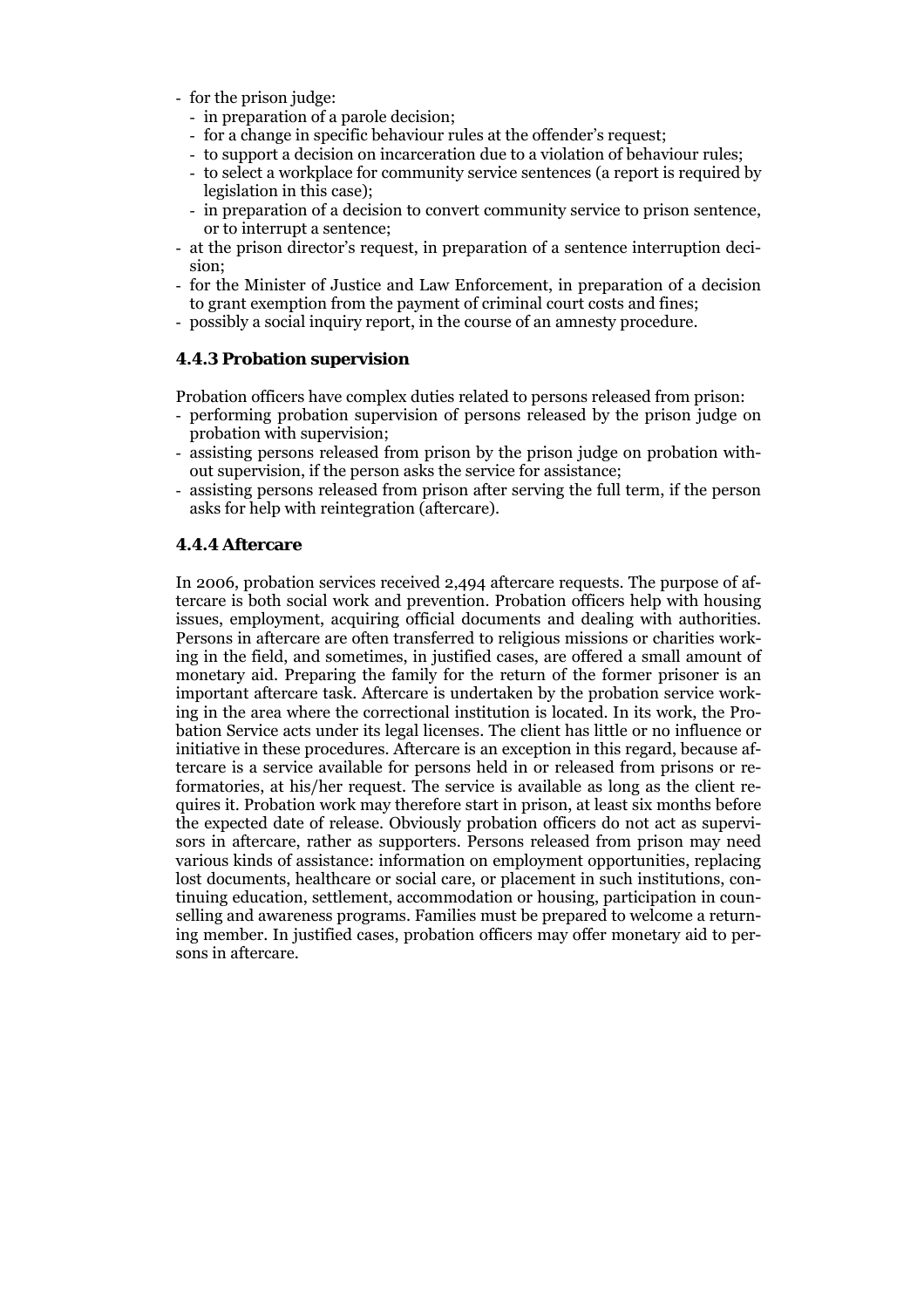#### **4.5 Care and aftercare outside the criminal justice system**

Local governments, church organizations, employers, charities and various NGOs participate in prisoner aftercare. In order to facilitate such cooperation, the Office of Justice may sign partnership agreements with these organizations. A person in aftercare may also receive help through the local government's social support network. Practice has shown, however, that the care of former prisoners is a low priority issue with social welfare services. There are no specific funds dedicated to prisoner welfare in the social welfare system.

#### **5 FINANCES, REGISTRATION, EVALUATION AND OUTSIDE OPINION**

#### **5.1 Finances**

The Hungarian Probation Service is a subdivision of the Office of Justice, and therefore is not a separate legal entity with its own budget. The Service is supervised and financed by the Ministry of Justice and Law Enforcement. The division of central funds is not proportional to activity, which means that extra tasks do not necessarily come with additional resources. The availability of funds depends on the condition of the general state budget, as well as the funding of the supervisory authority. However, sometimes the difficulties of partner organizations also affect the work of the Service. In addition to staff cost and central payments, the budget includes provisions for operational cost, a small investment budget, and probation aid. The Service also raises funds through tenders. Part of the tender money comes from the EU, another part from the government. In 2006 0.6% of our total revenues came from tenders.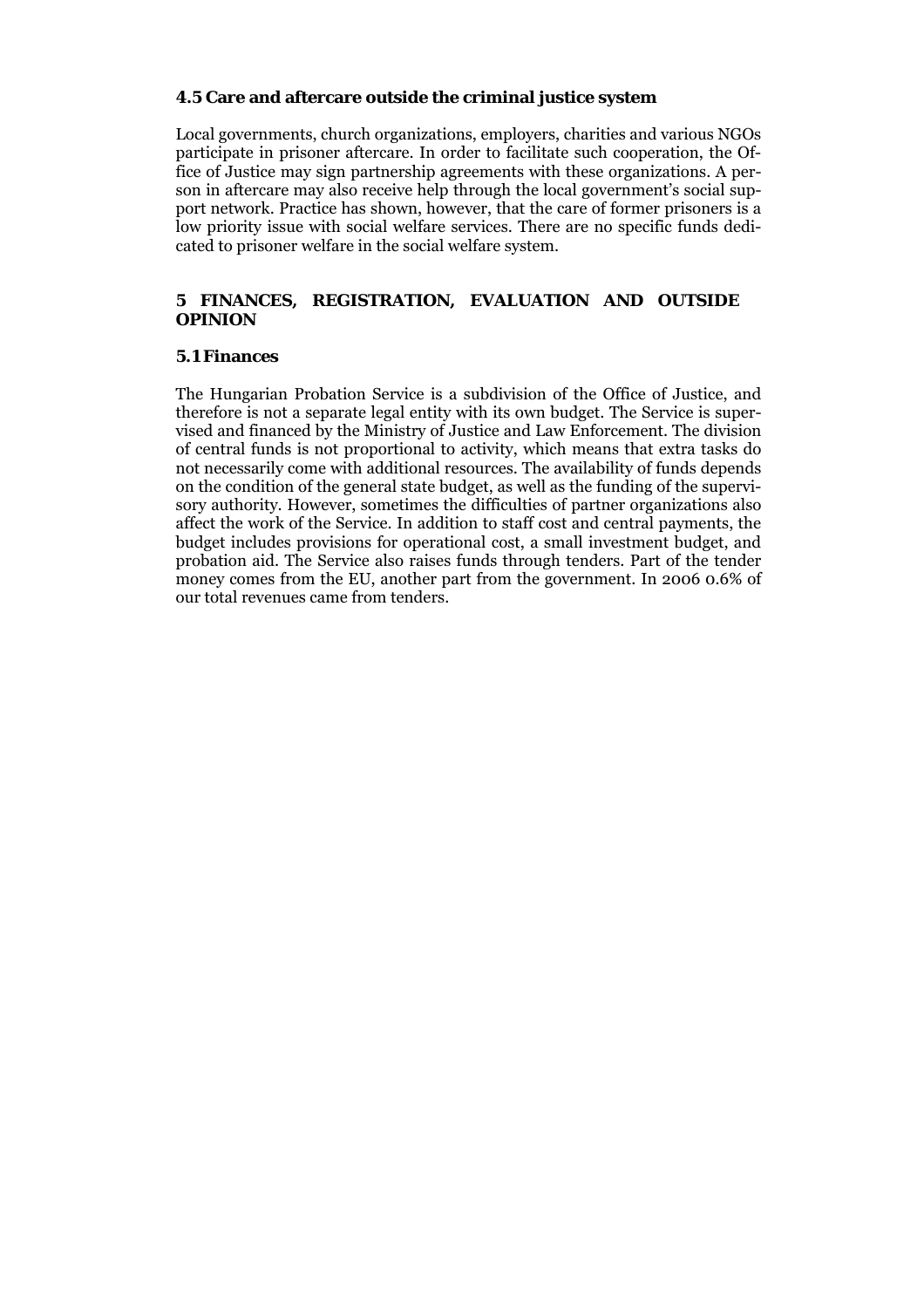## **Table 6**

| Item                         | <b>Probation Service<sup>*</sup></b> | <b>Prison Service**</b> |
|------------------------------|--------------------------------------|-------------------------|
| Total expenditure 2007***    | HUF 3.8 billion                      | HUF 34.4 billion        |
| Average staff number         | 571                                  | 8,236                   |
| Average daily client traffic |                                      | 16,000                  |

# **5.2 Accounting**

Since the Office has a central financial organization, the Service has no accounting of its own. Semi-annual and annual financial reports are published every year. There is a quarterly balance report, which indicates changes in the organization's financial position. It is the duty of the supervisory authority to draw up a single report from the reports of various institutions, which is then included in the final state budget report under the relevant budget chapter, in accordance with the act on the execution of the State Budget Act. The final state budget report is then passed by Parliament in the form of a Final Accounts Act.

Monthly reports on the financial and liquidity position of the organization are prepared and submitted to the Government and State Treasury. The Government and the supervisory authority occasionally make specific enquiries (e.g. increase in remuneration, downsizing.)

## **5.3 Registration systems and evaluation procedures**

# **5.3.1 The system of records**

A central electronic system of records was established in 2003. The Probation Service launched its complex national electronic client following system on January 1, 2006. This single system includes an integrated, searchable client database, and is also suitable for monitoring staff performance. The system is currently storing around 400 types of data in various categories. In addition to the advantages of nationwide entries and searches, the possibility of having forms filled automatically is a great help in everyday work. The system conforms to legal requirements for data maintenance. Tasks related to electronic record keeping are defined in regulations of the Minister of Justice and Law Enforcement. The application is regularly updated to ensure continuous legal compliance. The program displays client traffic for set periods of time. Statistical data from the program is used in the Service annual reports, which are available to any citizen. The system also contains some of the information gathered during probation work. This information is classified by the following categories:

- previous offences;
- information gathered during probation work on the offender and family;
- education, workplace and income.

<sup>-</sup>By annual traffic

<sup>∗∗</sup> By daily headcount

<sup>∗∗∗</sup> This data also includes proportional staff numbers and proportional budget from the central organization.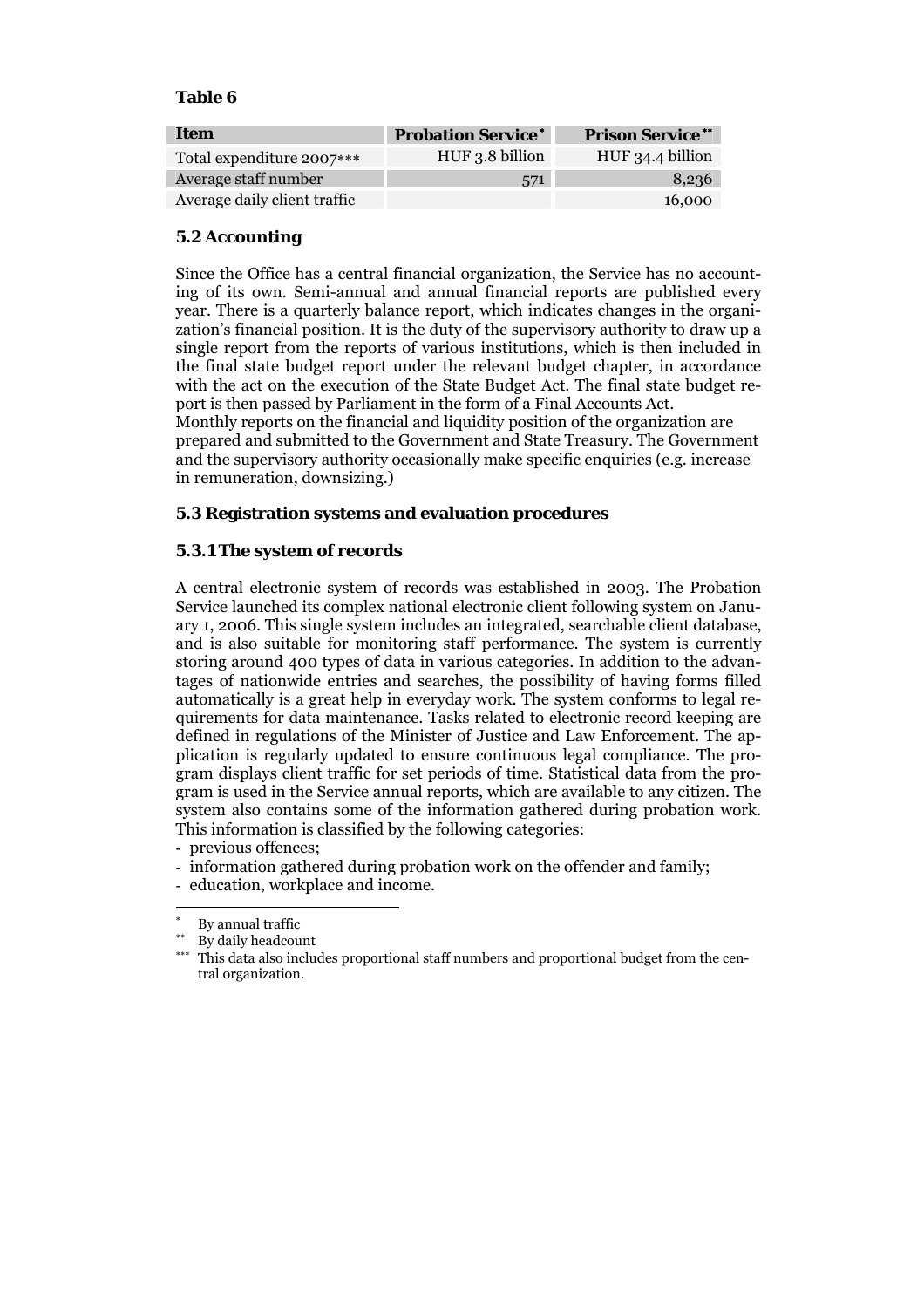The electronic system does not contain all of the information on the offender, or the crime. Details are kept in the paper-based file. As a result, the electronic client following system is an incomplete source of information for special studies, and its role in reducing workload, or monitoring and assessing staff performance is also limited. A comprehensive study and analysis is only possible by additional research into printed documents.

## **5.3.2 Assessment procedure**

The electronic client following system has an evaluation score sheet function, which displays data on various activities or their results in numbers. This function is suitable for monitoring the work of the Probation Service. Probation officers are also assessed by probation plan, execution, and weekly work schedules. Supervisors of probation officers have access to the information stored in the system, both on regional and national levels. The data is available to persons with suitable clearance. Access to data and editing rights are subject to the person's level of clearance, in accordance with data provision regulations. The IT development project continues. Electronic archives and records are currently available at all of the 20 county offices, but only in some of the smaller local offices; therefore not all probation officers are able to use it in everyday work. In its present state, the system is not connected to any other justice databases. The main reasons for partial access to other databases are the lack of resources for system development, and strict data protection regulations.

#### **5.4 Societal support and clients' views**

1

There are no studies available on public opinion concerning the work of the probation service, and there have been no specific polls conducted on general satisfaction with the work of the service or the officers. However, some studies over the past years included the field of probation work, and therefore have certain implications concerning client satisfaction. In 2005 a study was conducted on compliance with special behaviour rules, which made an attempt to describe the relationship between officers and clients.3 The scope of the study included all of the cases in progress in 2004 with special behaviour rules, and 352 offenders were interviewed. 47% of offenders interviewed thought that probation was not just a punishment, but it had other purposes as well (e.g. solving social problems). These offenders believed that special behaviour rules were useful in much greater numbers than those looking at probation as just a form of punishment. The study found that the offender's personal opinion on probation officers shows correlation to previous criminal record. Recidivists were more likely to describe the officer in negative terms (talks in a condescending manner, gives orders but never listens to me), and made fewer positive remarks (stands up for me, listens to me, is more like a friend to me). The study found that discussions between clients and officers revolve around 13 topics during probation (relationships, family, work, alcoholism, etc.). Findings suggest that the more areas they talk about,

<sup>3</sup> Kerezsi, K.- Kó J. (2006): Special behavior rules in probation. MJ National Crime Prevention Committee, Secretariat, Budapest. p.146.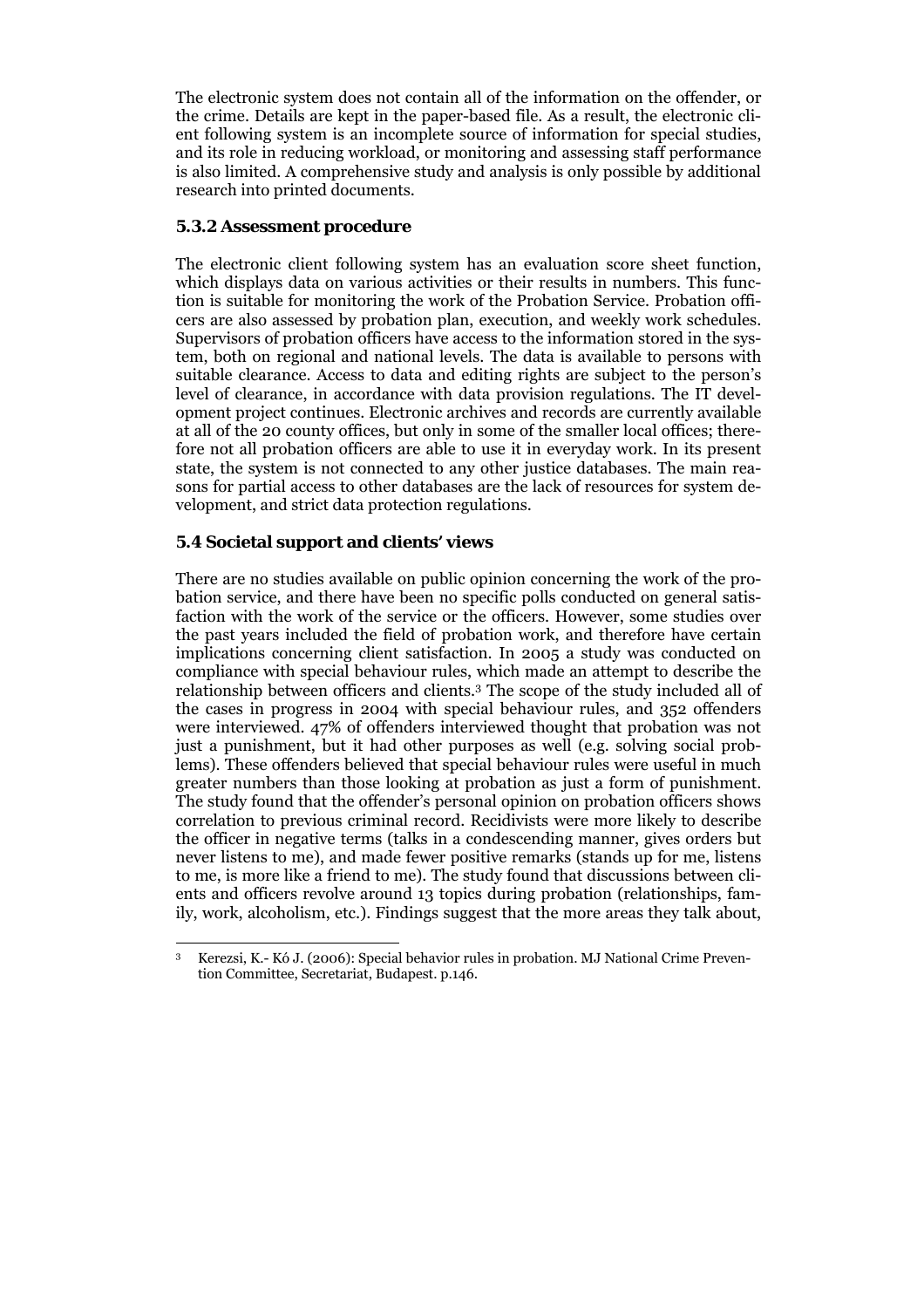the less efficient clients find cooperation in any individual field. These results support the theory that targeted support is more efficient. Clients who discussed leisure time and personal conflicts showed significantly more satisfaction with behaviour rules. They also tended to describe their probation officer in positive terms, like "gives real help", "I can discuss my problems with an independent person", "helps me give up crime".

#### **6 PROBATION CLIENTS' RIGHTS**

The Parliament, Government, and the Minister of Justice and Law Enforcement regulate rights of probation clients by way of various legal acts. Legislation is public information; it is available on the Internet. Providing adequate information, however, is still important. In accordance with the Hungarian Criminal Code, authorities are required to inform the suspect of his/her rights and obligations at each stage of the criminal procedure. Authorities involved in the various stages of the procedure include the investigative authority, prosecutor, court, prison service, prison judge, and the probation service. In order to protect probation clients' rights, the probation service is only allowed to draw up internal regulations on the rights and obligations of the offender within certain limits set out by applicable legislation. (Except for the officer's personal notes, the entire probation file is available to the client for reading.) Data protection rules also aim at safeguarding clients' rights. Hungarian legislation requires the service to treat all information acquired during the probation process as confidential, and not to disclose it to any third party without explicit consent – a provision also present in the internal regulations of the service. The Data Protection Act contains an itemized list of data categories the probation officer has the right to ask for and handle:

- personal identification data;
- social security number;
- address and place of residence;
- family status and housing conditions;
- education, profession, workplace, vocational training;
- general health condition, possible addictions;
- income and property.

No data may be collected beyond this level, not even for social enquiry reports or pre-sentence reports. Probation officers may only grant access to social enquiry reports, pre-sentence reports, or any other fact or finding to certain authorities, in the field of justice or other, as defined in applicable legislation, and only for a specific purpose closely related to the case and the authority's field of activity. Any other kind of disclosure is prohibited under the Act. Failure to observe these rules may trigger disciplinary action or criminal proceedings. If the client is not satisfied with the conduct, he/she may file a complaint. The supervisor investigates complaints against probation officers, the county manager investigates complaints against the supervisor, and the Director General investigates complaints against the county manager. The Ministry of Justice and Law Enforcement investigates complaints against the Central Office of Justice. The Office of Justice does not have its own complaints committee, but it does have an official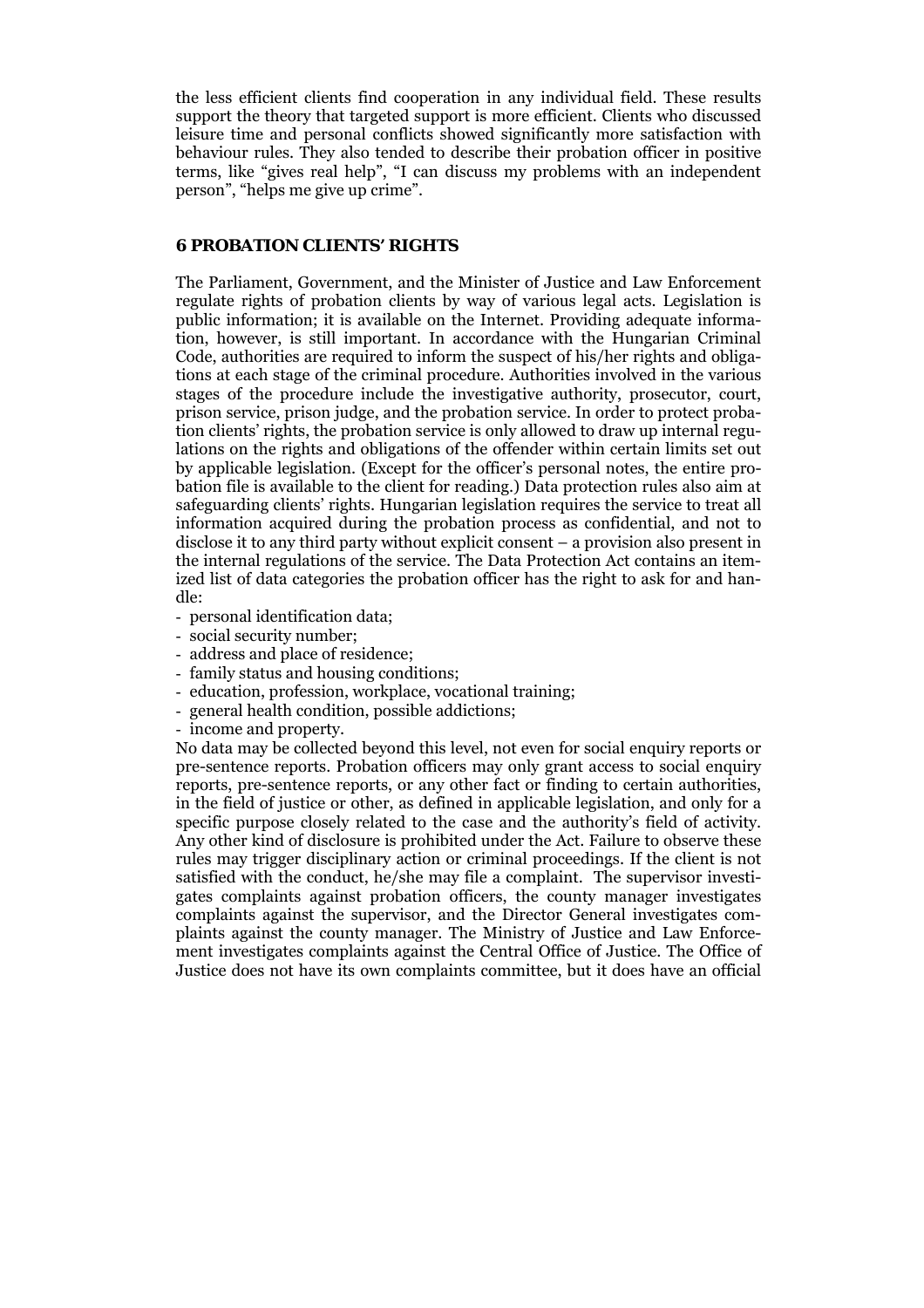Code of Ethics for probation officers. Any violation of this code is investigated. The Office also has its Ethics Committee. If the client is dissatisfied with the investigation of his/her complaint, he/she may turn to the prosecutor. The initial complaint can also be submitted to the prosecutor. The Chief Prosecutor's Office regularly checks the work of the Probation Service and in the scope of these checks investigates complaints and general conduct, may access documents, interview staff and offenders, request additional information, and continue investigations. If the client is not satisfied with the investigation done by the prosecutor he/she may go to court. In addition to regular rights to appeal, a client may also turn to international organizations.

Hungarian legislation does not differentiate between clients and other citizens from the viewpoint of legal aid. Criminal proceedings that are already in progress, do not affect the client's right to legal aid in or outside civil proceedings, which is subject to the general a rule for indigent defendants. The client has the right to legal protection in post-trial stage, which means that he/she can have a defence counsel. If the client cannot afford a defence counsel, a probation client, too, can have a public defender assigned under general rules. The lack of knowledge of the Hungarian language may not be to the client's disadvantage in any way. The client has the right to receive information on his/her rights and obligations in his/her mother tongue, or in a familiar language. He/she has the right to use the mother tongue during the post-trial stage. It is the authority's task, including the Probation Service in probation stage, to have official documents translated into a language of the client's choice. The client has the right to use an interpreter while serving a sentence, for which the cost shall be borne by the State. Clients may turn to the Parliamentary Commissioner for Civil Rights (Ombudsman), Ombudsman for the National and Ethnic Minorities Rights, and the Ombudsman for Data Protection. Since the July 1, 2003 reform of the probation service, there has only been one case when a juvenile client's father turned to the data protection ombudsman. Probation clients have certain special rights in the probation procedure:

- persons with community service sentences may request the execution of the sentence to be deferred (prior to the starting date), suspended for health or personal reasons, or a new workplace to be assigned. The client has the right to refuse to do community service, but if the amount of work prescribed is not performed, the sentence is changed to incarceration;
- an individual probation plan is drawn up for each case, by the probation officer and the client working together. In this process the client may initiate changes in behaviour rules;
- the client has the right to access any document relevant to the case, receive own copies of these, initiate changes, make comments, and receive legal assistance.

#### **7 NEW DEVELOPMENTS**

#### **7.1 Development milestones**

Since July 2003 the structure and activities of the probation service have been constantly developing. Some of these changes were aiming at specific areas of de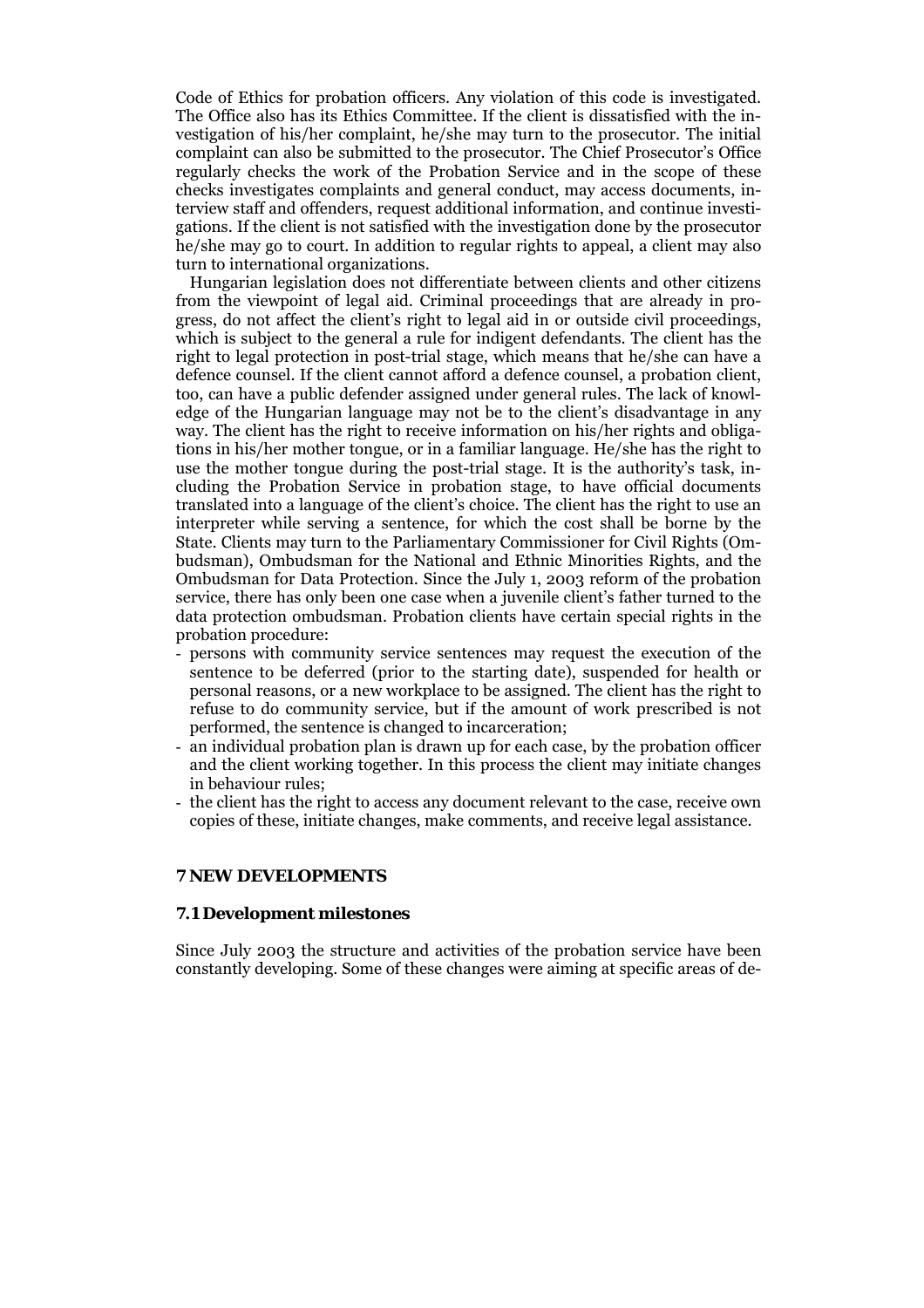velopment in probation work, for example the 2004 introduction of an incorporated legal aid service. As the fields of probation, victim support, legal aid and mediation are closely related these activities were drawn together in 2006 under the newly established single institution of the Office of Justice. Although most of the reorganization was justified, development was too quick and inorganic. Additional tasks and unsuitable resources kept the organization constantly changing and being on the alert. As a result, the amount of time available for training and practicing new tasks was quite limited. At the same time, the rapidity of development had advantages: it made quick changes in work practices necessary, because it was impossible to handle the increased workload with traditional methods. As a result of this change in methodology, social inquiry reports and presentence reports are prepared in a truly professional manner. Another change was the establishment of case discussion teams. The development of "The model procedures and standardized forms" was the first step in a standardization process. This document, released in 2004, was a means to achieve consistency in the quality of probation work, as well as the basis of professional audit criteria. Also in 2004, Professional Colleges were created from experts in the field. These forums had a crucial role in the standardization process.

In addition to individual casework, the Probation Service increasingly uses group learning programmes. The service has its own groups, or participates with NGOs in creating career development, self-awareness, and anger control support groups for probation clients. The Service with the help of a governmental grant application has set up a complex crime prevention model institution, the probation centre called "Jóvá Tett Hely", with the participation of several NGOs. The centre is open on workdays, and offers tutoring, career counselling, leisure activities, free Internet access, and social skills development to youth, juvenile offenders and young adults, in order to facilitate social reintegration. Participation in group learning programs can be one of the behaviour rules set for persons on probation. The standardization of this kind of group-work methodology has begun. There are three directions of development in this area: (1) social skills development trainings, (2) anger control support groups, and (3) career counselling. The introduction of mediation as a new probation task was a challenge to the organization. 60 probation officers have been trained in mediation, and a tutoring system has been created. In accordance with local legislation, practicing lawyers will have the right to mediate from 2008; therefore the Probation Service is planning to take part in the training of lawyers in mediation.

Probation work has become much more diverse over the past few years. The number of aftercare and prison work cases is on the increase. Prison probation experts are only available in three counties and the capital. In other parts of the country probation officers perform prison probation work and aftercare in addition to other probation duties. Considering the number of prison inmates, and the fact that their aftercare is one of the most significant areas of targeted prevention, this activity needs to be developed further.

One of the greatest achievements in the field is the submission of applications for national and international financial support becoming everyday practice, as a result of which new projects are usually funded by different grant resources and realized in cooperation with partner organizations. Such programs range from improving working conditions in community service through conducting drug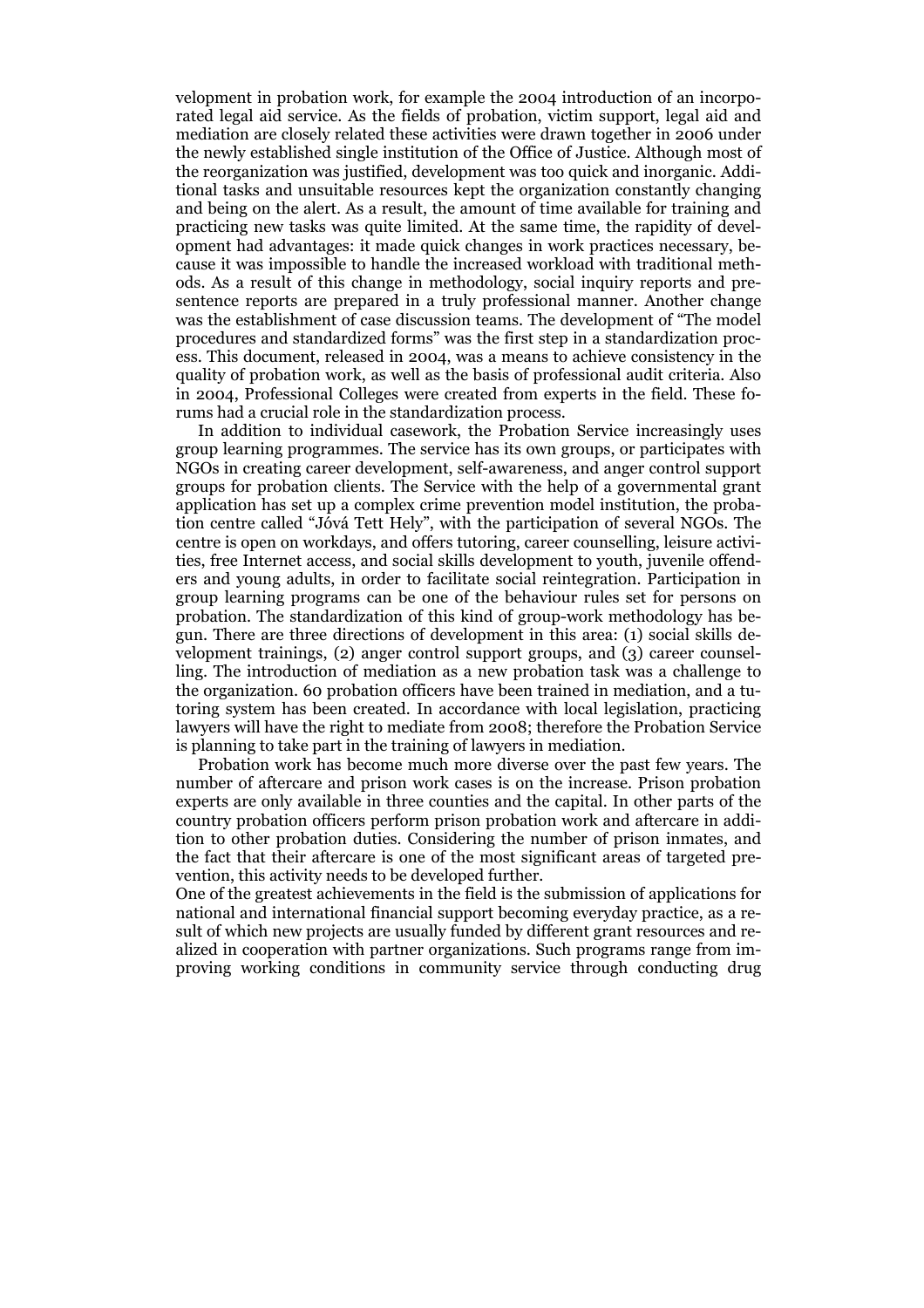abuse polls to setting up a mother-baby unit for prisoners, where incarcerated mothers can spend six to twelve months with their babies born in prison. The Service gained governmental grant resources in order to offer courses in mediation methodology, handling discrimination, assertiveness and career counselling to 250 probation officers.

In addition to successful tender applications in Hungary, Hungarian probation officers have also been participating in some international programs. In 2002-2003 Hungarian and Czech probation officers discussed the topics of restorative justice and mediation, and participated in joint mediation methodology training. Working with Dutch partners on several projects, for example an aftercare project for former prisoners, or a probation management and workflow efficiency-monitoring program. There is a separate project for developing social skills, and aggression control, so-called 'Goldstein training' in the framework of the "Train the trainers" program. In order to facilitate the execution of justice reforms in Central Europe, Hungary participated in a multilateral cooperation with Canadian, Czech, Slovakian and Hungarian partners to develop the concept of restorative justice, mediation, risk assessment and various programs for offenders. Having a close partnership with the Austrian Probation Service, this was a huge asset when developing our organization's Code of Ethics.4 As the Moldavian-Hungarian justice and home affairs project shows, the Hungarian Probation Service already has experience to share. In this project, Hungarian experts offer guidance to Moldavian colleagues in the fields of alternative punishments, mediation and victim support. Some initial steps were made in order to have connection with the related professionals in the neighbour countries of Hungary (e.g. Croatia, Serbia), and some mutual field visits were conducted with them.

#### **7.2 A change in clientele**

-

Under the Act no LVIII of 1992 on the protection of personal data and the availability of public information, personal information must receive special protection. Being a member of a minority group is personal information; therefore the criminal justice system is not allowed to collect this information at either stage of the criminal procedure. Therefore the Probation Service is not allowed to keep record of the percentage of prison inmates and probation clients belonging to the largest minority group in Hungary, the Romani. The Probation Service has not yet conducted targeted studies of other typical features of the clientele. The implicit data is available on changes based on the public prosecution database (postponement of accusation) and sentence statistics (probation, suspended sentence). Between 1995 and 2005 the number of cases with postponement of accusation multiplied, reaching 6.1% of all known offences.

## **Table 7: Offenders under probation supervision during postponement of accusation (1995-2005)**

| 1995 | 2003 | 2005 |
|------|------|------|
|      |      |      |

<sup>4</sup> A pártfogó felügyelők etikai kódexe." (Probation Officers' Code of Ethics) In: Pártfogók. Issue 27. Professional Journal of the Hungarian Probation Officers' Association. May 2007. pp 35-36.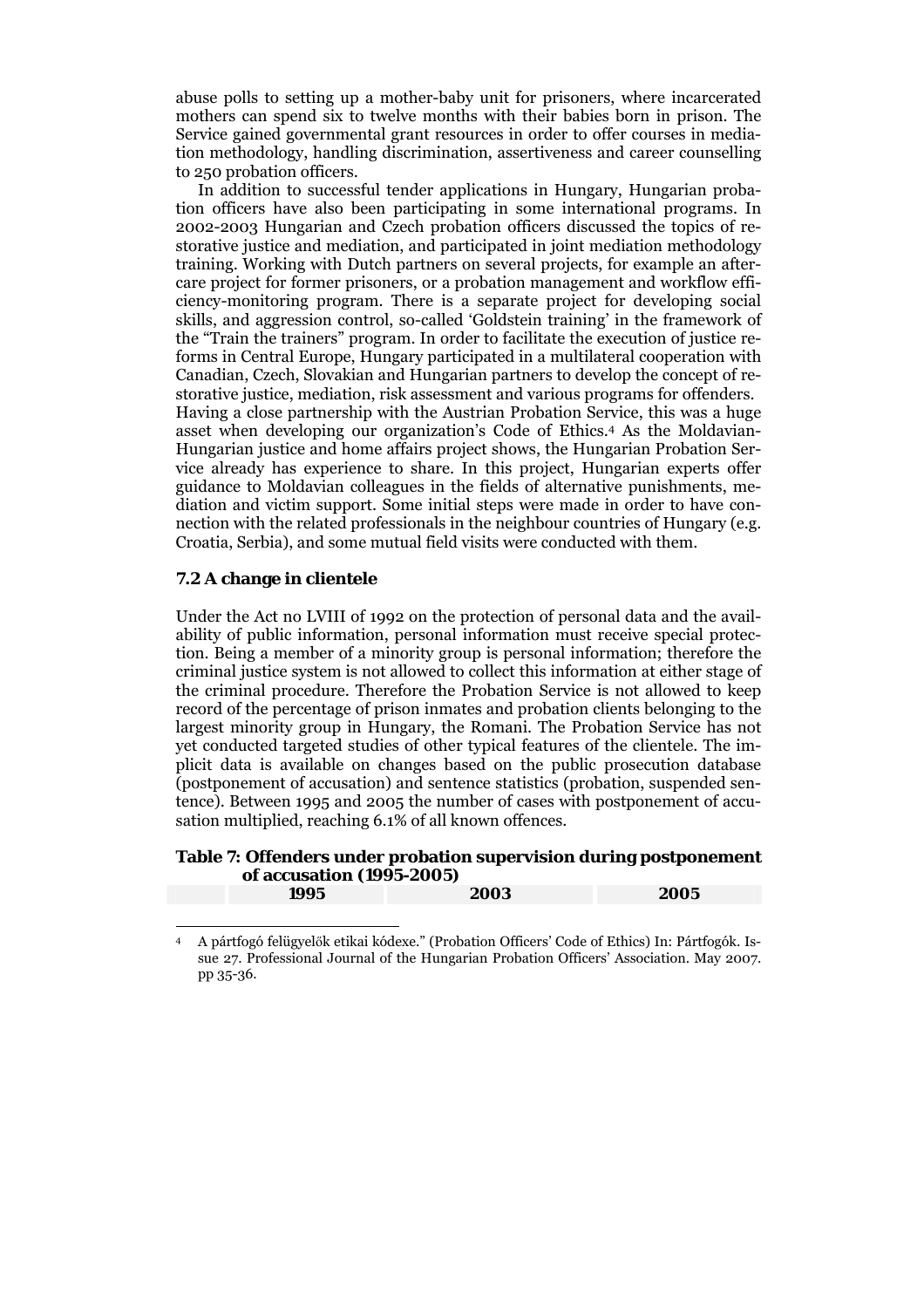|       | Postpone-<br>ment of<br>accusation<br>cases | $%$ of<br>offend-<br>ers<br>known<br>in 1995 | Postponement<br>of<br>accusation<br>cases | $%$ of<br>offenders<br>known<br>in $2003$ | Postpone-<br>ment<br>of<br>accusation<br>cases | $%$ of<br>offend-<br>ers<br>known<br>$\sin 2006$ |
|-------|---------------------------------------------|----------------------------------------------|-------------------------------------------|-------------------------------------------|------------------------------------------------|--------------------------------------------------|
| Total | 101                                         | 0.1                                          | 2,948                                     | 2.5                                       | 8,155                                          | 6.1                                              |

The most dynamically expanding age group among offenders is young adults between 18-22 years of age, and at the same time the average level of education of offenders under postponement of accusation is increasing. Postponement of accusation is typical with crimes against public law and order, especially in the 14- 24 age group, because a great number of these cases qualifies as so-called drug diversion, and because minor offences under the influence of drugs are usually postponed in legal practice. Sentence statistics indicate three dates: the regime change of 1990, probation service reform in 2003, and the latest available data, 2006. The number of offenders in contact with the probation service through court sentence has been steadily increasing over the past 16 years.

**Table 8: Number of offenders ordered to contact the probation service (1990-2006)** 

|       | (1990-ZUU6)                                    |                                                      |                                                |                                                      |                                                       |                                               |  |
|-------|------------------------------------------------|------------------------------------------------------|------------------------------------------------|------------------------------------------------------|-------------------------------------------------------|-----------------------------------------------|--|
|       |                                                | 1990                                                 |                                                | 2003                                                 |                                                       | 2006                                          |  |
|       | Number of<br>convicts in<br>contact with<br>PS | $%$ of<br>enforce-<br>able sen-<br>tences in<br>1990 | Number of<br>convicts in<br>contact<br>with PS | $%$ of<br>enforce-<br>able sen-<br>tences in<br>2003 | Number of<br>convicts in<br>contact with<br><b>PS</b> | $%$ of<br>enforceable<br>sentences in<br>2006 |  |
| Total | 1,673                                          | 4.0                                                  | 5,084                                          | 5.9                                                  | 7,213                                                 | 8.1                                           |  |

Over the past two decades, the average level of education in the Hungarian population has been constantly increasing. The average level of education also increased among probation clients, although not at the same rate. The fact that the number and proportion of illiterate probation clients has increased is remarkable.

#### **Table 9**

|                      | 1990                                           |                                                      |                                                     | 2003                                                 | 2006                                                |                                                    |
|----------------------|------------------------------------------------|------------------------------------------------------|-----------------------------------------------------|------------------------------------------------------|-----------------------------------------------------|----------------------------------------------------|
| Education            | Number of<br>convicts in<br>contact<br>with PS | $%$ of<br>enforce-<br>able sen-<br>tences in<br>1990 | Number<br>of con-<br>victs in<br>contact<br>with PS | $%$ of<br>enforce-<br>able sen-<br>tences in<br>2003 | Number<br>of con-<br>victs in<br>contact<br>with PS | % of<br>enforce-<br>able sen-<br>tences in<br>2006 |
| Illiterate           | 42                                             | 5.8                                                  | 81                                                  | 9.1                                                  | 108                                                 | 13.7                                               |
| Elemen-<br>tary      | 1,439                                          | 4.6                                                  | 4,052                                               | 7.6                                                  | 5,464                                               | 10.4                                               |
| Secondary            | 186                                            | 2.2                                                  | 917                                                 | 3.2                                                  | 1,568                                               | 5.1                                                |
| College or<br>higher | 6                                              | 0.5                                                  | 34                                                  | 0.8                                                  | 73                                                  | 1.5                                                |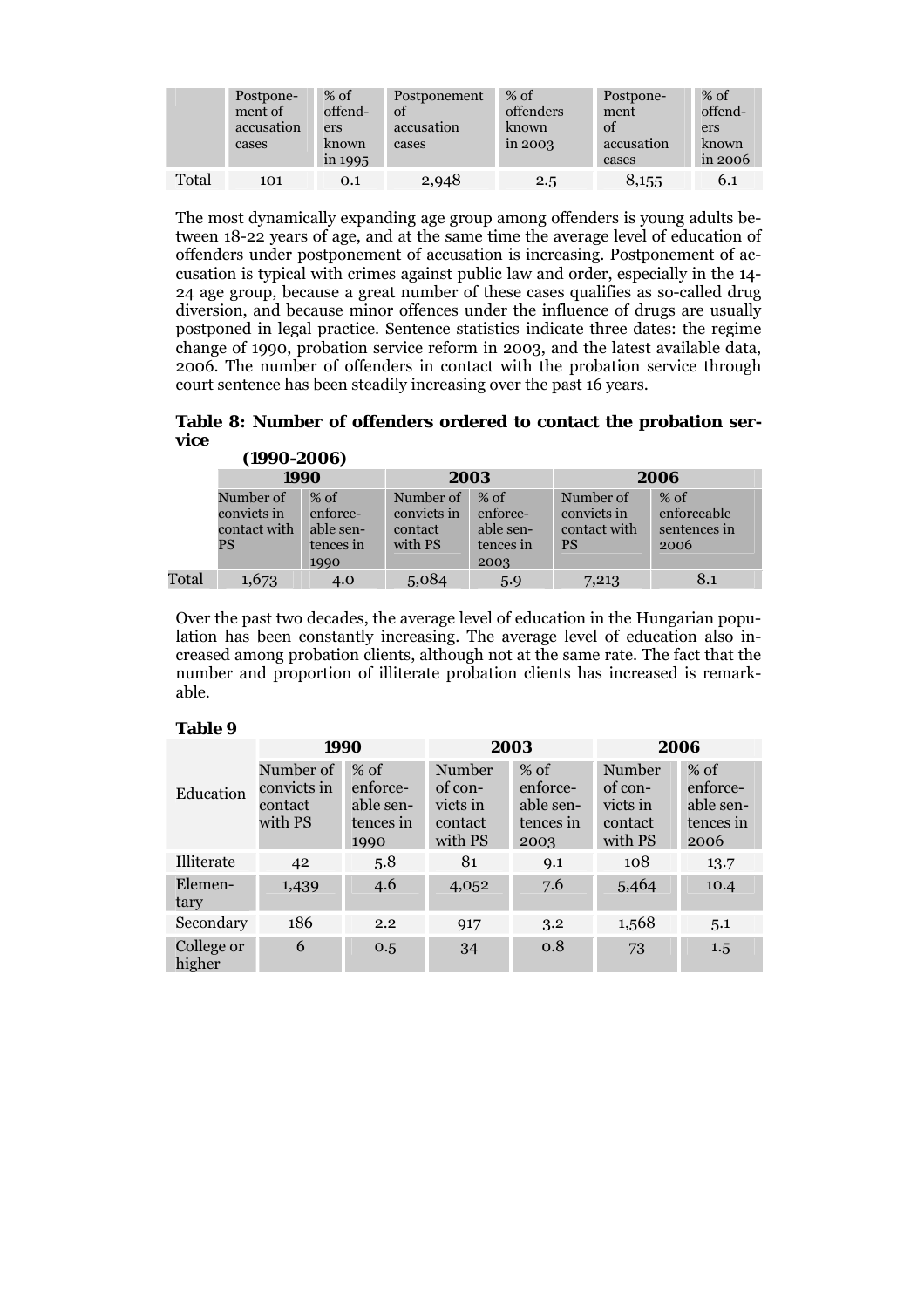One of the most significant changes in the population of the probation clients is the increase in the number of recidivists over the past fifteen years. Data also show that repeated offences are predominant in the younger age groups. 19.2% of persons convicted in 2006 (with other than enforceable prison sentences) came in contact with the Probation Service.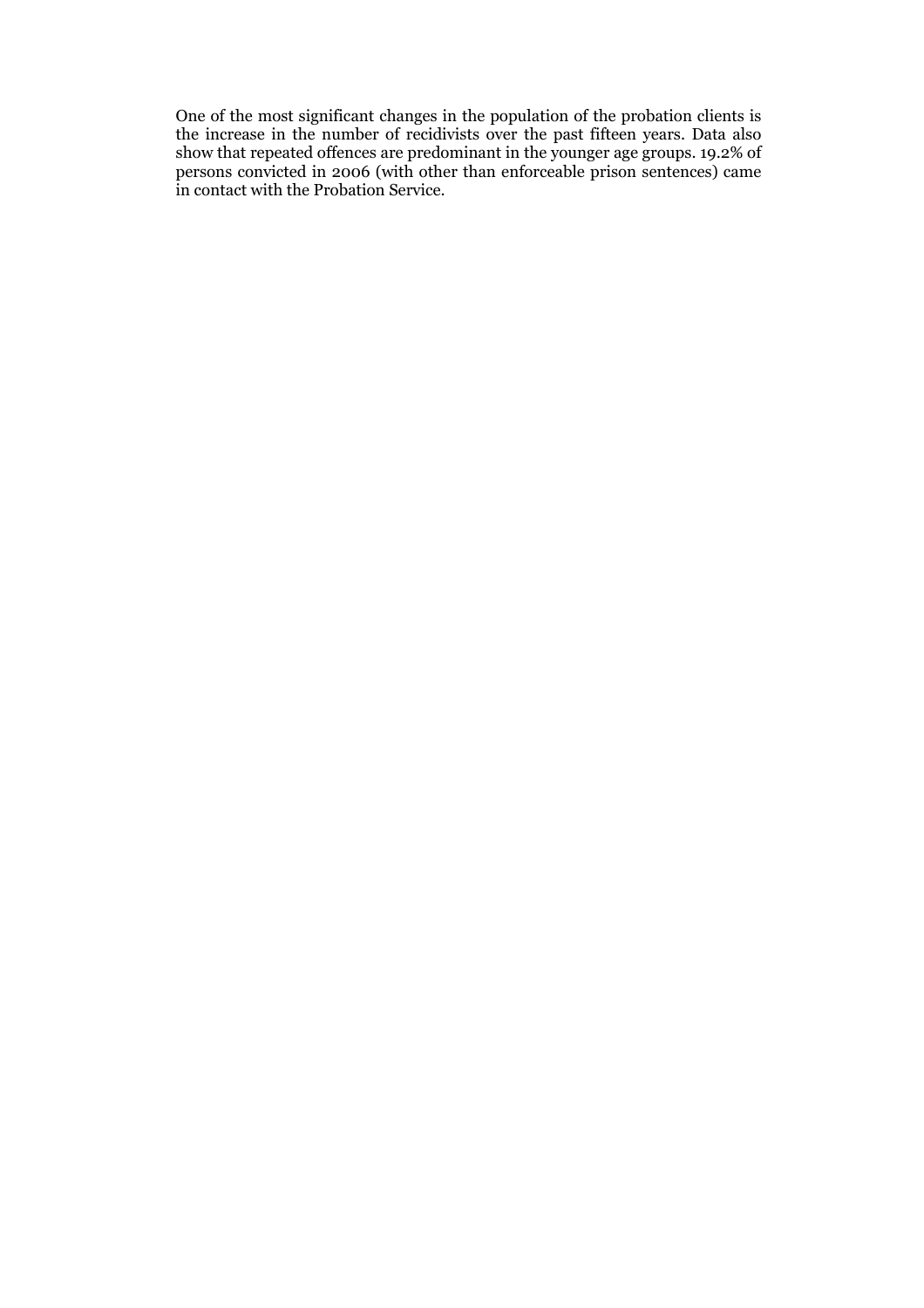#### **Table 10**

| Criminal                                                      | 1990                                   |                                                       | 2003                              |                                           | 2006                              |                                               |  |
|---------------------------------------------------------------|----------------------------------------|-------------------------------------------------------|-----------------------------------|-------------------------------------------|-----------------------------------|-----------------------------------------------|--|
| record                                                        | Convicts<br>in con-<br>tact with<br>PS | $%$ of<br>per-<br>sons<br>$con-$<br>victed<br>in 1990 | Convicts in<br>contact<br>with PS | $%$ of<br>persons<br>convicted<br>in 2003 | Convicts in<br>contact<br>with PS | $%$ of<br>persons<br>convicted<br>$\sin 2006$ |  |
| Clean                                                         | 705                                    | 2.9                                                   | 1,393                             | 2.7                                       | 2,161                             | 4.1                                           |  |
| Repeated<br>offence<br>not classi-<br>fied as re-<br>cidivism | 600                                    | 7.4                                                   | 2,564                             | 9.1                                       | 3,641                             | 12.3                                          |  |
| Recidivist                                                    | 368                                    | 4.2                                                   | 1,127                             | 14.2                                      | 1,411                             | 19.2                                          |  |

The probation population is predominantly made up of offenders against persons, property and public law and order. This means that the Service is sufficiently prepared to deal with offenders committing traditional crimes.

#### **7.3 Probation service outlook**

Current aims and priorities of the Hungarian Probation Service are not expected to change in the next few years. The activities of the service and its basic concepts are currently based on a human-centred criminal justice policy. Experience from the past fifteen years, however, shows that alternating socialist/liberal and conservative governments are choosing different crime control paradigms to define directions and tools for law enforcement. In this regard, different political directions may grant different licenses and resources for the operation of the Probation Service by setting different aims for criminal policy. The Hungarian Criminal Code is under complete revision. According to plans, the new Hungarian penalty system will include various forms of alternative punishment, both for juvenile and adult offenders (e.g. probation supervision as individual punishment, partially suspended imprisonment, combination of existing penalties), which will give additional duties to probation officers.

Developments over the past few years served to strengthen expertise in the Hungarian probation system. Probation officers acquired new skills, and partnerships are an integral part of everyday practice. Contacts with CEP (The Conférence Permanente Européenne de la Probation) and other EU partner organizations began to contribute to this change. The Hungarian Probation Service is well aligned with the European concept of humane criminal justice. Its professional approach is characterized by respect of the law, and a balance between support and control functions. Once the organizational reform is finished, a period of practice and research into areas of improvement will follow. Hopefully the coming years will be a time of sustainable growth for the Hungarian Probation Service, which will celebrate its 100 years anniversary in 2008.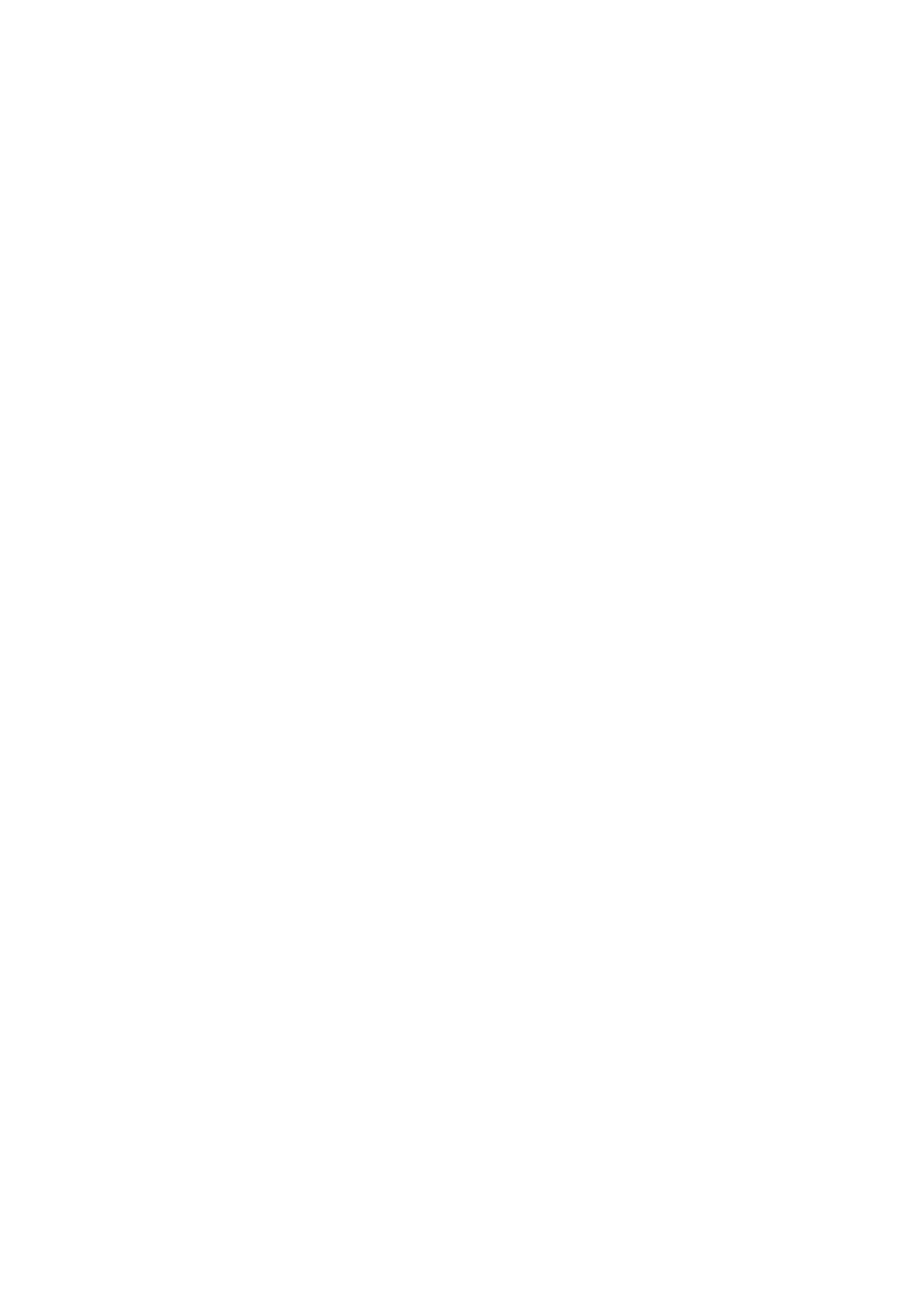#### **8 IMPORTANT PUBLICATIONS**

Z. Bogschütz, 2005, *A pártfogó felügyelet fejlődése.* (Development of the Hungarian Probation Service) In: Collega. A periodical for students of law, pp 137- 141.

M. Dér, *Mi az oka, hogy Magyarországon a pártfogó felügyeleti mesterség "lábra nem tud kapn"?* (Why does probation work fail to develop in Hungary?) In: Kriminológiai közlemények, Special Issue. 1995. pp 166-171.

K. Gönczöl, *A Pártfogó Felügyelői Szolgálat időszerű kérdései*. (The recent challenges of the Hungarian Pobation Service), 2004, Acta Criminalia I. Pécs, 65.

E. Hatvani, *A Pártfogó Felügyelői Szolgálat és a bűnelkövetők társadalmi reintegrációja*. (The Probation Service and offenders' social reintegration.) 1006, In: Börtönügyi Szemle 1/2006: pp 27-32.

E. Hatvani, *Tätigkeiten der Ungarischen Aufsichtsstelle zum Schutz und zur Überwachung von Verurteilten durch einen Bewährungshelfer (Führungsaufsicht), Förderung der gesellschaftlichen Integration von Straftätern, eine Möglichkeit für die Wiedereingliederung auf den Arbeitskräftemarkt.* Forum Strafvollzug. (Coming soon)

K. Kerezsi, *Koncepció a büntető törvénykönyv szankciórendszerének átalakításához, különös tekintettel a hazai pártfogó szolgálat működésére*. (A concept for amending provisions of the Hungarian Criminal Code, especially with regard to the system of probation) In: Kriminológiai Közlemények 53. 1996. pp 105-150.

K. Kerezsi, Z. Bogschütz, D. Éliás,– G. Gosztonyi, *Probation and Probation Services in the EU accession countries: Hungary* (Ch.5.) In: van Kalmthout, A. – Roberts, J. – Vinding, S.(eds): Probation and Probation Services in the EU accession countries. 2003, Wolf Legal Publishers, Nijmegen, pp 137-181.

K. Kerezsi, J. Kó, *A pártfogó felügyelet speciális magatartási szabályai*, (Special behaviour rules in probation.*)* 2006, IM Országos Bűnmegelőzési Bizottság Titkársága, Budapest. pp.146.

K. Kerezsi, 1998: The costs of alternative sanctions to imprisonment In: European Journal on Criminal Policy and Research, Vol. 41., Nov, Kluwer Academic Publishers pp 561-572

K. Kerezsi, *Control or Support: The Dilemma of Alternative Sanctions.* 2006, Budapest, Complex Kiadói Kft., English Summary pp. 287-303. http://en.okri.hu/content/view/95/9/

K. Nyerges, T. Kóta, *Fiatalkorúak pártfogó felügyelete a gyermekvédelemben, a közigazgatásban és a büntetés-végrehajtásban*. (Probation work connection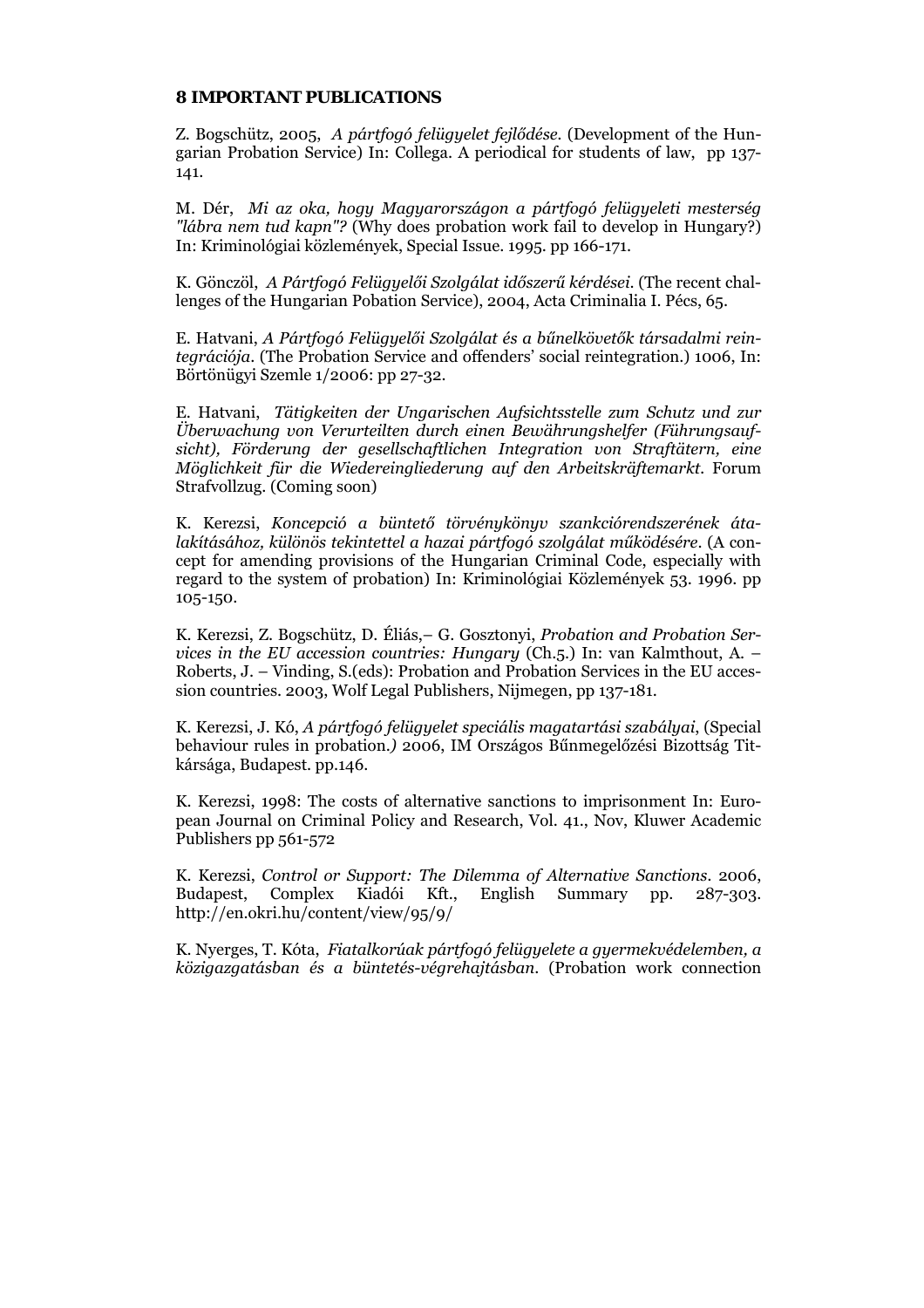with child welfare, public administration and law enforcement) In: Magyar Közigazgatás 12/2003: pp 752-761

L. Opóczky, *A büntetőügyekben alkalmazható mediáció lehetséges helye az igazságszolgáltatás rendszerében*. (The possible place of penal mediation in the criminal justice system.) In: Kriminológiai közlemények, Special Issue. Magyar Kriminológiai Társaság – Bíbor Kiadó, Miskolc, 2006. pp 244-257

E. Váradi, E*. A hivatásos pártfogók helye és szerepe a fiatalkorúak büntető igazságszolgáltatási rendszerében.* (The place and role of probation officers in the juvenile justice system.) In: Szabadfalvi, J. (szerk): Facultas Nascitur (20 éves a jogászképzés Miskolcon) Miskolci Egyetem Állam- és Jogtudományi Karának kiadványa. Bíbor Kiadó, Miskolc, 2001.

G. Vókó, *Szabadságvesztéssel nem járó büntetések végrehajtásáról.* (The implementation of non-custodial sanctions.) 1998, In: Magyar Jog 11. sz. p 660

H-J. Albrecht, A. van Kalmthout, A. (eds): *Community Sanctions and Measures in Europe and North America.* ED. iuscrim, Max-Planck Institute, Freiburg/Breisgau, 2002

D. Garland*, The Culture of Control (Crime and Social Order in Contemporary Society).* 2001, Oxford University Press, Oxford.

A. Bottoms, L. Gelsthorpe, S. Rex, (eds.): *Community Penalties. Change and challenges*. Willan Publishing.

*National Probation Service (2001): New Choreography. An Integrated Strategy for the National Probation Service in England and Wales.* National Probation Service and Home Office Communication Directorate

K. Hamai, R. Villé, R. Harris, M. Hough, U. Zvekic, *Probation Round the World: A comparative study*. 1995, UNICRI, British Home Office, Routledge, London, p.207.

# **9 CONTACT DETAILS**

Klara Kerezsi, PhD Associate Professor, ELTE University Budapest, Department of Criminology Deputy Director, National Institute of Criminology, Budapest

Erzsébet Hatvani Director General, Office of Justice

Tünde Kóta Director, Central Office of Justice – Probation Service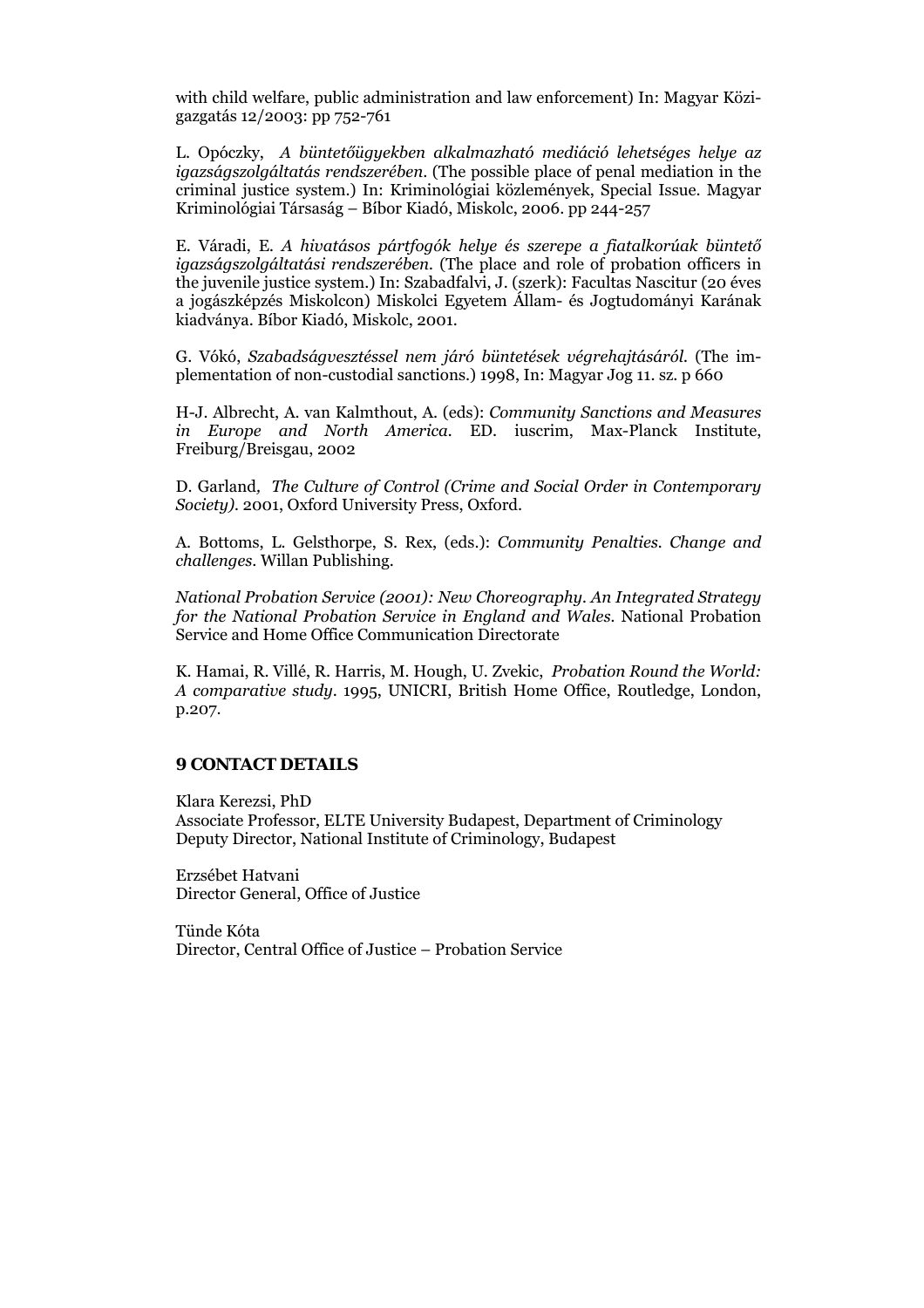Zoltán Bogschütz Probationer Advisor, Central Office of Justice – Probation Service

Central Office of Justice – Probation Service "Központi Igazságügyi Hivatal – Pártfogó Felügyelői Szolgálat" Address: 1145 Budapest, Róna u. 135. Tel: +36 1 460-4700 Fax: +36 1 460-4728 E-mail: info.probation@kih.gov.hu www.kih.gov.hu

Ministry of Justice and Law Enforcement "Igazságügyi és Rendészeti Minisztérium" Address: 1055 Kossuth Lajos tér 4. Tel: +36 1 441-3003 Fax: +36 1 441-3711 http://irm.gov.hu/

Ministry of Social Affairs and Labour "Szociális és Munkaügyi Minisztérium" Address: 1054 Budapest, Alkotmány u. 3. Tel: +36 1 475-5700; http://www.szmm.gov.hu/

Republic of Hungary Supreme Court "A Magyar Köztársaság Legfelsőbb Bírósága" Address: 1055 Budapest, Markó utca 16. Tel: +36 1 268-4500 Fax: +36 1 268-4740 http://www.lb.hu/

Chief Prosecutor's Office "Legfőbb Ügyészség" Address: 1055 Budapest, Markó utca 16. Tel: +36 1 268-4500 http:// www.mklu.hu

National Police Headquarters "Országos Rendőr-főkapitányság" Address: 1139 Budapest, Teve u. 4-6. Tel: +36 1 443-5500 Fax: +36 1 443-5544 E-mail: sajto.orfk@orfk.police.hu http://www.police.hu/

Hungarian Prison Service Headquarters "Büntetés-végrehajtás Országos Parancsnoksága" Address: 1054 Budapest, Steindl Imre u. 8.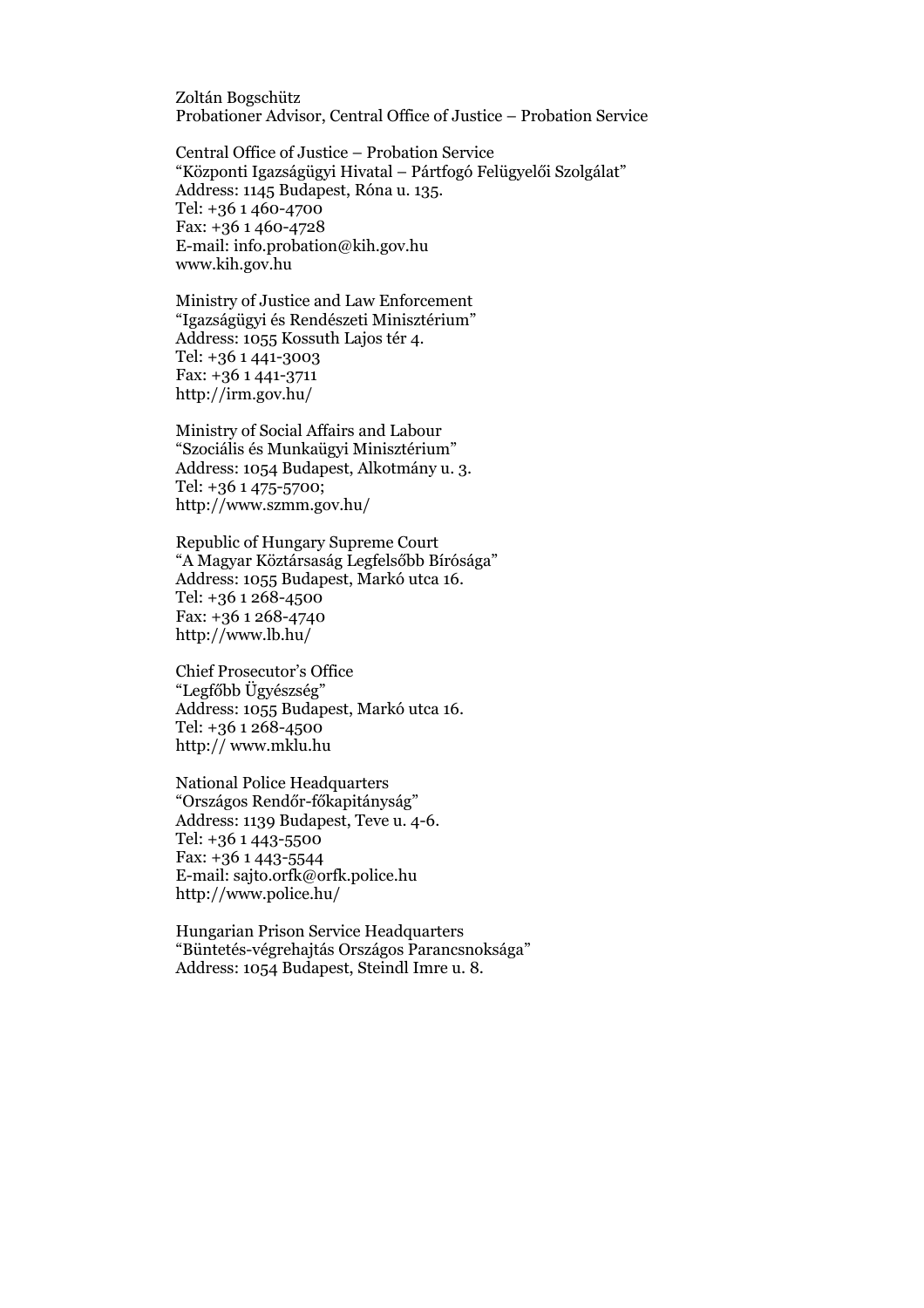Tel: +36 1 301-8100 Fax: +36 1 331-7351 http://www.bvop.hu/

National Institute of Criminology "Országos Kriminológiai Intézet" Address: 1122 Budapest, Maros u. 6/a. Tel: +36 1 356 75 66 Fax: +36 1 356 72 19 okri@okri.hu http://www.okri.hu/

Hungarian Criminology Association "Magyar Kriminológiai Társaság" Address: 1053 Budapest, Egyetem tér 1-3. Tel: +36 1 2664-869 Fax: +36 1 2670-820/27-32 ext. mkt@kriminologia.hu www.kriminologia.hu

Association of Hungarian Probation Officers "Magyar Pártfogók Országos Szövetsége (MAPOSZ)" Address: 1088 Budapest, Szentkirályi u. 8. Tel: +36 1 327-72 38 Fax: +36 1 327-72-21 HegedusS@pjsz.gov.hu http://www.maposz.hu/

Hungarian Association of Juvenile Probation Officers "Fiatalkorúak Pártfogóinak Országos Szövetsége (FIPOSZ)" Address: 1194 Budapest, Jázmin u. 19. drienyovszkij@pjsz.gov.hu Tel: +36 1 327-72-30 Fax: +36 1 327-72-31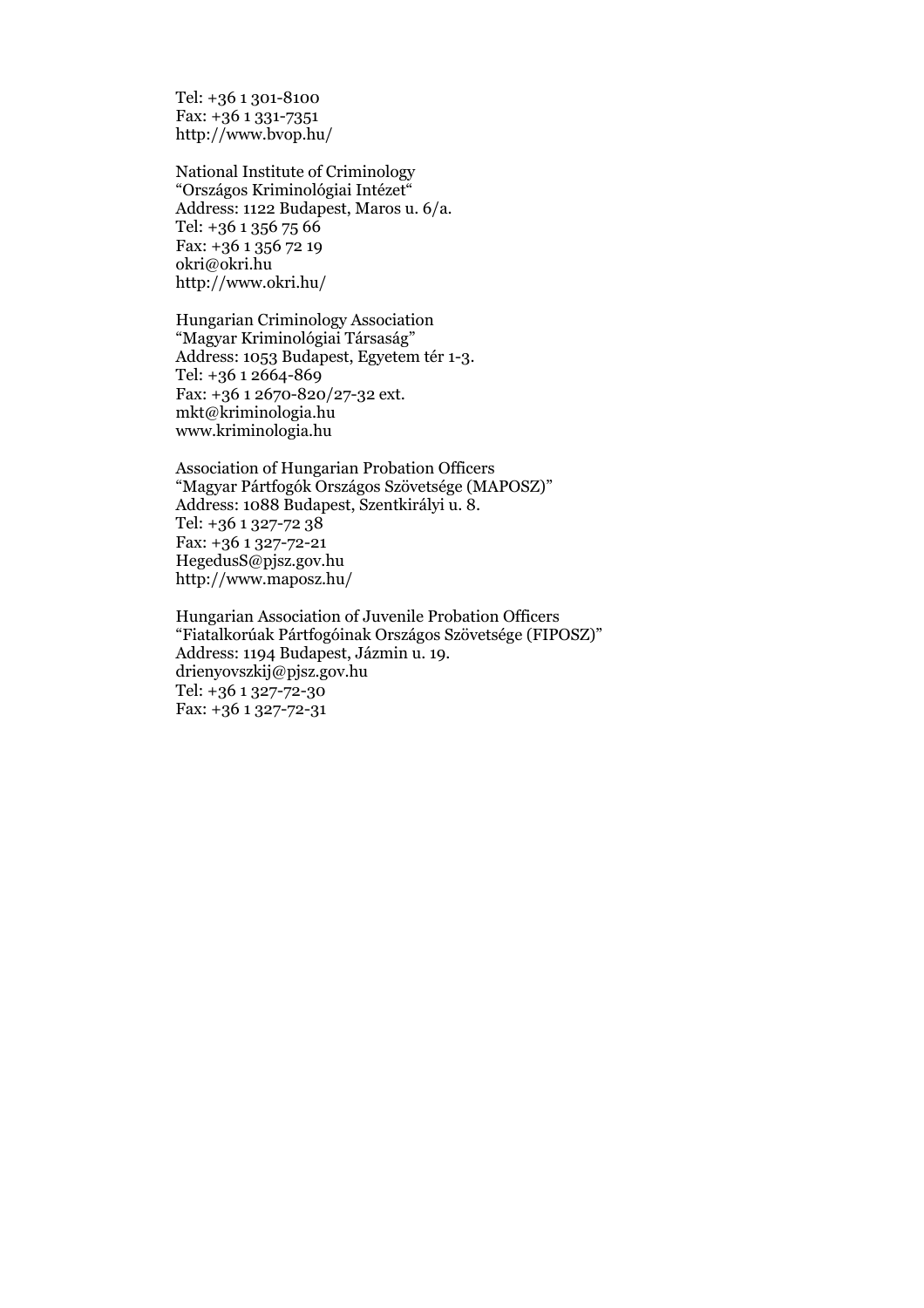# **ANNEX 1**

# **1 Criminal statistics**

# **Crime entry statistics**

# **Table 1.1: Offenders under previous enforceable sentence at the time of Offence**

| Offenders under previous enforceable<br>sentence at the time of offence                       | 1995 | 2000 | 2003 | 2005 |
|-----------------------------------------------------------------------------------------------|------|------|------|------|
| Percentage of offenders under previous<br>enforceable sentence among total known<br>offenders | 6.0  | 7.1  | 7.7  | 7.7  |
| Prison sentence                                                                               | 19.7 | 18.4 | 21.1 | 16.6 |
| Suspended prison sentence                                                                     | 31.4 | 34.0 | 34.6 | 39.0 |
| Parole                                                                                        | 11.2 | 5.7  | 4.8  | 5.9  |
| Community service sentence                                                                    | 0.1  | 0.7  | 1.0  | 0.9  |
| Expulsion                                                                                     | 0.9  | 0.8  | 0.6  | 0.5  |
| Probation                                                                                     | 17.6 | 15.4 | 14.9 | 12.9 |
| Supervised probation                                                                          | 4.5  | 6.6  | 7.0  | 7.9  |
| Correctional education                                                                        | 1.1  | 0.8  | 1.0  | 0.7  |
| Other punishment                                                                              | 13.6 | 17.3 | 14.9 | 15.5 |

# **Table 1.2: Adult convicts total**

|      | Adult                             |                                     |                       |                                   |                       | of which             |     |             |                       |             |          |
|------|-----------------------------------|-------------------------------------|-----------------------|-----------------------------------|-----------------------|----------------------|-----|-------------|-----------------------|-------------|----------|
|      | con-<br>victs<br>total            | Enforceable<br>prison sen-<br>tence |                       | Suspended<br>prison sen-<br>tence |                       | Community<br>service |     | Fine        |                       | Probation   |          |
| Year |                                   | Num-<br>ber                         | %                     | Num-<br>ber                       | %                     | Num-<br>ber          | %   | Num-<br>ber | %                     | Num-<br>ber | %        |
| 2002 | 90,143                            | 11,337                              | 12.<br>6              | 18,14<br>3                        | 20.<br>1              | 3,913                | 4.3 | 41,76<br>6  | 46.<br>3              | 13,57<br>9  | 15.1     |
| 2003 | 86,511                            | 10,95<br>3                          | 12.7                  | 17,93<br>5                        | 20.<br>7              | 3,792                | 4.4 | 39,05       | 45.1                  | 12,93<br>5  | 15.<br>0 |
| 2004 | 89,34<br>$\overline{\mathcal{A}}$ | 10,06<br>7                          | 11.3                  | 18,46                             | 20.<br>7              | 4,300                | 4.8 | 40,37<br>q  | 45.<br>$\overline{2}$ | 13,70<br>9  | 15.3     |
| 2005 | 91,681                            | 9,503                               | 10.<br>$\overline{4}$ | 18,54<br>6                        | 20.<br>$\overline{2}$ | 4,705                | 5.1 | 42,68<br>6  | 46.<br>6              | 13,79<br>5  | 15.<br>0 |
| 2006 | 90,128                            | 9,390                               | 10.<br>$\overline{4}$ | 17,87<br>5                        | 19.<br>8              | 4,606                | 5.1 | 43,22<br>6  | 48.<br>$\mathbf{O}$   | 13,04<br>9  | 14.5     |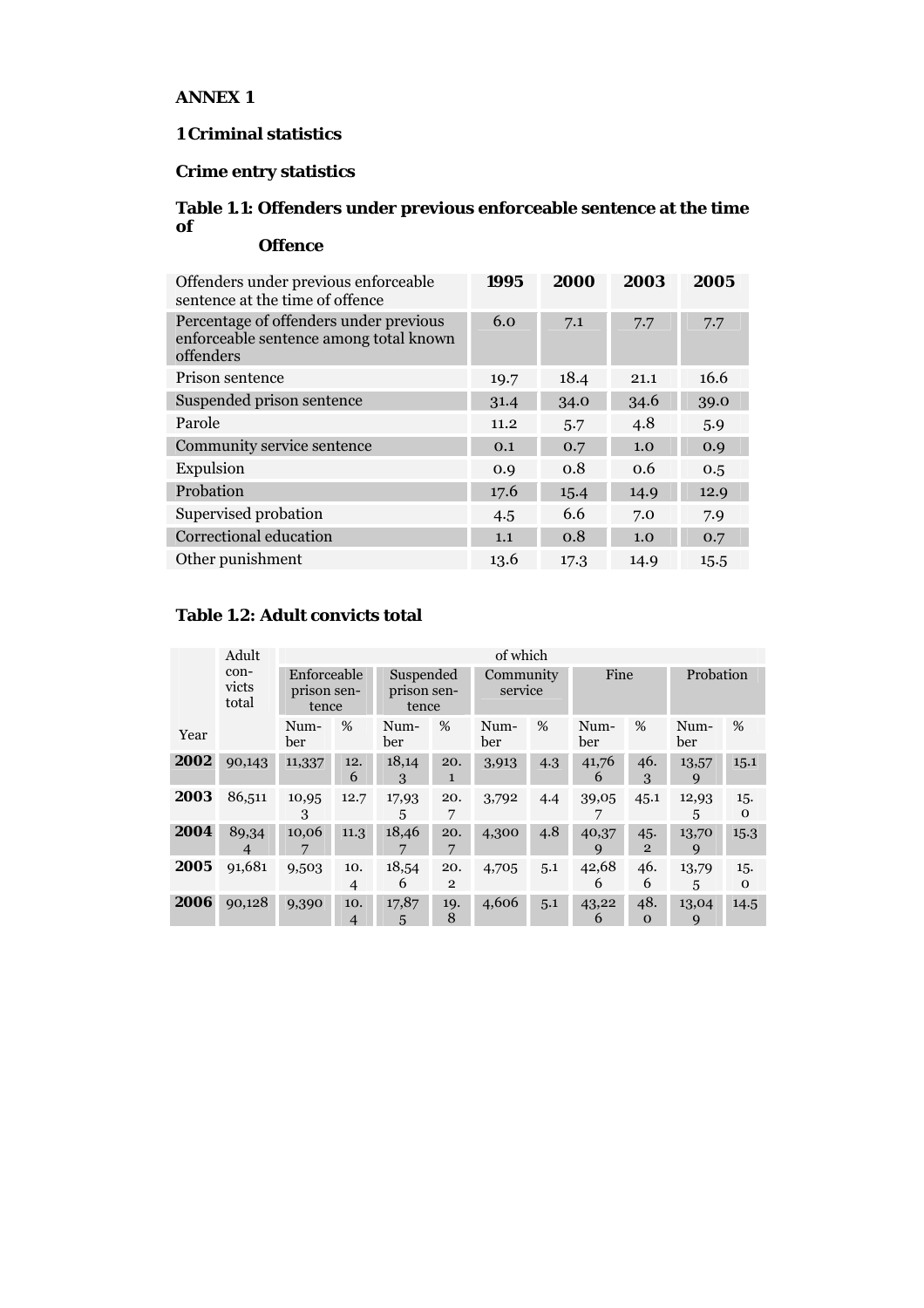# **2 Statistics of the average offender population**

# **Table 2.1: Offenders under probation supervision during postponement of**

|                             | Offenders under probation supervision during<br>postponement of accusation, by crime category |                                         |                                                                               |                                            |                                                                                      |                                         |
|-----------------------------|-----------------------------------------------------------------------------------------------|-----------------------------------------|-------------------------------------------------------------------------------|--------------------------------------------|--------------------------------------------------------------------------------------|-----------------------------------------|
|                             | 1995                                                                                          |                                         | 2003                                                                          |                                            | 2006                                                                                 |                                         |
| Crime<br>category           | Number of<br>persons<br>granted<br>Postpone-<br>ment of<br>accusation                         | $%$ of<br>offenders<br>known<br>in 1995 | Number<br>οf<br>persons<br>granted<br>postpone-<br>ment of<br>accusa-<br>tion | % of<br>offend-<br>ers<br>known<br>in 2003 | Number<br>of per-<br>sons<br>granted<br>post-<br>pone-<br>ment of<br>accusa-<br>tion | $%$ of<br>offenders<br>known<br>in 2006 |
| Against<br>person           | 5                                                                                             | 0.1                                     | 229                                                                           | 2.7                                        | 302                                                                                  | 3.3                                     |
| Traffic<br>offence          | 10                                                                                            | 0.0                                     | 28                                                                            | 0.2                                        | 40                                                                                   | 0.2                                     |
| Against<br>law and<br>order | 14                                                                                            | 0.1                                     | 1,364                                                                         | 4.9                                        | 5,545                                                                                | 15.1                                    |
| Against<br>property         | 71                                                                                            | 0.1                                     | 985                                                                           | 2.1                                        | 1,483                                                                                | 2.9                                     |
| Other                       | $\mathbf{1}$                                                                                  | 0.0                                     | 342                                                                           | 2.1                                        | 785                                                                                  | 4.6                                     |

## **accusation, by crime category**

# **Table 2.2: Offenders in contact with the probation service through court**

# **sentence, by crime category**

|                     | Offenders in contact with the probation service<br>through court sentence, by crime category |                                                  |                                                     |                                                  |                                                     |                                                       |  |
|---------------------|----------------------------------------------------------------------------------------------|--------------------------------------------------|-----------------------------------------------------|--------------------------------------------------|-----------------------------------------------------|-------------------------------------------------------|--|
|                     |                                                                                              | 1990                                             |                                                     | 2003                                             | 2006                                                |                                                       |  |
| Crime<br>category   | Number<br>of con-<br>victs in<br>contact<br>with PS                                          | $%$ of<br>sen-<br>tenced<br>offenders<br>in 1990 | Number<br>of con-<br>victs in<br>contact<br>with PS | $%$ of<br>sen-<br>tenced<br>offenders<br>in 2003 | Number<br>of con-<br>victs in<br>contact<br>with PS | $%$ of<br>sen-<br>tenced<br>offend-<br>ers<br>in 2006 |  |
| Against per-<br>son | 127                                                                                          | 3.7                                              | 377                                                 | 5.3                                              | 581                                                 | 8.4                                                   |  |
| Traffic of-         | 95                                                                                           | 0.8                                              | 193                                                 | 1.2                                              | 367                                                 | 2.1                                                   |  |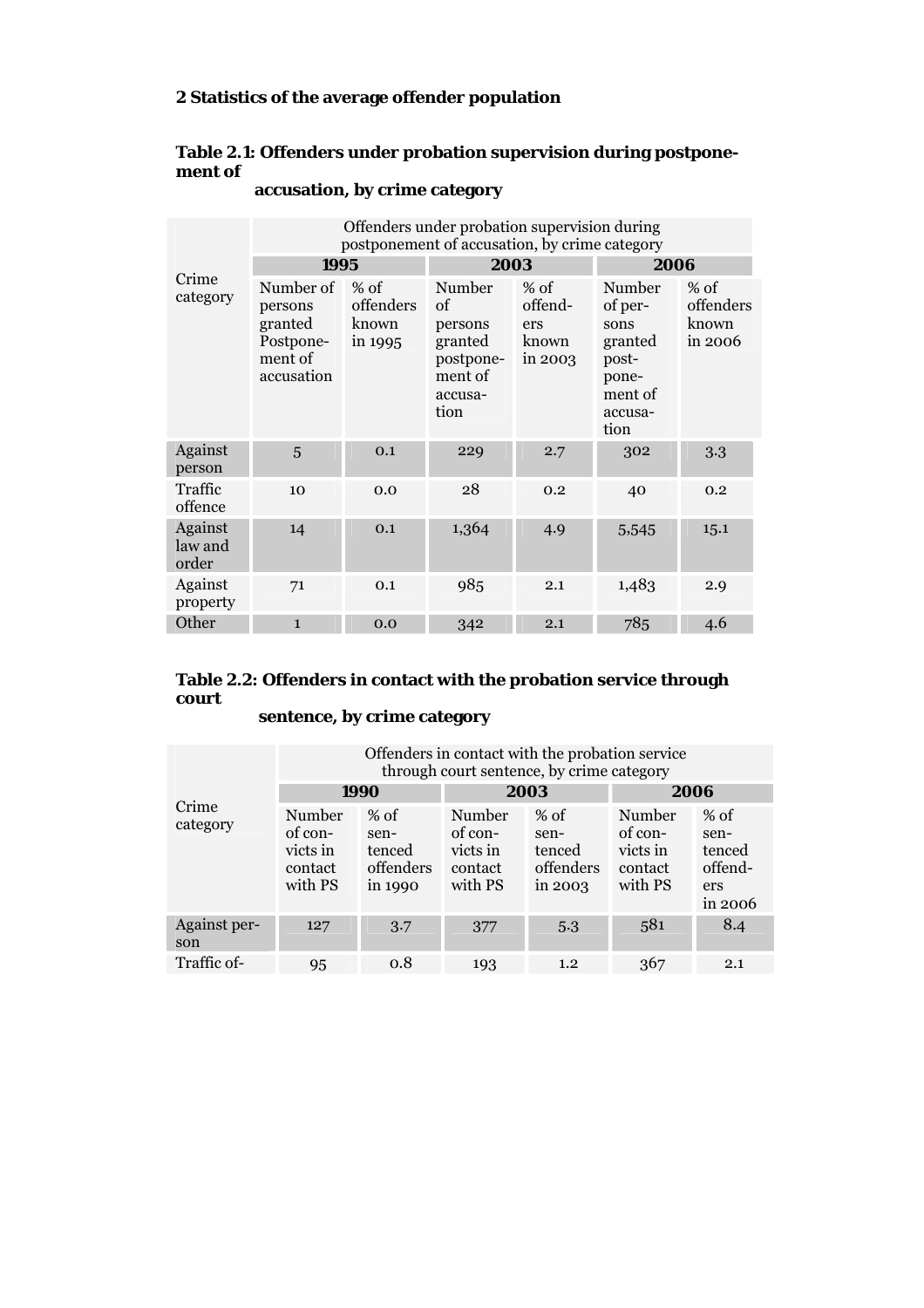| fence                           |     |      |       |     |       |      |
|---------------------------------|-----|------|-------|-----|-------|------|
| <b>Against law</b><br>and order | 89  | 4.2  | 990   | 5.5 | 1,714 | 8.5  |
| Against<br>property             | 776 | 4.1  | 2,976 | 8.4 | 3,621 | 10.9 |
| Other                           | 586 | 12.2 | 548   | 5.2 | 930   | 7.9  |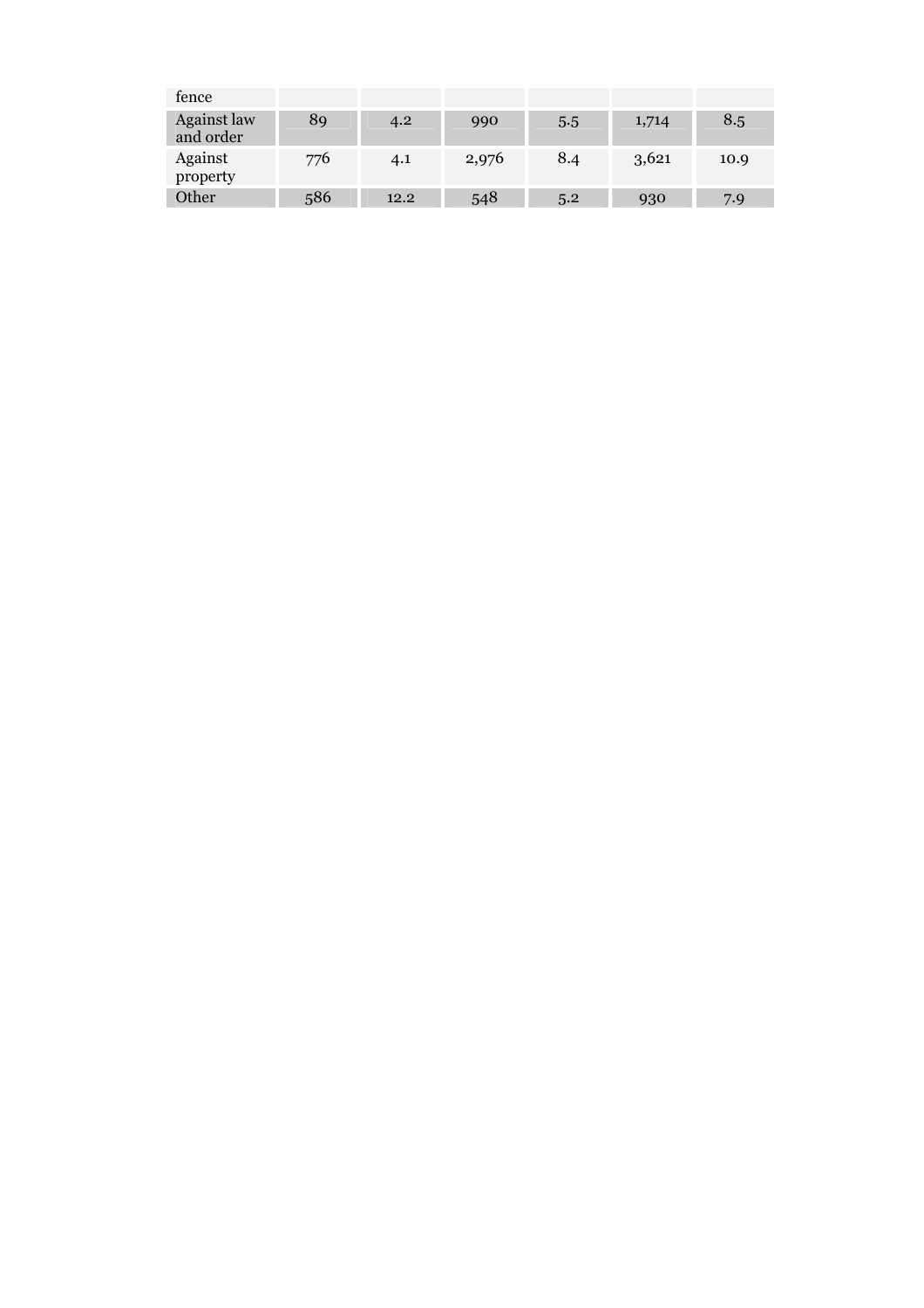# **3 Staff statistics**

# **Table 3.1**

|                |           |                   | 7/1/2003 | 12/31/2006 |        |
|----------------|-----------|-------------------|----------|------------|--------|
|                | Gender    | Male              | 52%      |            | 42.61% |
|                |           | Female            | 48%      |            | 57.39% |
|                |           |                   |          |            |        |
|                |           | 20-29 yrs         | 9.33%    |            | 17.34% |
|                |           | 30-39 yrs         | 17.33%   |            | 31.05% |
|                | Age       | 40-49 yrs         | 40.45%   | 27.20%     |        |
|                |           | 50-59 yrs         | 25.78%   | 20.34%     |        |
| probation work |           | 60-<br>yrs        | 7.11%    |            | 4.07%  |
|                |           |                   |          |            |        |
|                | Education | college           |          |            | 88.80% |
|                |           | secondary (admin) |          |            | 11.20% |
|                |           |                   |          |            |        |
|                |           | law               |          | 28         | 6.70%  |
|                | Degree    | social work       |          | 171        | 41.1%  |
|                |           | teaching          |          | 166        | 39.9%  |
|                |           | other             |          | 51         | 12.3%  |

# **4 Probation Figures**

# **Table 4.1: Number of social inquiry reports prepared**

|               | 2003<br>second half                               | 2004                                              | 2005                                         | 2006                                         |
|---------------|---------------------------------------------------|---------------------------------------------------|----------------------------------------------|----------------------------------------------|
|               | Ongoing<br>from previ-<br>ous year +<br>new cases | Ongoing<br>from previ-<br>ous year +<br>new cases | Ongoing from<br>previous year +<br>new cases | Ongoing from<br>previous year +<br>new cases |
| Adult         | 9                                                 | 216                                               | 402                                          | 1,045                                        |
| Juve-<br>nile | 4,979                                             | 13,650                                            | 13,257                                       | 13,415                                       |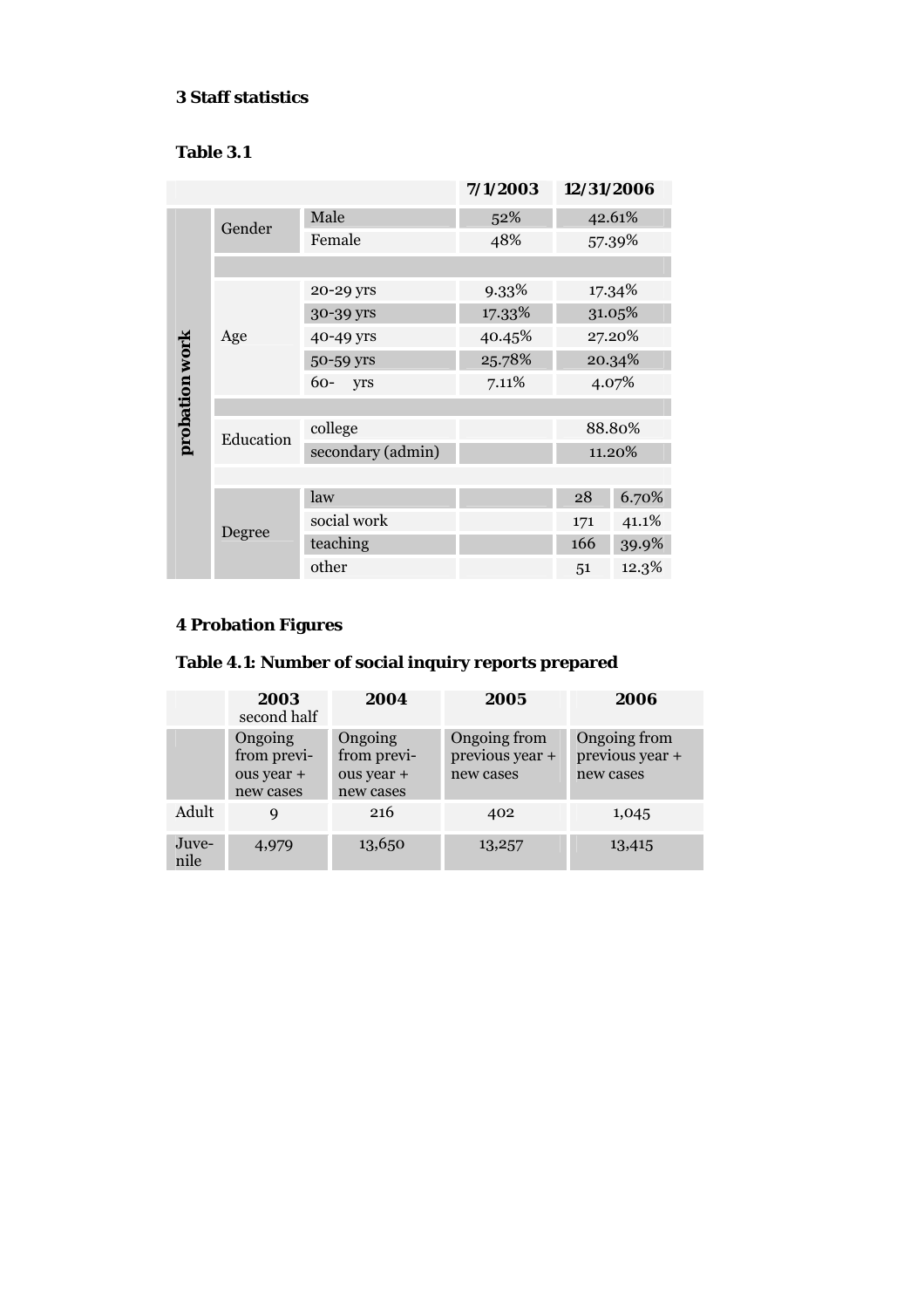|          | 2003<br>second half                               | 2004                                              | 2005                                         | 2006                                         |
|----------|---------------------------------------------------|---------------------------------------------------|----------------------------------------------|----------------------------------------------|
|          | Ongoing<br>from previ-<br>ous year +<br>new cases | Ongoing<br>from previ-<br>ous year +<br>new cases | Ongoing from<br>previous year +<br>new cases | Ongoing from<br>previous year +<br>new cases |
| Adult    | 629                                               | 1,317                                             | 1,293                                        | 1,476                                        |
| Juvenile | 152                                               | 921                                               | 1,003                                        | 1,141                                        |

# **Table 4.2: Number of pre-sentence reports prepared**

# **Table 4.3: Number of probation cases closed**

|          | 2003<br>second half                               | 2004                                              | 2005                                         | 2006                                         |
|----------|---------------------------------------------------|---------------------------------------------------|----------------------------------------------|----------------------------------------------|
|          | Ongoing<br>from previ-<br>ous year +<br>new cases | Ongoing<br>from previ-<br>ous year +<br>new cases | Ongoing from<br>previous year +<br>new cases | Ongoing from<br>previous year<br>+ new cases |
| Adult    | 10,736                                            | 18,761                                            | 22,944                                       | 24,204                                       |
| Juvenile | 12,113                                            | 17,016                                            | 17,896                                       | 19,115                                       |

# **Table 4.4: Number of community service cases closed**

|          | 2003<br>second half                               | 2004                                              | 2005                                         | 2006                                         |
|----------|---------------------------------------------------|---------------------------------------------------|----------------------------------------------|----------------------------------------------|
|          | Ongoing<br>from previ-<br>ous year +<br>new cases | Ongoing<br>from previ-<br>ous year +<br>new cases | Ongoing from<br>previous year<br>+ new cases | Ongoing from<br>previous year +<br>new cases |
| Adult    | 8,413                                             | 12,521                                            | 13,354                                       | 14,352                                       |
| Juvenile | 46                                                | 244                                               | 405                                          | 506                                          |